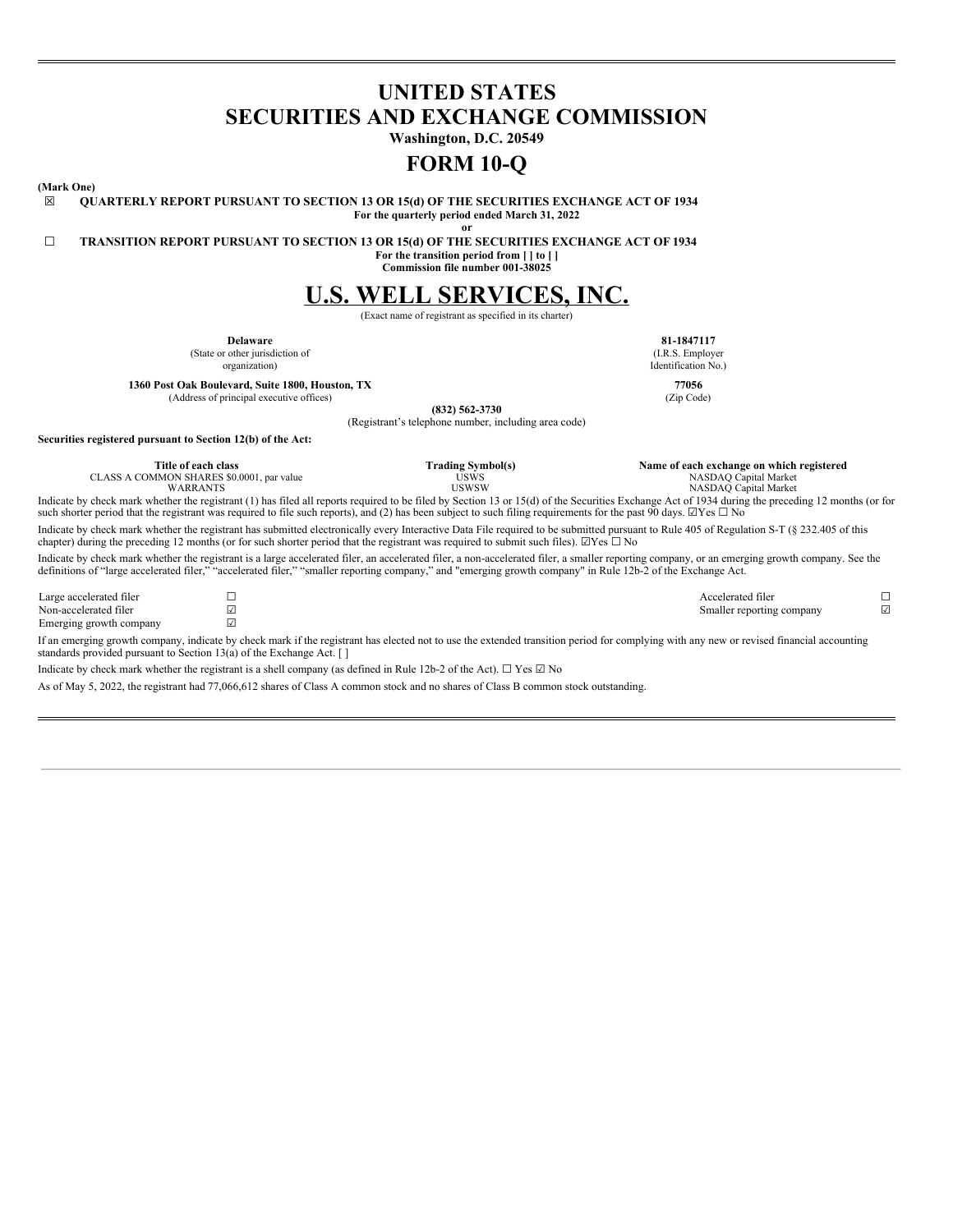# **TABLE OF CONTENTS**

|                   |                                                                                       | Page |
|-------------------|---------------------------------------------------------------------------------------|------|
| <b>PART I</b>     | <b>FINANCIAL INFORMATION</b>                                                          |      |
| Item 1.           | <b>Financial Statements (Unaudited)</b>                                               |      |
|                   | <b>Condensed Consolidated Balance Sheets</b>                                          |      |
|                   | <b>Condensed Consolidated Statements of Operations</b>                                |      |
|                   | <b>Condensed Consolidated Statements of Cash Flows</b>                                |      |
|                   | <b>Condensed Consolidated Statements of Stockholders' Deficit</b>                     |      |
|                   | <b>Notes to Condensed Consolidated Financial Statements</b>                           | 8    |
| Item 2.           | Management's Discussion and Analysis of Financial Condition and Results of Operations | 29   |
| Item 3.           | Quantitative and Qualitative Disclosure about Market Risk                             | 34   |
| Item 4.           | <b>Controls and Procedures</b>                                                        | 34   |
| <b>PART II</b>    |                                                                                       |      |
| Item 1.           | <b>Legal Proceeding</b>                                                               | 35   |
| Item 1A.          | <b>Risk Factors</b>                                                                   | 35   |
| Item 2.           | Unregistered Sales of Equity Securities and Use of Proceeds                           | 35   |
| Item 3.           | <b>Defaults Upon Senior Securities</b>                                                | 35   |
| Item 4.           | <b>Mine Safety Disclosures</b>                                                        | 35   |
| Item 5.           | <b>Other Information</b>                                                              | 35   |
| Item $6.$         | <b>Exhibits</b>                                                                       | 36   |
| <b>SIGNATURES</b> |                                                                                       | 38   |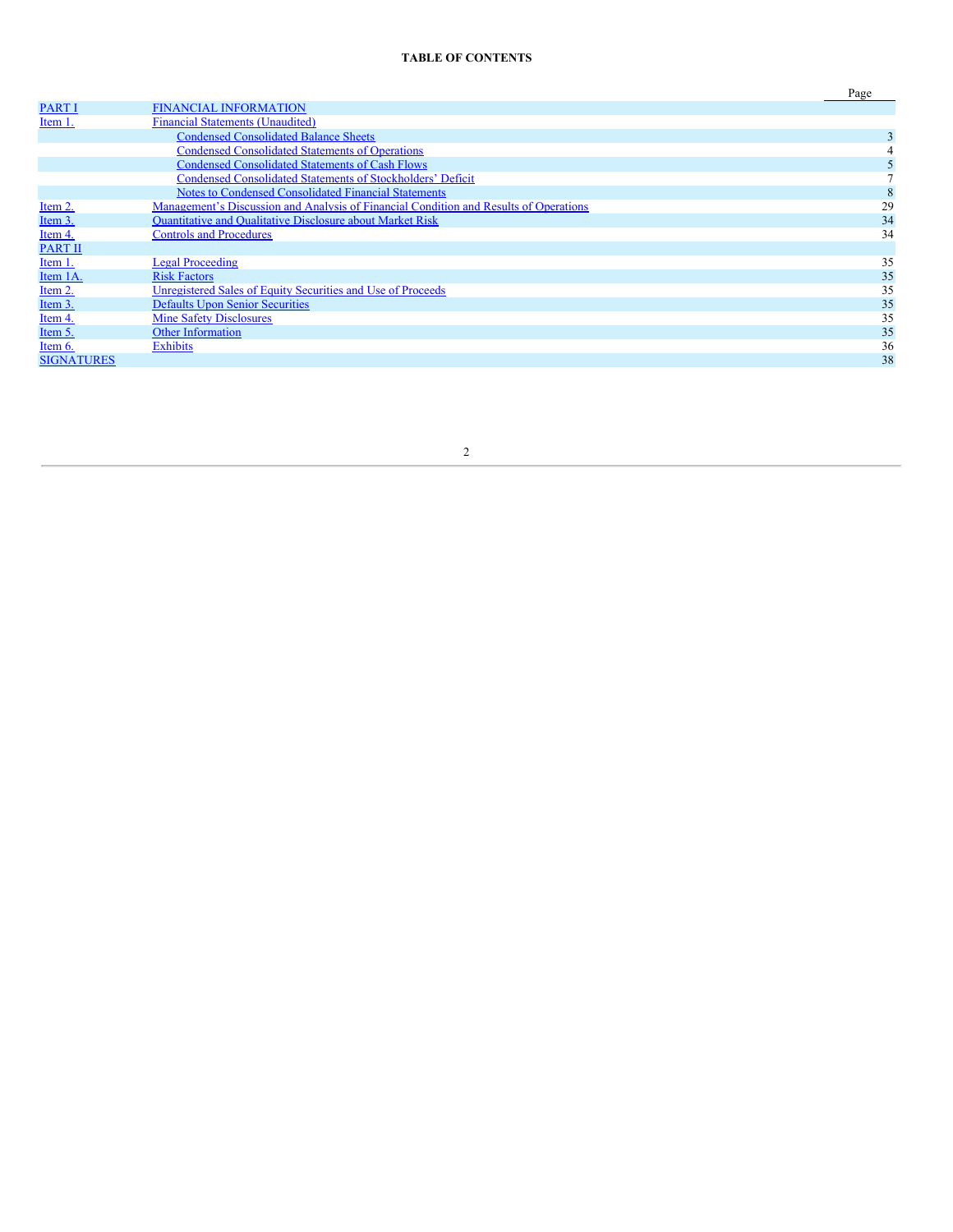## **PART I**

## **U.S. WELL SERVICES, INC.**

**CONDENSED CONSOLIDATED BALANCE SHEETS** *(in thousands, except share and per share amounts) (unaudited)*

<span id="page-2-0"></span>

| Current assets:<br>$\mathbb{S}$<br>$\mathbb{S}$<br>Cash and cash equivalents<br>40,407<br>6,384<br>2,736<br>Restricted cash<br>736<br>Accounts receivable (net of allowance for doubtful accounts of \$0 as of March 31, 2022 and December 31, 2021,<br>22,602<br>25,743<br>respectively)<br>7,311<br>6,351<br>Inventory, net<br>Assets held for sale<br>2,043<br>9,723<br>18,748<br>Prepaids and other current assets<br>62,005<br>Total current assets<br>80,779<br>Property and equipment, net<br>157,651<br>162,664<br>Operating lease right-of-use assets<br>1,411<br>Finance lease right-of-use assets<br>3,383<br>$\sim$<br>Intangible assets (net of accumulated amortization of \$1,932 and \$1,690 as of March 31, 2022 and December 31, 2021,<br>12,258<br>12,500<br>respectively)<br>Goodwill<br>4,971<br>4,971<br>Other assets<br>1,273<br>1,417<br>\$<br>\$<br>261,726<br>243,557<br><b>TOTAL ASSETS</b><br><b>LIABILITIES, MEZZANINE EQUITY AND STOCKHOLDERS' DEFICIT</b><br>Current liabilities:<br>\$<br>$\mathbb{S}$<br>Accounts payable<br>29,875<br>29,180<br>Accrued expenses and other current liabilities<br>13,796<br>16,842<br>2,320<br>Notes payable<br>4,311<br>Current portion of long-term debt<br>5,000<br>5,000<br>Current portion of equipment financing<br>3,425<br>3,412<br>Current portion of capital lease obligations<br>1.092<br>Current portion of operating lease liabilities<br>1,020<br>$\sim$<br>Current portion of finance lease liabilities<br>1,229<br>Total current liabilities<br>58,656<br>57,846<br>Warrant liabilities<br>4,307<br>3,557<br>Convertible senior notes<br>105,769<br>110,818<br>Long-term debt<br>167,507<br>153,192<br>4,252<br>5,128<br>Long-term equipment financing<br>2,112<br>Long-term capital lease obligations<br>Long-term operating lease liabilities<br>470<br>Long-term finance lease liabilities<br>2,311<br>Other long-term liabilities<br>6,875<br>7,067<br><b>Total liabilities</b><br>348,794<br>341,073<br>Commitments and contingencies (NOTE 12)<br>Mezzanine equity:<br>Series A Redeemable Convertible Preferred Stock, par value \$0.0001 per share; 55,000 shares authorized; 19,610 shares<br>issued and outstanding as of March 31, 2022 and December 31, 2021, respectively; aggregate liquidation preference of<br>24,957<br>\$28,365 and \$27,274 as of March 31, 2022 and December 31, 2021, respectively<br>23,866<br>Stockholders' deficit:<br>Class A Common Stock, par value of \$0.0001 per share; 400,000,000 shares authorized; 77,066,612 shares and<br>$\,8\,$<br>5<br>53,148,952 shares issued and outstanding as of March 31, 2022 and December 31, 2021, respectively<br>314,972<br>263,928<br>Additional paid in capital<br>Accumulated deficit<br>(419, 284)<br>(393,036)<br>Total Stockholders' deficit<br>(129, 103)<br>(104, 304)<br>\$<br>243,557<br>261,726<br>\$<br>TOTAL LIABILITIES, MEZZANINE EQUITY AND STOCKHOLDERS' DEFICIT |               | March 31, 2022 | December 31, 2021 |
|-------------------------------------------------------------------------------------------------------------------------------------------------------------------------------------------------------------------------------------------------------------------------------------------------------------------------------------------------------------------------------------------------------------------------------------------------------------------------------------------------------------------------------------------------------------------------------------------------------------------------------------------------------------------------------------------------------------------------------------------------------------------------------------------------------------------------------------------------------------------------------------------------------------------------------------------------------------------------------------------------------------------------------------------------------------------------------------------------------------------------------------------------------------------------------------------------------------------------------------------------------------------------------------------------------------------------------------------------------------------------------------------------------------------------------------------------------------------------------------------------------------------------------------------------------------------------------------------------------------------------------------------------------------------------------------------------------------------------------------------------------------------------------------------------------------------------------------------------------------------------------------------------------------------------------------------------------------------------------------------------------------------------------------------------------------------------------------------------------------------------------------------------------------------------------------------------------------------------------------------------------------------------------------------------------------------------------------------------------------------------------------------------------------------------------------------------------------------------------------------------------------------------------------------------------------------------------------------------------------------------------------------------------------------------------------------------------------------------------------------------------------------------------------------------------------------------------------------------------------------------------------------------------------------------------------------------------|---------------|----------------|-------------------|
|                                                                                                                                                                                                                                                                                                                                                                                                                                                                                                                                                                                                                                                                                                                                                                                                                                                                                                                                                                                                                                                                                                                                                                                                                                                                                                                                                                                                                                                                                                                                                                                                                                                                                                                                                                                                                                                                                                                                                                                                                                                                                                                                                                                                                                                                                                                                                                                                                                                                                                                                                                                                                                                                                                                                                                                                                                                                                                                                                       | <b>ASSETS</b> |                |                   |
|                                                                                                                                                                                                                                                                                                                                                                                                                                                                                                                                                                                                                                                                                                                                                                                                                                                                                                                                                                                                                                                                                                                                                                                                                                                                                                                                                                                                                                                                                                                                                                                                                                                                                                                                                                                                                                                                                                                                                                                                                                                                                                                                                                                                                                                                                                                                                                                                                                                                                                                                                                                                                                                                                                                                                                                                                                                                                                                                                       |               |                |                   |
|                                                                                                                                                                                                                                                                                                                                                                                                                                                                                                                                                                                                                                                                                                                                                                                                                                                                                                                                                                                                                                                                                                                                                                                                                                                                                                                                                                                                                                                                                                                                                                                                                                                                                                                                                                                                                                                                                                                                                                                                                                                                                                                                                                                                                                                                                                                                                                                                                                                                                                                                                                                                                                                                                                                                                                                                                                                                                                                                                       |               |                |                   |
|                                                                                                                                                                                                                                                                                                                                                                                                                                                                                                                                                                                                                                                                                                                                                                                                                                                                                                                                                                                                                                                                                                                                                                                                                                                                                                                                                                                                                                                                                                                                                                                                                                                                                                                                                                                                                                                                                                                                                                                                                                                                                                                                                                                                                                                                                                                                                                                                                                                                                                                                                                                                                                                                                                                                                                                                                                                                                                                                                       |               |                |                   |
|                                                                                                                                                                                                                                                                                                                                                                                                                                                                                                                                                                                                                                                                                                                                                                                                                                                                                                                                                                                                                                                                                                                                                                                                                                                                                                                                                                                                                                                                                                                                                                                                                                                                                                                                                                                                                                                                                                                                                                                                                                                                                                                                                                                                                                                                                                                                                                                                                                                                                                                                                                                                                                                                                                                                                                                                                                                                                                                                                       |               |                |                   |
|                                                                                                                                                                                                                                                                                                                                                                                                                                                                                                                                                                                                                                                                                                                                                                                                                                                                                                                                                                                                                                                                                                                                                                                                                                                                                                                                                                                                                                                                                                                                                                                                                                                                                                                                                                                                                                                                                                                                                                                                                                                                                                                                                                                                                                                                                                                                                                                                                                                                                                                                                                                                                                                                                                                                                                                                                                                                                                                                                       |               |                |                   |
|                                                                                                                                                                                                                                                                                                                                                                                                                                                                                                                                                                                                                                                                                                                                                                                                                                                                                                                                                                                                                                                                                                                                                                                                                                                                                                                                                                                                                                                                                                                                                                                                                                                                                                                                                                                                                                                                                                                                                                                                                                                                                                                                                                                                                                                                                                                                                                                                                                                                                                                                                                                                                                                                                                                                                                                                                                                                                                                                                       |               |                |                   |
|                                                                                                                                                                                                                                                                                                                                                                                                                                                                                                                                                                                                                                                                                                                                                                                                                                                                                                                                                                                                                                                                                                                                                                                                                                                                                                                                                                                                                                                                                                                                                                                                                                                                                                                                                                                                                                                                                                                                                                                                                                                                                                                                                                                                                                                                                                                                                                                                                                                                                                                                                                                                                                                                                                                                                                                                                                                                                                                                                       |               |                |                   |
|                                                                                                                                                                                                                                                                                                                                                                                                                                                                                                                                                                                                                                                                                                                                                                                                                                                                                                                                                                                                                                                                                                                                                                                                                                                                                                                                                                                                                                                                                                                                                                                                                                                                                                                                                                                                                                                                                                                                                                                                                                                                                                                                                                                                                                                                                                                                                                                                                                                                                                                                                                                                                                                                                                                                                                                                                                                                                                                                                       |               |                |                   |
|                                                                                                                                                                                                                                                                                                                                                                                                                                                                                                                                                                                                                                                                                                                                                                                                                                                                                                                                                                                                                                                                                                                                                                                                                                                                                                                                                                                                                                                                                                                                                                                                                                                                                                                                                                                                                                                                                                                                                                                                                                                                                                                                                                                                                                                                                                                                                                                                                                                                                                                                                                                                                                                                                                                                                                                                                                                                                                                                                       |               |                |                   |
|                                                                                                                                                                                                                                                                                                                                                                                                                                                                                                                                                                                                                                                                                                                                                                                                                                                                                                                                                                                                                                                                                                                                                                                                                                                                                                                                                                                                                                                                                                                                                                                                                                                                                                                                                                                                                                                                                                                                                                                                                                                                                                                                                                                                                                                                                                                                                                                                                                                                                                                                                                                                                                                                                                                                                                                                                                                                                                                                                       |               |                |                   |
|                                                                                                                                                                                                                                                                                                                                                                                                                                                                                                                                                                                                                                                                                                                                                                                                                                                                                                                                                                                                                                                                                                                                                                                                                                                                                                                                                                                                                                                                                                                                                                                                                                                                                                                                                                                                                                                                                                                                                                                                                                                                                                                                                                                                                                                                                                                                                                                                                                                                                                                                                                                                                                                                                                                                                                                                                                                                                                                                                       |               |                |                   |
|                                                                                                                                                                                                                                                                                                                                                                                                                                                                                                                                                                                                                                                                                                                                                                                                                                                                                                                                                                                                                                                                                                                                                                                                                                                                                                                                                                                                                                                                                                                                                                                                                                                                                                                                                                                                                                                                                                                                                                                                                                                                                                                                                                                                                                                                                                                                                                                                                                                                                                                                                                                                                                                                                                                                                                                                                                                                                                                                                       |               |                |                   |
|                                                                                                                                                                                                                                                                                                                                                                                                                                                                                                                                                                                                                                                                                                                                                                                                                                                                                                                                                                                                                                                                                                                                                                                                                                                                                                                                                                                                                                                                                                                                                                                                                                                                                                                                                                                                                                                                                                                                                                                                                                                                                                                                                                                                                                                                                                                                                                                                                                                                                                                                                                                                                                                                                                                                                                                                                                                                                                                                                       |               |                |                   |
|                                                                                                                                                                                                                                                                                                                                                                                                                                                                                                                                                                                                                                                                                                                                                                                                                                                                                                                                                                                                                                                                                                                                                                                                                                                                                                                                                                                                                                                                                                                                                                                                                                                                                                                                                                                                                                                                                                                                                                                                                                                                                                                                                                                                                                                                                                                                                                                                                                                                                                                                                                                                                                                                                                                                                                                                                                                                                                                                                       |               |                |                   |
|                                                                                                                                                                                                                                                                                                                                                                                                                                                                                                                                                                                                                                                                                                                                                                                                                                                                                                                                                                                                                                                                                                                                                                                                                                                                                                                                                                                                                                                                                                                                                                                                                                                                                                                                                                                                                                                                                                                                                                                                                                                                                                                                                                                                                                                                                                                                                                                                                                                                                                                                                                                                                                                                                                                                                                                                                                                                                                                                                       |               |                |                   |
|                                                                                                                                                                                                                                                                                                                                                                                                                                                                                                                                                                                                                                                                                                                                                                                                                                                                                                                                                                                                                                                                                                                                                                                                                                                                                                                                                                                                                                                                                                                                                                                                                                                                                                                                                                                                                                                                                                                                                                                                                                                                                                                                                                                                                                                                                                                                                                                                                                                                                                                                                                                                                                                                                                                                                                                                                                                                                                                                                       |               |                |                   |
|                                                                                                                                                                                                                                                                                                                                                                                                                                                                                                                                                                                                                                                                                                                                                                                                                                                                                                                                                                                                                                                                                                                                                                                                                                                                                                                                                                                                                                                                                                                                                                                                                                                                                                                                                                                                                                                                                                                                                                                                                                                                                                                                                                                                                                                                                                                                                                                                                                                                                                                                                                                                                                                                                                                                                                                                                                                                                                                                                       |               |                |                   |
|                                                                                                                                                                                                                                                                                                                                                                                                                                                                                                                                                                                                                                                                                                                                                                                                                                                                                                                                                                                                                                                                                                                                                                                                                                                                                                                                                                                                                                                                                                                                                                                                                                                                                                                                                                                                                                                                                                                                                                                                                                                                                                                                                                                                                                                                                                                                                                                                                                                                                                                                                                                                                                                                                                                                                                                                                                                                                                                                                       |               |                |                   |
|                                                                                                                                                                                                                                                                                                                                                                                                                                                                                                                                                                                                                                                                                                                                                                                                                                                                                                                                                                                                                                                                                                                                                                                                                                                                                                                                                                                                                                                                                                                                                                                                                                                                                                                                                                                                                                                                                                                                                                                                                                                                                                                                                                                                                                                                                                                                                                                                                                                                                                                                                                                                                                                                                                                                                                                                                                                                                                                                                       |               |                |                   |
|                                                                                                                                                                                                                                                                                                                                                                                                                                                                                                                                                                                                                                                                                                                                                                                                                                                                                                                                                                                                                                                                                                                                                                                                                                                                                                                                                                                                                                                                                                                                                                                                                                                                                                                                                                                                                                                                                                                                                                                                                                                                                                                                                                                                                                                                                                                                                                                                                                                                                                                                                                                                                                                                                                                                                                                                                                                                                                                                                       |               |                |                   |
|                                                                                                                                                                                                                                                                                                                                                                                                                                                                                                                                                                                                                                                                                                                                                                                                                                                                                                                                                                                                                                                                                                                                                                                                                                                                                                                                                                                                                                                                                                                                                                                                                                                                                                                                                                                                                                                                                                                                                                                                                                                                                                                                                                                                                                                                                                                                                                                                                                                                                                                                                                                                                                                                                                                                                                                                                                                                                                                                                       |               |                |                   |
|                                                                                                                                                                                                                                                                                                                                                                                                                                                                                                                                                                                                                                                                                                                                                                                                                                                                                                                                                                                                                                                                                                                                                                                                                                                                                                                                                                                                                                                                                                                                                                                                                                                                                                                                                                                                                                                                                                                                                                                                                                                                                                                                                                                                                                                                                                                                                                                                                                                                                                                                                                                                                                                                                                                                                                                                                                                                                                                                                       |               |                |                   |
|                                                                                                                                                                                                                                                                                                                                                                                                                                                                                                                                                                                                                                                                                                                                                                                                                                                                                                                                                                                                                                                                                                                                                                                                                                                                                                                                                                                                                                                                                                                                                                                                                                                                                                                                                                                                                                                                                                                                                                                                                                                                                                                                                                                                                                                                                                                                                                                                                                                                                                                                                                                                                                                                                                                                                                                                                                                                                                                                                       |               |                |                   |
|                                                                                                                                                                                                                                                                                                                                                                                                                                                                                                                                                                                                                                                                                                                                                                                                                                                                                                                                                                                                                                                                                                                                                                                                                                                                                                                                                                                                                                                                                                                                                                                                                                                                                                                                                                                                                                                                                                                                                                                                                                                                                                                                                                                                                                                                                                                                                                                                                                                                                                                                                                                                                                                                                                                                                                                                                                                                                                                                                       |               |                |                   |
|                                                                                                                                                                                                                                                                                                                                                                                                                                                                                                                                                                                                                                                                                                                                                                                                                                                                                                                                                                                                                                                                                                                                                                                                                                                                                                                                                                                                                                                                                                                                                                                                                                                                                                                                                                                                                                                                                                                                                                                                                                                                                                                                                                                                                                                                                                                                                                                                                                                                                                                                                                                                                                                                                                                                                                                                                                                                                                                                                       |               |                |                   |
|                                                                                                                                                                                                                                                                                                                                                                                                                                                                                                                                                                                                                                                                                                                                                                                                                                                                                                                                                                                                                                                                                                                                                                                                                                                                                                                                                                                                                                                                                                                                                                                                                                                                                                                                                                                                                                                                                                                                                                                                                                                                                                                                                                                                                                                                                                                                                                                                                                                                                                                                                                                                                                                                                                                                                                                                                                                                                                                                                       |               |                |                   |
|                                                                                                                                                                                                                                                                                                                                                                                                                                                                                                                                                                                                                                                                                                                                                                                                                                                                                                                                                                                                                                                                                                                                                                                                                                                                                                                                                                                                                                                                                                                                                                                                                                                                                                                                                                                                                                                                                                                                                                                                                                                                                                                                                                                                                                                                                                                                                                                                                                                                                                                                                                                                                                                                                                                                                                                                                                                                                                                                                       |               |                |                   |
|                                                                                                                                                                                                                                                                                                                                                                                                                                                                                                                                                                                                                                                                                                                                                                                                                                                                                                                                                                                                                                                                                                                                                                                                                                                                                                                                                                                                                                                                                                                                                                                                                                                                                                                                                                                                                                                                                                                                                                                                                                                                                                                                                                                                                                                                                                                                                                                                                                                                                                                                                                                                                                                                                                                                                                                                                                                                                                                                                       |               |                |                   |
|                                                                                                                                                                                                                                                                                                                                                                                                                                                                                                                                                                                                                                                                                                                                                                                                                                                                                                                                                                                                                                                                                                                                                                                                                                                                                                                                                                                                                                                                                                                                                                                                                                                                                                                                                                                                                                                                                                                                                                                                                                                                                                                                                                                                                                                                                                                                                                                                                                                                                                                                                                                                                                                                                                                                                                                                                                                                                                                                                       |               |                |                   |
|                                                                                                                                                                                                                                                                                                                                                                                                                                                                                                                                                                                                                                                                                                                                                                                                                                                                                                                                                                                                                                                                                                                                                                                                                                                                                                                                                                                                                                                                                                                                                                                                                                                                                                                                                                                                                                                                                                                                                                                                                                                                                                                                                                                                                                                                                                                                                                                                                                                                                                                                                                                                                                                                                                                                                                                                                                                                                                                                                       |               |                |                   |
|                                                                                                                                                                                                                                                                                                                                                                                                                                                                                                                                                                                                                                                                                                                                                                                                                                                                                                                                                                                                                                                                                                                                                                                                                                                                                                                                                                                                                                                                                                                                                                                                                                                                                                                                                                                                                                                                                                                                                                                                                                                                                                                                                                                                                                                                                                                                                                                                                                                                                                                                                                                                                                                                                                                                                                                                                                                                                                                                                       |               |                |                   |
|                                                                                                                                                                                                                                                                                                                                                                                                                                                                                                                                                                                                                                                                                                                                                                                                                                                                                                                                                                                                                                                                                                                                                                                                                                                                                                                                                                                                                                                                                                                                                                                                                                                                                                                                                                                                                                                                                                                                                                                                                                                                                                                                                                                                                                                                                                                                                                                                                                                                                                                                                                                                                                                                                                                                                                                                                                                                                                                                                       |               |                |                   |
|                                                                                                                                                                                                                                                                                                                                                                                                                                                                                                                                                                                                                                                                                                                                                                                                                                                                                                                                                                                                                                                                                                                                                                                                                                                                                                                                                                                                                                                                                                                                                                                                                                                                                                                                                                                                                                                                                                                                                                                                                                                                                                                                                                                                                                                                                                                                                                                                                                                                                                                                                                                                                                                                                                                                                                                                                                                                                                                                                       |               |                |                   |
|                                                                                                                                                                                                                                                                                                                                                                                                                                                                                                                                                                                                                                                                                                                                                                                                                                                                                                                                                                                                                                                                                                                                                                                                                                                                                                                                                                                                                                                                                                                                                                                                                                                                                                                                                                                                                                                                                                                                                                                                                                                                                                                                                                                                                                                                                                                                                                                                                                                                                                                                                                                                                                                                                                                                                                                                                                                                                                                                                       |               |                |                   |
|                                                                                                                                                                                                                                                                                                                                                                                                                                                                                                                                                                                                                                                                                                                                                                                                                                                                                                                                                                                                                                                                                                                                                                                                                                                                                                                                                                                                                                                                                                                                                                                                                                                                                                                                                                                                                                                                                                                                                                                                                                                                                                                                                                                                                                                                                                                                                                                                                                                                                                                                                                                                                                                                                                                                                                                                                                                                                                                                                       |               |                |                   |
|                                                                                                                                                                                                                                                                                                                                                                                                                                                                                                                                                                                                                                                                                                                                                                                                                                                                                                                                                                                                                                                                                                                                                                                                                                                                                                                                                                                                                                                                                                                                                                                                                                                                                                                                                                                                                                                                                                                                                                                                                                                                                                                                                                                                                                                                                                                                                                                                                                                                                                                                                                                                                                                                                                                                                                                                                                                                                                                                                       |               |                |                   |
|                                                                                                                                                                                                                                                                                                                                                                                                                                                                                                                                                                                                                                                                                                                                                                                                                                                                                                                                                                                                                                                                                                                                                                                                                                                                                                                                                                                                                                                                                                                                                                                                                                                                                                                                                                                                                                                                                                                                                                                                                                                                                                                                                                                                                                                                                                                                                                                                                                                                                                                                                                                                                                                                                                                                                                                                                                                                                                                                                       |               |                |                   |
|                                                                                                                                                                                                                                                                                                                                                                                                                                                                                                                                                                                                                                                                                                                                                                                                                                                                                                                                                                                                                                                                                                                                                                                                                                                                                                                                                                                                                                                                                                                                                                                                                                                                                                                                                                                                                                                                                                                                                                                                                                                                                                                                                                                                                                                                                                                                                                                                                                                                                                                                                                                                                                                                                                                                                                                                                                                                                                                                                       |               |                |                   |
|                                                                                                                                                                                                                                                                                                                                                                                                                                                                                                                                                                                                                                                                                                                                                                                                                                                                                                                                                                                                                                                                                                                                                                                                                                                                                                                                                                                                                                                                                                                                                                                                                                                                                                                                                                                                                                                                                                                                                                                                                                                                                                                                                                                                                                                                                                                                                                                                                                                                                                                                                                                                                                                                                                                                                                                                                                                                                                                                                       |               |                |                   |
|                                                                                                                                                                                                                                                                                                                                                                                                                                                                                                                                                                                                                                                                                                                                                                                                                                                                                                                                                                                                                                                                                                                                                                                                                                                                                                                                                                                                                                                                                                                                                                                                                                                                                                                                                                                                                                                                                                                                                                                                                                                                                                                                                                                                                                                                                                                                                                                                                                                                                                                                                                                                                                                                                                                                                                                                                                                                                                                                                       |               |                |                   |
|                                                                                                                                                                                                                                                                                                                                                                                                                                                                                                                                                                                                                                                                                                                                                                                                                                                                                                                                                                                                                                                                                                                                                                                                                                                                                                                                                                                                                                                                                                                                                                                                                                                                                                                                                                                                                                                                                                                                                                                                                                                                                                                                                                                                                                                                                                                                                                                                                                                                                                                                                                                                                                                                                                                                                                                                                                                                                                                                                       |               |                |                   |
|                                                                                                                                                                                                                                                                                                                                                                                                                                                                                                                                                                                                                                                                                                                                                                                                                                                                                                                                                                                                                                                                                                                                                                                                                                                                                                                                                                                                                                                                                                                                                                                                                                                                                                                                                                                                                                                                                                                                                                                                                                                                                                                                                                                                                                                                                                                                                                                                                                                                                                                                                                                                                                                                                                                                                                                                                                                                                                                                                       |               |                |                   |
|                                                                                                                                                                                                                                                                                                                                                                                                                                                                                                                                                                                                                                                                                                                                                                                                                                                                                                                                                                                                                                                                                                                                                                                                                                                                                                                                                                                                                                                                                                                                                                                                                                                                                                                                                                                                                                                                                                                                                                                                                                                                                                                                                                                                                                                                                                                                                                                                                                                                                                                                                                                                                                                                                                                                                                                                                                                                                                                                                       |               |                |                   |
|                                                                                                                                                                                                                                                                                                                                                                                                                                                                                                                                                                                                                                                                                                                                                                                                                                                                                                                                                                                                                                                                                                                                                                                                                                                                                                                                                                                                                                                                                                                                                                                                                                                                                                                                                                                                                                                                                                                                                                                                                                                                                                                                                                                                                                                                                                                                                                                                                                                                                                                                                                                                                                                                                                                                                                                                                                                                                                                                                       |               |                |                   |
|                                                                                                                                                                                                                                                                                                                                                                                                                                                                                                                                                                                                                                                                                                                                                                                                                                                                                                                                                                                                                                                                                                                                                                                                                                                                                                                                                                                                                                                                                                                                                                                                                                                                                                                                                                                                                                                                                                                                                                                                                                                                                                                                                                                                                                                                                                                                                                                                                                                                                                                                                                                                                                                                                                                                                                                                                                                                                                                                                       |               |                |                   |
|                                                                                                                                                                                                                                                                                                                                                                                                                                                                                                                                                                                                                                                                                                                                                                                                                                                                                                                                                                                                                                                                                                                                                                                                                                                                                                                                                                                                                                                                                                                                                                                                                                                                                                                                                                                                                                                                                                                                                                                                                                                                                                                                                                                                                                                                                                                                                                                                                                                                                                                                                                                                                                                                                                                                                                                                                                                                                                                                                       |               |                |                   |

*The accompanying notes are an integral part of these condensed consolidated financial statements.*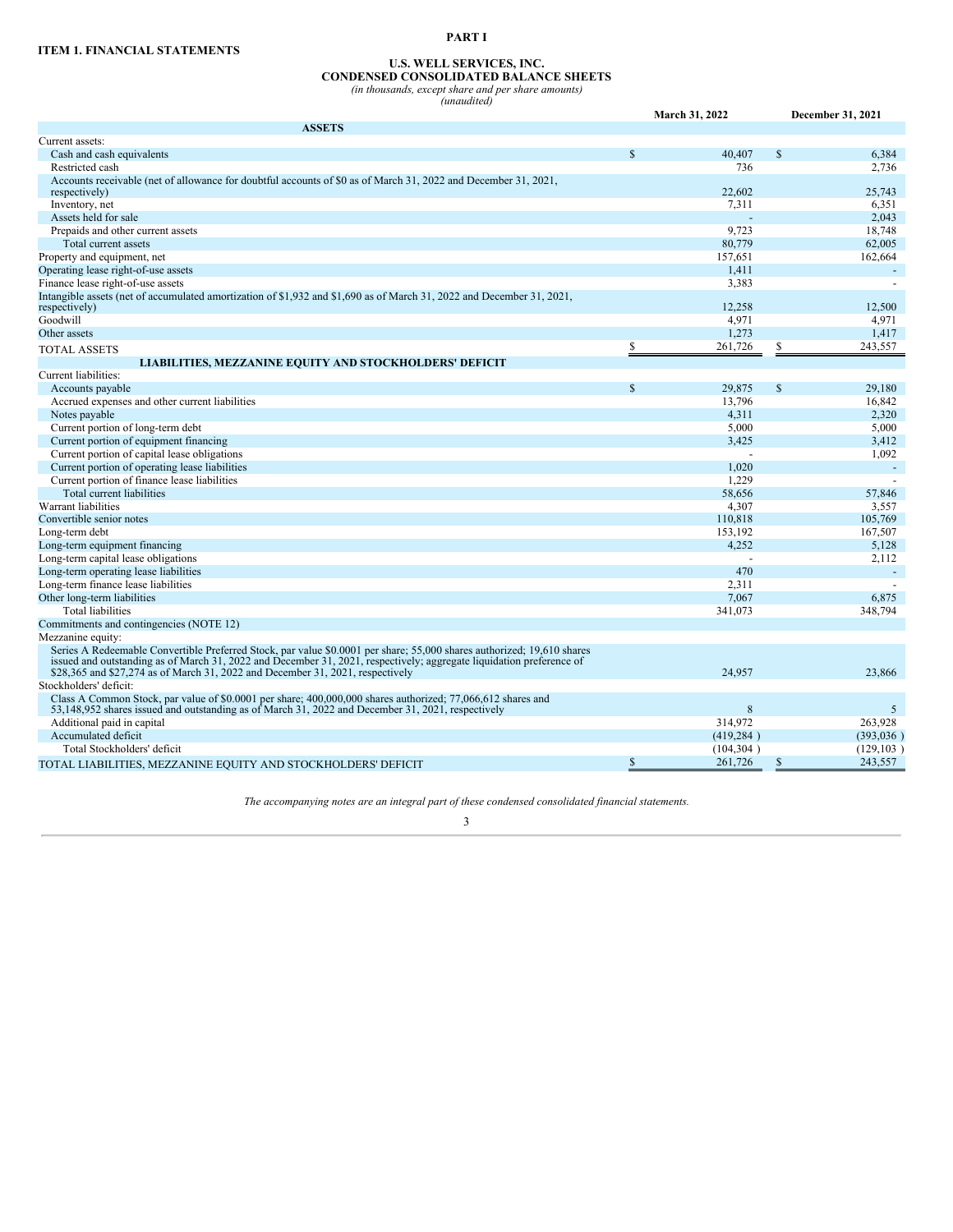# **U.S. WELL SERVICES, INC. CONDENSED CONSOLIDATED STATEMENTS OF OPERATIONS** *(in thousands, except per share amounts) (unaudited)*

<span id="page-3-0"></span>

|                                                                       | 2022 | <b>Three Months Ended</b><br>March 31, | 2021      |
|-----------------------------------------------------------------------|------|----------------------------------------|-----------|
| Revenue                                                               | \$   | 41,150<br><sup>\$</sup>                | 76,258    |
| Costs and expenses:                                                   |      |                                        |           |
| Cost of services (excluding depreciation and amortization)            |      | 40,723                                 | 62,631    |
| Depreciation and amortization                                         |      | 5,700                                  | 11,106    |
| Selling, general and administrative expenses                          |      | 8,372                                  | 7,390     |
| Loss on disposal of assets                                            |      | 3,056                                  | 2,436     |
| Loss from operations                                                  |      | (16,701)                               | (7,305)   |
| Interest expense, net                                                 |      | (7,968)                                | (6,183)   |
| Change in fair value of warrant liabilities                           |      | (746)                                  | (7,151)   |
| Loss on extinguishment of debt                                        |      | (1,651)                                |           |
| Other income                                                          |      | 1,321                                  | 29        |
| Loss before income taxes                                              |      | (25,745)                               | (20,610)  |
| Income tax benefit                                                    |      |                                        |           |
| Net loss                                                              |      | (25,745)                               | (20,610)  |
| Net loss attributable to noncontrolling interest                      |      |                                        | (44)      |
| Net loss attributable to U.S. Well Services, Inc.                     |      | (25,745)                               | (20, 566) |
| Dividends accrued on Series A preferred stock                         |      | (1,091)                                | (1, 813)  |
| Dividends accrued on Series B preferred stock                         |      |                                        | (711)     |
| Deemed and imputed dividends on Series A preferred stock              |      |                                        | (464)     |
| Deemed dividends on Series B preferred stock                          |      |                                        | (4,168)   |
| Net loss attributable to U.S. Well Services, Inc. common stockholders |      | (26, 836)                              | (27, 722) |
| Loss per common share (See Note 15):                                  |      |                                        |           |
| Basic and diluted <sup>(1)</sup>                                      | \$   | <sup>\$</sup><br>(0.45)                | (1.21)    |
| Weighted average common shares outstanding:                           |      |                                        |           |
| Basic and diluted <sup>(1)</sup>                                      |      | 59,766                                 | 22,565    |

(1) Prior periods have been adjusted to reflect the 1-for-3.5 reverse stock split on September 30, 2021. See Note 2, *Reverse Stock Split,* for details.

*The accompanying notes are an integral part of these condensed consolidated financial statements*.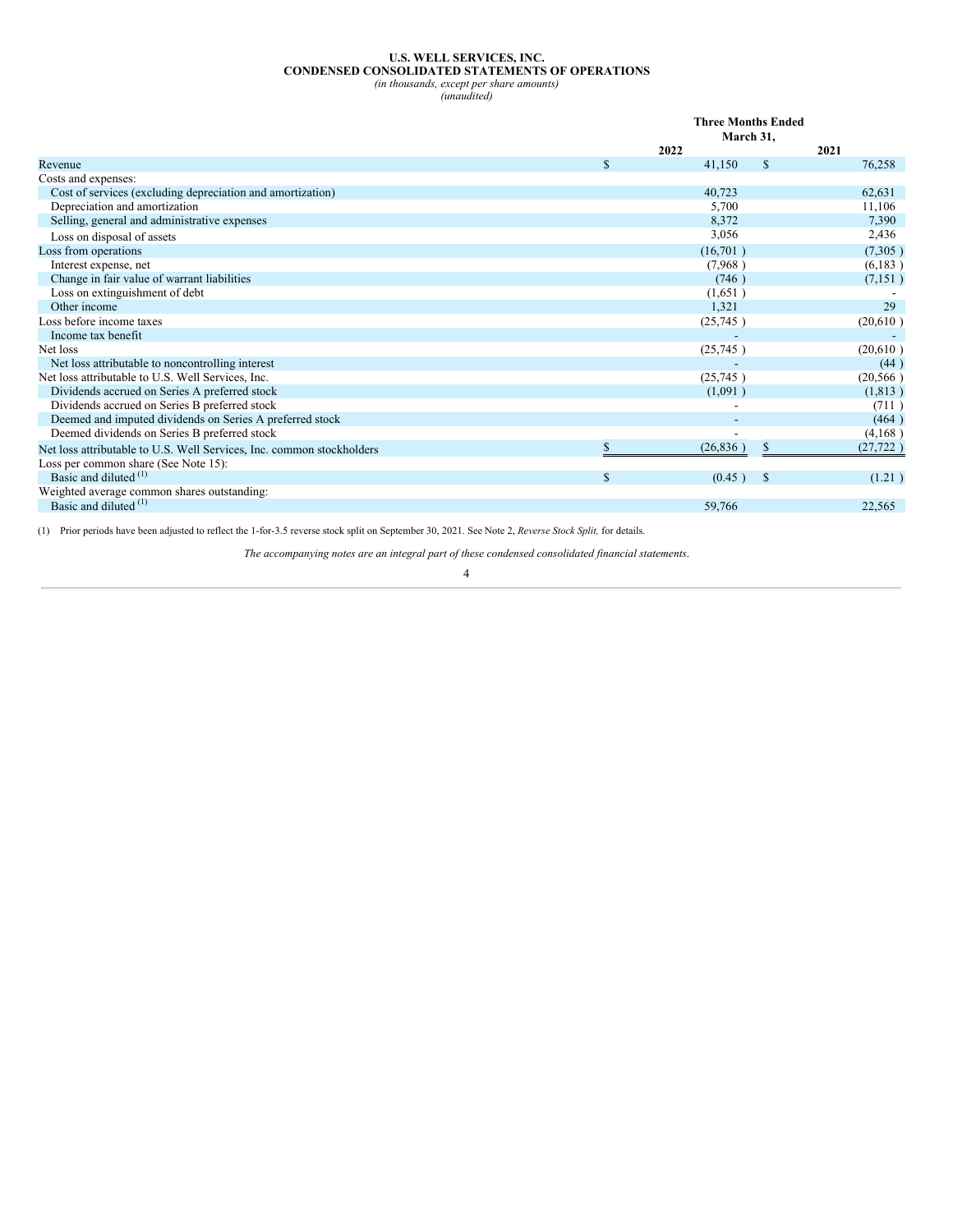# **U.S. WELL SERVICES, INC. CONDENSED CONSOLIDATED STATEMENTS OF CASH FLOWS** *(in thousands) (unaudited)*

<span id="page-4-0"></span>

| 2022<br><b>CASH FLOWS FROM OPERATING ACTIVITIES:</b><br>S<br>Net loss<br>(25,745)<br>(20,610)<br>- \$<br>Adjustments to reconcile net loss to cash used in operating activities:<br>Depreciation and amortization<br>5,700<br>11,106<br>Change in fair value of warrant liabilities<br>746<br>7,151<br>Provision for losses on accounts receivable<br>9<br>279<br>106<br>Provision for losses on inventory obsolescence<br>3,056<br>Loss on disposal of assets<br>2,436<br>282<br>Non-cash lease expense<br>Amortization of debt discount, premium and issuance costs<br>1,253<br>1,458<br>5,202<br>Paid-in-kind interest<br>1,651<br>Loss on extinguishment of debt, net<br>Share-based compensation expense<br>2,028<br>1,648<br>Changes in assets and liabilities:<br>Accounts receivable<br>3.141<br>(17, 373)<br>(1,239)<br>Inventory<br>(218)<br>(1,994)<br>Prepaids and other current assets<br>(7,973)<br>Accounts payable<br>(1,252)<br>10,424<br><b>Accrued liabilities</b><br>(1,289)<br>(3,159)<br>Accrued interest<br>736<br>3,979<br>Net cash used in operating activities<br>(7, 445)<br>(11,016)<br><b>CASH FLOWS FROM INVESTING ACTIVITIES:</b><br>Purchase of property and equipment<br>(11,092)<br>(14,218)<br>Proceeds from sale of property and equipment and insurance proceeds from damaged property and equipment<br>17,250<br>6,393<br>Net cash provided by (used in) investing activities<br>6,158<br>(7,825)<br>CASH FLOWS FROM FINANCING ACTIVITIES:<br>Proceeds from revolving credit facility<br>190<br>21,174<br>(14,360)<br>Repayments of revolving credit facility<br>(9,000)<br>Proceeds from issuance of long-term debt<br>3,004<br>Proceeds from issuance of long-term debt and warrants<br>21,500<br>Repayments of long-term debt<br>(17,772)<br>(1,250)<br>(96)<br>Payment of fees related to debt extinguishment<br>3,826<br>Proceeds from issuance of notes payable<br>9,139<br>Repayments of notes payable<br>(1,836)<br>(1,014)<br>Repayments of amounts under equipment financing<br>(864)<br>(862)<br>Principal payments under capital lease obligations<br>(34)<br>Principal payments on finance lease liabilities<br>(233)<br>Proceeds from issuance of common stock and warrants in registered direct offering, net<br>22,730<br>Proceeds from issuance of common stock via the ATM Agreement, net<br>21,282<br>10,669<br>Deferred financing costs<br>(1,059)<br>Net cash provided by financing activities<br>33,310<br>31,824<br>Net increase in cash and cash equivalents and restricted cash<br>32,023<br>12,983<br>Cash and cash equivalents and restricted cash, beginning of period<br>9,120<br>5,262<br>S<br>S.<br>18,245<br>41.143<br>Cash and cash equivalents and restricted cash, end of period |  | <b>Three Months Ended</b><br>March 31, |      |
|-----------------------------------------------------------------------------------------------------------------------------------------------------------------------------------------------------------------------------------------------------------------------------------------------------------------------------------------------------------------------------------------------------------------------------------------------------------------------------------------------------------------------------------------------------------------------------------------------------------------------------------------------------------------------------------------------------------------------------------------------------------------------------------------------------------------------------------------------------------------------------------------------------------------------------------------------------------------------------------------------------------------------------------------------------------------------------------------------------------------------------------------------------------------------------------------------------------------------------------------------------------------------------------------------------------------------------------------------------------------------------------------------------------------------------------------------------------------------------------------------------------------------------------------------------------------------------------------------------------------------------------------------------------------------------------------------------------------------------------------------------------------------------------------------------------------------------------------------------------------------------------------------------------------------------------------------------------------------------------------------------------------------------------------------------------------------------------------------------------------------------------------------------------------------------------------------------------------------------------------------------------------------------------------------------------------------------------------------------------------------------------------------------------------------------------------------------------------------------------------------------------------------------------------------------------------------------------------------------------------------------------------------------------------------------------------------------------------------------------------------------------|--|----------------------------------------|------|
|                                                                                                                                                                                                                                                                                                                                                                                                                                                                                                                                                                                                                                                                                                                                                                                                                                                                                                                                                                                                                                                                                                                                                                                                                                                                                                                                                                                                                                                                                                                                                                                                                                                                                                                                                                                                                                                                                                                                                                                                                                                                                                                                                                                                                                                                                                                                                                                                                                                                                                                                                                                                                                                                                                                                                           |  |                                        | 2021 |
|                                                                                                                                                                                                                                                                                                                                                                                                                                                                                                                                                                                                                                                                                                                                                                                                                                                                                                                                                                                                                                                                                                                                                                                                                                                                                                                                                                                                                                                                                                                                                                                                                                                                                                                                                                                                                                                                                                                                                                                                                                                                                                                                                                                                                                                                                                                                                                                                                                                                                                                                                                                                                                                                                                                                                           |  |                                        |      |
|                                                                                                                                                                                                                                                                                                                                                                                                                                                                                                                                                                                                                                                                                                                                                                                                                                                                                                                                                                                                                                                                                                                                                                                                                                                                                                                                                                                                                                                                                                                                                                                                                                                                                                                                                                                                                                                                                                                                                                                                                                                                                                                                                                                                                                                                                                                                                                                                                                                                                                                                                                                                                                                                                                                                                           |  |                                        |      |
|                                                                                                                                                                                                                                                                                                                                                                                                                                                                                                                                                                                                                                                                                                                                                                                                                                                                                                                                                                                                                                                                                                                                                                                                                                                                                                                                                                                                                                                                                                                                                                                                                                                                                                                                                                                                                                                                                                                                                                                                                                                                                                                                                                                                                                                                                                                                                                                                                                                                                                                                                                                                                                                                                                                                                           |  |                                        |      |
|                                                                                                                                                                                                                                                                                                                                                                                                                                                                                                                                                                                                                                                                                                                                                                                                                                                                                                                                                                                                                                                                                                                                                                                                                                                                                                                                                                                                                                                                                                                                                                                                                                                                                                                                                                                                                                                                                                                                                                                                                                                                                                                                                                                                                                                                                                                                                                                                                                                                                                                                                                                                                                                                                                                                                           |  |                                        |      |
|                                                                                                                                                                                                                                                                                                                                                                                                                                                                                                                                                                                                                                                                                                                                                                                                                                                                                                                                                                                                                                                                                                                                                                                                                                                                                                                                                                                                                                                                                                                                                                                                                                                                                                                                                                                                                                                                                                                                                                                                                                                                                                                                                                                                                                                                                                                                                                                                                                                                                                                                                                                                                                                                                                                                                           |  |                                        |      |
|                                                                                                                                                                                                                                                                                                                                                                                                                                                                                                                                                                                                                                                                                                                                                                                                                                                                                                                                                                                                                                                                                                                                                                                                                                                                                                                                                                                                                                                                                                                                                                                                                                                                                                                                                                                                                                                                                                                                                                                                                                                                                                                                                                                                                                                                                                                                                                                                                                                                                                                                                                                                                                                                                                                                                           |  |                                        |      |
|                                                                                                                                                                                                                                                                                                                                                                                                                                                                                                                                                                                                                                                                                                                                                                                                                                                                                                                                                                                                                                                                                                                                                                                                                                                                                                                                                                                                                                                                                                                                                                                                                                                                                                                                                                                                                                                                                                                                                                                                                                                                                                                                                                                                                                                                                                                                                                                                                                                                                                                                                                                                                                                                                                                                                           |  |                                        |      |
|                                                                                                                                                                                                                                                                                                                                                                                                                                                                                                                                                                                                                                                                                                                                                                                                                                                                                                                                                                                                                                                                                                                                                                                                                                                                                                                                                                                                                                                                                                                                                                                                                                                                                                                                                                                                                                                                                                                                                                                                                                                                                                                                                                                                                                                                                                                                                                                                                                                                                                                                                                                                                                                                                                                                                           |  |                                        |      |
|                                                                                                                                                                                                                                                                                                                                                                                                                                                                                                                                                                                                                                                                                                                                                                                                                                                                                                                                                                                                                                                                                                                                                                                                                                                                                                                                                                                                                                                                                                                                                                                                                                                                                                                                                                                                                                                                                                                                                                                                                                                                                                                                                                                                                                                                                                                                                                                                                                                                                                                                                                                                                                                                                                                                                           |  |                                        |      |
|                                                                                                                                                                                                                                                                                                                                                                                                                                                                                                                                                                                                                                                                                                                                                                                                                                                                                                                                                                                                                                                                                                                                                                                                                                                                                                                                                                                                                                                                                                                                                                                                                                                                                                                                                                                                                                                                                                                                                                                                                                                                                                                                                                                                                                                                                                                                                                                                                                                                                                                                                                                                                                                                                                                                                           |  |                                        |      |
|                                                                                                                                                                                                                                                                                                                                                                                                                                                                                                                                                                                                                                                                                                                                                                                                                                                                                                                                                                                                                                                                                                                                                                                                                                                                                                                                                                                                                                                                                                                                                                                                                                                                                                                                                                                                                                                                                                                                                                                                                                                                                                                                                                                                                                                                                                                                                                                                                                                                                                                                                                                                                                                                                                                                                           |  |                                        |      |
|                                                                                                                                                                                                                                                                                                                                                                                                                                                                                                                                                                                                                                                                                                                                                                                                                                                                                                                                                                                                                                                                                                                                                                                                                                                                                                                                                                                                                                                                                                                                                                                                                                                                                                                                                                                                                                                                                                                                                                                                                                                                                                                                                                                                                                                                                                                                                                                                                                                                                                                                                                                                                                                                                                                                                           |  |                                        |      |
|                                                                                                                                                                                                                                                                                                                                                                                                                                                                                                                                                                                                                                                                                                                                                                                                                                                                                                                                                                                                                                                                                                                                                                                                                                                                                                                                                                                                                                                                                                                                                                                                                                                                                                                                                                                                                                                                                                                                                                                                                                                                                                                                                                                                                                                                                                                                                                                                                                                                                                                                                                                                                                                                                                                                                           |  |                                        |      |
|                                                                                                                                                                                                                                                                                                                                                                                                                                                                                                                                                                                                                                                                                                                                                                                                                                                                                                                                                                                                                                                                                                                                                                                                                                                                                                                                                                                                                                                                                                                                                                                                                                                                                                                                                                                                                                                                                                                                                                                                                                                                                                                                                                                                                                                                                                                                                                                                                                                                                                                                                                                                                                                                                                                                                           |  |                                        |      |
|                                                                                                                                                                                                                                                                                                                                                                                                                                                                                                                                                                                                                                                                                                                                                                                                                                                                                                                                                                                                                                                                                                                                                                                                                                                                                                                                                                                                                                                                                                                                                                                                                                                                                                                                                                                                                                                                                                                                                                                                                                                                                                                                                                                                                                                                                                                                                                                                                                                                                                                                                                                                                                                                                                                                                           |  |                                        |      |
|                                                                                                                                                                                                                                                                                                                                                                                                                                                                                                                                                                                                                                                                                                                                                                                                                                                                                                                                                                                                                                                                                                                                                                                                                                                                                                                                                                                                                                                                                                                                                                                                                                                                                                                                                                                                                                                                                                                                                                                                                                                                                                                                                                                                                                                                                                                                                                                                                                                                                                                                                                                                                                                                                                                                                           |  |                                        |      |
|                                                                                                                                                                                                                                                                                                                                                                                                                                                                                                                                                                                                                                                                                                                                                                                                                                                                                                                                                                                                                                                                                                                                                                                                                                                                                                                                                                                                                                                                                                                                                                                                                                                                                                                                                                                                                                                                                                                                                                                                                                                                                                                                                                                                                                                                                                                                                                                                                                                                                                                                                                                                                                                                                                                                                           |  |                                        |      |
|                                                                                                                                                                                                                                                                                                                                                                                                                                                                                                                                                                                                                                                                                                                                                                                                                                                                                                                                                                                                                                                                                                                                                                                                                                                                                                                                                                                                                                                                                                                                                                                                                                                                                                                                                                                                                                                                                                                                                                                                                                                                                                                                                                                                                                                                                                                                                                                                                                                                                                                                                                                                                                                                                                                                                           |  |                                        |      |
|                                                                                                                                                                                                                                                                                                                                                                                                                                                                                                                                                                                                                                                                                                                                                                                                                                                                                                                                                                                                                                                                                                                                                                                                                                                                                                                                                                                                                                                                                                                                                                                                                                                                                                                                                                                                                                                                                                                                                                                                                                                                                                                                                                                                                                                                                                                                                                                                                                                                                                                                                                                                                                                                                                                                                           |  |                                        |      |
|                                                                                                                                                                                                                                                                                                                                                                                                                                                                                                                                                                                                                                                                                                                                                                                                                                                                                                                                                                                                                                                                                                                                                                                                                                                                                                                                                                                                                                                                                                                                                                                                                                                                                                                                                                                                                                                                                                                                                                                                                                                                                                                                                                                                                                                                                                                                                                                                                                                                                                                                                                                                                                                                                                                                                           |  |                                        |      |
|                                                                                                                                                                                                                                                                                                                                                                                                                                                                                                                                                                                                                                                                                                                                                                                                                                                                                                                                                                                                                                                                                                                                                                                                                                                                                                                                                                                                                                                                                                                                                                                                                                                                                                                                                                                                                                                                                                                                                                                                                                                                                                                                                                                                                                                                                                                                                                                                                                                                                                                                                                                                                                                                                                                                                           |  |                                        |      |
|                                                                                                                                                                                                                                                                                                                                                                                                                                                                                                                                                                                                                                                                                                                                                                                                                                                                                                                                                                                                                                                                                                                                                                                                                                                                                                                                                                                                                                                                                                                                                                                                                                                                                                                                                                                                                                                                                                                                                                                                                                                                                                                                                                                                                                                                                                                                                                                                                                                                                                                                                                                                                                                                                                                                                           |  |                                        |      |
|                                                                                                                                                                                                                                                                                                                                                                                                                                                                                                                                                                                                                                                                                                                                                                                                                                                                                                                                                                                                                                                                                                                                                                                                                                                                                                                                                                                                                                                                                                                                                                                                                                                                                                                                                                                                                                                                                                                                                                                                                                                                                                                                                                                                                                                                                                                                                                                                                                                                                                                                                                                                                                                                                                                                                           |  |                                        |      |
|                                                                                                                                                                                                                                                                                                                                                                                                                                                                                                                                                                                                                                                                                                                                                                                                                                                                                                                                                                                                                                                                                                                                                                                                                                                                                                                                                                                                                                                                                                                                                                                                                                                                                                                                                                                                                                                                                                                                                                                                                                                                                                                                                                                                                                                                                                                                                                                                                                                                                                                                                                                                                                                                                                                                                           |  |                                        |      |
|                                                                                                                                                                                                                                                                                                                                                                                                                                                                                                                                                                                                                                                                                                                                                                                                                                                                                                                                                                                                                                                                                                                                                                                                                                                                                                                                                                                                                                                                                                                                                                                                                                                                                                                                                                                                                                                                                                                                                                                                                                                                                                                                                                                                                                                                                                                                                                                                                                                                                                                                                                                                                                                                                                                                                           |  |                                        |      |
|                                                                                                                                                                                                                                                                                                                                                                                                                                                                                                                                                                                                                                                                                                                                                                                                                                                                                                                                                                                                                                                                                                                                                                                                                                                                                                                                                                                                                                                                                                                                                                                                                                                                                                                                                                                                                                                                                                                                                                                                                                                                                                                                                                                                                                                                                                                                                                                                                                                                                                                                                                                                                                                                                                                                                           |  |                                        |      |
|                                                                                                                                                                                                                                                                                                                                                                                                                                                                                                                                                                                                                                                                                                                                                                                                                                                                                                                                                                                                                                                                                                                                                                                                                                                                                                                                                                                                                                                                                                                                                                                                                                                                                                                                                                                                                                                                                                                                                                                                                                                                                                                                                                                                                                                                                                                                                                                                                                                                                                                                                                                                                                                                                                                                                           |  |                                        |      |
|                                                                                                                                                                                                                                                                                                                                                                                                                                                                                                                                                                                                                                                                                                                                                                                                                                                                                                                                                                                                                                                                                                                                                                                                                                                                                                                                                                                                                                                                                                                                                                                                                                                                                                                                                                                                                                                                                                                                                                                                                                                                                                                                                                                                                                                                                                                                                                                                                                                                                                                                                                                                                                                                                                                                                           |  |                                        |      |
|                                                                                                                                                                                                                                                                                                                                                                                                                                                                                                                                                                                                                                                                                                                                                                                                                                                                                                                                                                                                                                                                                                                                                                                                                                                                                                                                                                                                                                                                                                                                                                                                                                                                                                                                                                                                                                                                                                                                                                                                                                                                                                                                                                                                                                                                                                                                                                                                                                                                                                                                                                                                                                                                                                                                                           |  |                                        |      |
|                                                                                                                                                                                                                                                                                                                                                                                                                                                                                                                                                                                                                                                                                                                                                                                                                                                                                                                                                                                                                                                                                                                                                                                                                                                                                                                                                                                                                                                                                                                                                                                                                                                                                                                                                                                                                                                                                                                                                                                                                                                                                                                                                                                                                                                                                                                                                                                                                                                                                                                                                                                                                                                                                                                                                           |  |                                        |      |
|                                                                                                                                                                                                                                                                                                                                                                                                                                                                                                                                                                                                                                                                                                                                                                                                                                                                                                                                                                                                                                                                                                                                                                                                                                                                                                                                                                                                                                                                                                                                                                                                                                                                                                                                                                                                                                                                                                                                                                                                                                                                                                                                                                                                                                                                                                                                                                                                                                                                                                                                                                                                                                                                                                                                                           |  |                                        |      |
|                                                                                                                                                                                                                                                                                                                                                                                                                                                                                                                                                                                                                                                                                                                                                                                                                                                                                                                                                                                                                                                                                                                                                                                                                                                                                                                                                                                                                                                                                                                                                                                                                                                                                                                                                                                                                                                                                                                                                                                                                                                                                                                                                                                                                                                                                                                                                                                                                                                                                                                                                                                                                                                                                                                                                           |  |                                        |      |
|                                                                                                                                                                                                                                                                                                                                                                                                                                                                                                                                                                                                                                                                                                                                                                                                                                                                                                                                                                                                                                                                                                                                                                                                                                                                                                                                                                                                                                                                                                                                                                                                                                                                                                                                                                                                                                                                                                                                                                                                                                                                                                                                                                                                                                                                                                                                                                                                                                                                                                                                                                                                                                                                                                                                                           |  |                                        |      |
|                                                                                                                                                                                                                                                                                                                                                                                                                                                                                                                                                                                                                                                                                                                                                                                                                                                                                                                                                                                                                                                                                                                                                                                                                                                                                                                                                                                                                                                                                                                                                                                                                                                                                                                                                                                                                                                                                                                                                                                                                                                                                                                                                                                                                                                                                                                                                                                                                                                                                                                                                                                                                                                                                                                                                           |  |                                        |      |
|                                                                                                                                                                                                                                                                                                                                                                                                                                                                                                                                                                                                                                                                                                                                                                                                                                                                                                                                                                                                                                                                                                                                                                                                                                                                                                                                                                                                                                                                                                                                                                                                                                                                                                                                                                                                                                                                                                                                                                                                                                                                                                                                                                                                                                                                                                                                                                                                                                                                                                                                                                                                                                                                                                                                                           |  |                                        |      |
|                                                                                                                                                                                                                                                                                                                                                                                                                                                                                                                                                                                                                                                                                                                                                                                                                                                                                                                                                                                                                                                                                                                                                                                                                                                                                                                                                                                                                                                                                                                                                                                                                                                                                                                                                                                                                                                                                                                                                                                                                                                                                                                                                                                                                                                                                                                                                                                                                                                                                                                                                                                                                                                                                                                                                           |  |                                        |      |
|                                                                                                                                                                                                                                                                                                                                                                                                                                                                                                                                                                                                                                                                                                                                                                                                                                                                                                                                                                                                                                                                                                                                                                                                                                                                                                                                                                                                                                                                                                                                                                                                                                                                                                                                                                                                                                                                                                                                                                                                                                                                                                                                                                                                                                                                                                                                                                                                                                                                                                                                                                                                                                                                                                                                                           |  |                                        |      |
|                                                                                                                                                                                                                                                                                                                                                                                                                                                                                                                                                                                                                                                                                                                                                                                                                                                                                                                                                                                                                                                                                                                                                                                                                                                                                                                                                                                                                                                                                                                                                                                                                                                                                                                                                                                                                                                                                                                                                                                                                                                                                                                                                                                                                                                                                                                                                                                                                                                                                                                                                                                                                                                                                                                                                           |  |                                        |      |
|                                                                                                                                                                                                                                                                                                                                                                                                                                                                                                                                                                                                                                                                                                                                                                                                                                                                                                                                                                                                                                                                                                                                                                                                                                                                                                                                                                                                                                                                                                                                                                                                                                                                                                                                                                                                                                                                                                                                                                                                                                                                                                                                                                                                                                                                                                                                                                                                                                                                                                                                                                                                                                                                                                                                                           |  |                                        |      |
|                                                                                                                                                                                                                                                                                                                                                                                                                                                                                                                                                                                                                                                                                                                                                                                                                                                                                                                                                                                                                                                                                                                                                                                                                                                                                                                                                                                                                                                                                                                                                                                                                                                                                                                                                                                                                                                                                                                                                                                                                                                                                                                                                                                                                                                                                                                                                                                                                                                                                                                                                                                                                                                                                                                                                           |  |                                        |      |
|                                                                                                                                                                                                                                                                                                                                                                                                                                                                                                                                                                                                                                                                                                                                                                                                                                                                                                                                                                                                                                                                                                                                                                                                                                                                                                                                                                                                                                                                                                                                                                                                                                                                                                                                                                                                                                                                                                                                                                                                                                                                                                                                                                                                                                                                                                                                                                                                                                                                                                                                                                                                                                                                                                                                                           |  |                                        |      |
|                                                                                                                                                                                                                                                                                                                                                                                                                                                                                                                                                                                                                                                                                                                                                                                                                                                                                                                                                                                                                                                                                                                                                                                                                                                                                                                                                                                                                                                                                                                                                                                                                                                                                                                                                                                                                                                                                                                                                                                                                                                                                                                                                                                                                                                                                                                                                                                                                                                                                                                                                                                                                                                                                                                                                           |  |                                        |      |
|                                                                                                                                                                                                                                                                                                                                                                                                                                                                                                                                                                                                                                                                                                                                                                                                                                                                                                                                                                                                                                                                                                                                                                                                                                                                                                                                                                                                                                                                                                                                                                                                                                                                                                                                                                                                                                                                                                                                                                                                                                                                                                                                                                                                                                                                                                                                                                                                                                                                                                                                                                                                                                                                                                                                                           |  |                                        |      |
|                                                                                                                                                                                                                                                                                                                                                                                                                                                                                                                                                                                                                                                                                                                                                                                                                                                                                                                                                                                                                                                                                                                                                                                                                                                                                                                                                                                                                                                                                                                                                                                                                                                                                                                                                                                                                                                                                                                                                                                                                                                                                                                                                                                                                                                                                                                                                                                                                                                                                                                                                                                                                                                                                                                                                           |  |                                        |      |

*The accompanying notes are an integral part of these condensed consolidated financial statements.*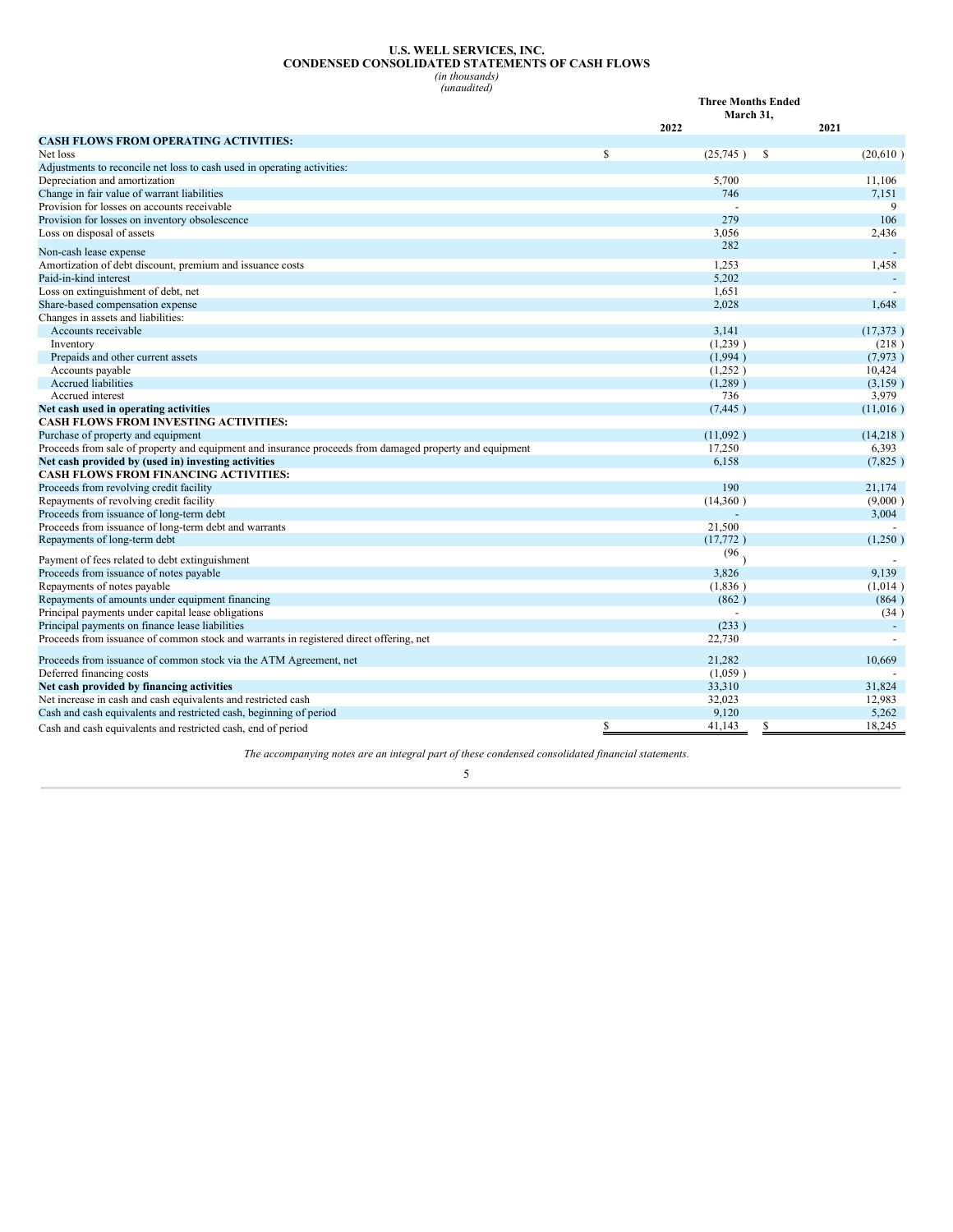# **U.S. WELL SERVICES, INC. CONDENSED CONSOLIDATED STATEMENTS OF CASH FLOWS (continued)** *(in thousands) (unaudited)*

|                                                                                          | <b>Three Months Ended</b><br>March 31, |                          |  |       |  |
|------------------------------------------------------------------------------------------|----------------------------------------|--------------------------|--|-------|--|
|                                                                                          |                                        | 2022                     |  | 2021  |  |
| Supplemental cash flow disclosure:                                                       |                                        |                          |  |       |  |
| Interest paid                                                                            |                                        | 571                      |  | 578   |  |
| Non-cash investing and financing activities:                                             |                                        |                          |  |       |  |
| Issuance of warrants to term C loan lenders                                              |                                        | 6,491                    |  |       |  |
| Issuance of warrants to purchasers of Class A common stock in registered direct offering |                                        | 7,044                    |  |       |  |
| Issuance of warrants to placement agent in registered direct offering                    |                                        | 470                      |  |       |  |
| Conversion of Series B preferred stock to Class A common stock                           |                                        | $\overline{\phantom{0}}$ |  | 798   |  |
| Deemed and imputed dividends on Series A preferred stock                                 |                                        | $\overline{\phantom{0}}$ |  | 464   |  |
| Accrued Series A preferred stock dividends                                               |                                        | 1,091                    |  | 1,813 |  |
| Accrued Series B preferred stock dividends                                               |                                        | $\overline{\phantom{0}}$ |  | 711   |  |
| Changes in accrued and unpaid capital expenditures                                       |                                        | 1,691                    |  | 2,744 |  |
| Assets under capital lease obligations                                                   |                                        |                          |  | 684   |  |

*The accompanying notes are an integral part of these condensed consolidated financial statements.*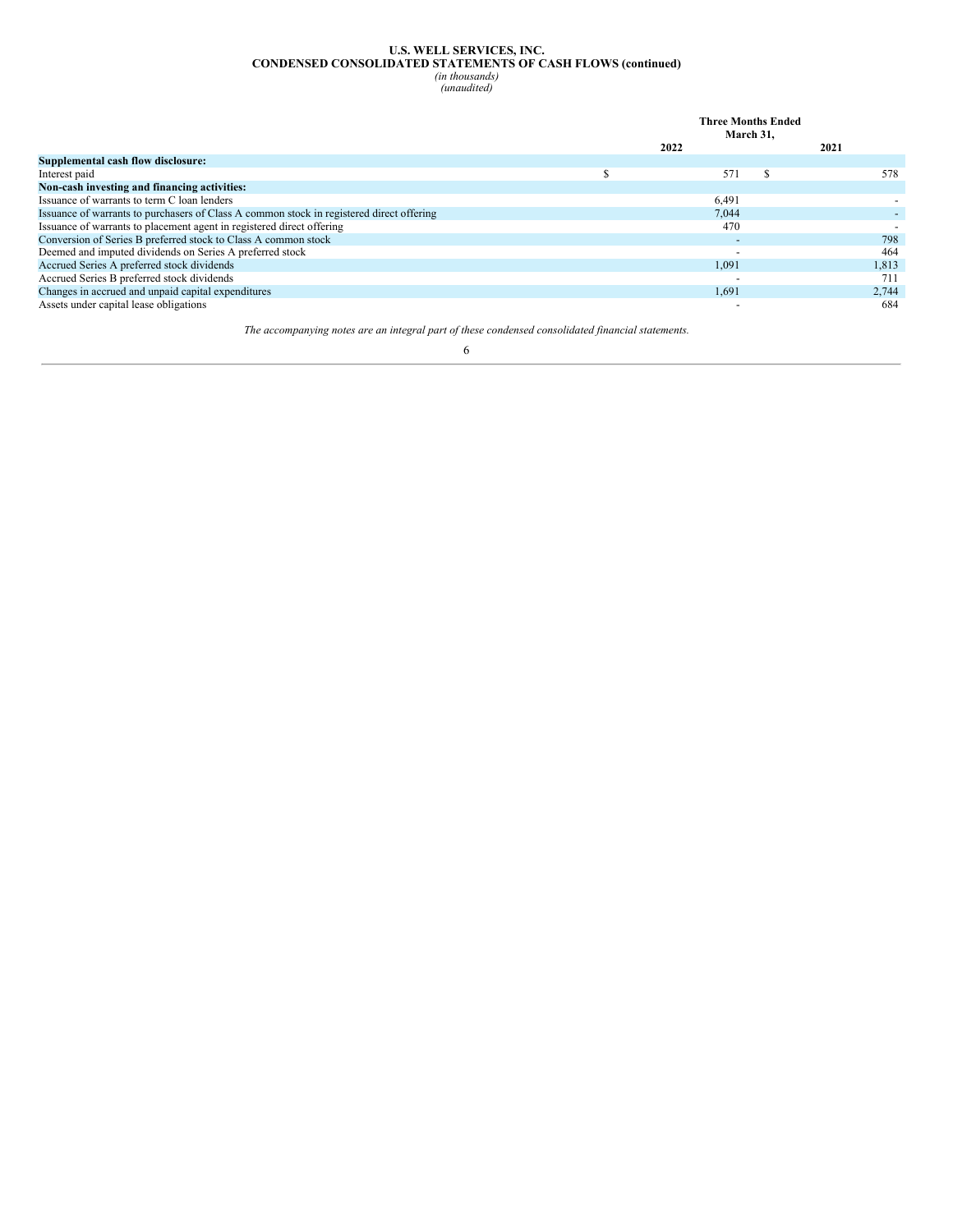# **U.S. WELL SERVICES, INC. CONDENSED CONSOLIDATED STATEMENTS OF STOCKHOLDERS' DEFICIT** *(in thousands, except share amounts) (unaudited)*

<span id="page-6-0"></span>

|                                                                    | <b>Class A Common</b><br><b>Stock</b> |        | <b>Class B Common</b><br><b>Stock</b> |                          |  | <b>Additional</b><br>Paid in |  | Accumulated              |    | Noncontrolling |                 | Total  |            |
|--------------------------------------------------------------------|---------------------------------------|--------|---------------------------------------|--------------------------|--|------------------------------|--|--------------------------|----|----------------|-----------------|--------|------------|
|                                                                    | <b>Shares</b>                         | Amount |                                       | <b>Shares</b>            |  | Amount                       |  | Capital                  |    | Deficit        | <b>Interest</b> |        | Deficit    |
| Balance at December 31, 2021                                       | 53,148,952                            |        |                                       | ۰                        |  | $\sim$                       |  | 263,928                  | S. | $(393,036)$ \$ |                 | $\sim$ | (129, 103) |
| Adoption of ASC 842, Leases on January 1,<br><b>2022</b>           |                                       |        |                                       |                          |  |                              |  |                          |    | (503)          |                 |        | (503)      |
|                                                                    |                                       |        |                                       |                          |  |                              |  | 36,491                   |    |                |                 |        | 36,494     |
| Class A common stock issuance                                      | 23,948,316                            |        | $\mathfrak{p}$                        |                          |  | ٠.                           |  |                          |    |                |                 |        |            |
| Warrants issuance                                                  | ۰                                     |        | $\overline{\phantom{a}}$              | $\overline{\phantom{a}}$ |  |                              |  | 14.005                   |    |                |                 | $\sim$ | 14,005     |
| Share-based compensation                                           |                                       |        | $\overline{\phantom{a}}$              | ۰.                       |  | $\sim$                       |  | 1,669                    |    |                |                 | $\sim$ | 1,669      |
| Tax withholding related to vesting of share-<br>based compensation | (26, 296)                             |        | ۰                                     | ۰                        |  |                              |  | (30)                     |    |                |                 |        | (30)       |
| Restricted stock forfeitures                                       | (4,360)                               |        |                                       |                          |  | ٠.                           |  | $\sim$                   |    |                |                 | $\sim$ |            |
|                                                                    |                                       |        | $\overline{\phantom{a}}$              |                          |  |                              |  |                          |    |                |                 |        |            |
| Accrued Series A preferred stock dividends                         | $\overline{\phantom{a}}$              |        | $\overline{\phantom{a}}$              | ۰                        |  |                              |  | (1,091)                  |    |                |                 | $\sim$ | (1,091)    |
| Net loss                                                           | $\sim$                                |        | $\overline{\phantom{a}}$              | ۰.                       |  |                              |  | $\overline{\phantom{a}}$ |    | (25,745)       |                 | . .    | (25,745)   |
| Balance at March 31, 2022                                          | 77,066,612                            |        | $\mathbf{8}$                          |                          |  |                              |  | 314,972                  |    | (419, 284)     |                 | ۰.     | (104, 304) |

|                                                                    | <b>Class A Common</b><br>Stock $(1)$ |               | <b>Class B Common</b><br><b>Additional</b><br>Paid in<br><b>Stock</b> |                          |    |                          | Accumulated |                        |               | Noncontrolling           |  | Total                    |  |            |
|--------------------------------------------------------------------|--------------------------------------|---------------|-----------------------------------------------------------------------|--------------------------|----|--------------------------|-------------|------------------------|---------------|--------------------------|--|--------------------------|--|------------|
|                                                                    | <b>Shares</b>                        |               | Amount                                                                | <b>Shares</b>            |    | Amount                   |             | Capital <sup>(1)</sup> |               | Deficit                  |  | <b>Interest</b>          |  | Deficit    |
| Balance at December 31, 2020                                       | 20,718,659                           | <sup>\$</sup> |                                                                       | 2,302,936                | -S |                          |             | 217,217                | $\mathcal{L}$ | $(322, 431)$ \$          |  | $\sim$ 10 $\pm$          |  | (105,212)  |
| Class A common stock issuance                                      | 3,607,045                            |               |                                                                       | $\overline{\phantom{a}}$ |    | $\overline{\phantom{a}}$ |             | 10,350                 |               |                          |  |                          |  | 10,351     |
| Conversion of Class B common stock to Class<br>A common stock      | 657,982                              |               | $\sim$                                                                | (2,302,936)              |    | $\overline{\phantom{a}}$ |             | $\sim$                 |               |                          |  |                          |  |            |
| Conversion of Series B preferred stock to<br>Class A common stock  | 784,508                              |               | ۰                                                                     | ٠                        |    |                          |             | 798                    |               |                          |  |                          |  | 798        |
| Share-based compensation                                           |                                      |               |                                                                       |                          |    | $\overline{\phantom{a}}$ |             | 1,519                  |               | ۰.                       |  | 44                       |  | 1,563      |
| Tax withholding related to vesting of share-<br>based compensation | (29, 628)                            |               | ٠                                                                     |                          |    |                          |             | (150)                  |               |                          |  |                          |  | (150)      |
| Restricted stock forfeitures                                       | (4,761)                              |               | ٠                                                                     |                          |    | $\overline{\phantom{a}}$ |             | $\sim$                 |               | ۰.                       |  | $\sim$                   |  |            |
| Deemed and imputed dividends on Series A<br>preferred stock        |                                      |               |                                                                       |                          |    |                          |             | (464)                  |               |                          |  |                          |  | (464)      |
| Accrued Series A preferred stock dividends                         | ۰.                                   |               | ٠                                                                     | ۰.                       |    | $\overline{\phantom{a}}$ |             | (1,813)                |               | $\overline{\phantom{a}}$ |  | $\overline{\phantom{a}}$ |  | (1, 813)   |
| Accrued Series B preferred stock dividends                         | ۰.                                   |               | ۰                                                                     | ٠                        |    |                          |             | (711)                  |               | ۰.                       |  |                          |  | (711)      |
| Net loss                                                           |                                      |               |                                                                       |                          |    |                          |             |                        |               | (20, 566)                |  | (44)                     |  | (20,610)   |
| Balance at March 31, 2021                                          | 25.733.805                           |               |                                                                       |                          |    |                          |             | 226,746                |               | (342,997)                |  |                          |  | (116, 248) |

(1) Prior periods have been adjusted to reflect the 1-for-3.5 reverse stock split on September 30, 2021. See Note 2, *Reverse Stock Split,* for details.

*The accompanying notes are an integral part of these condensed consolidated financial statements.*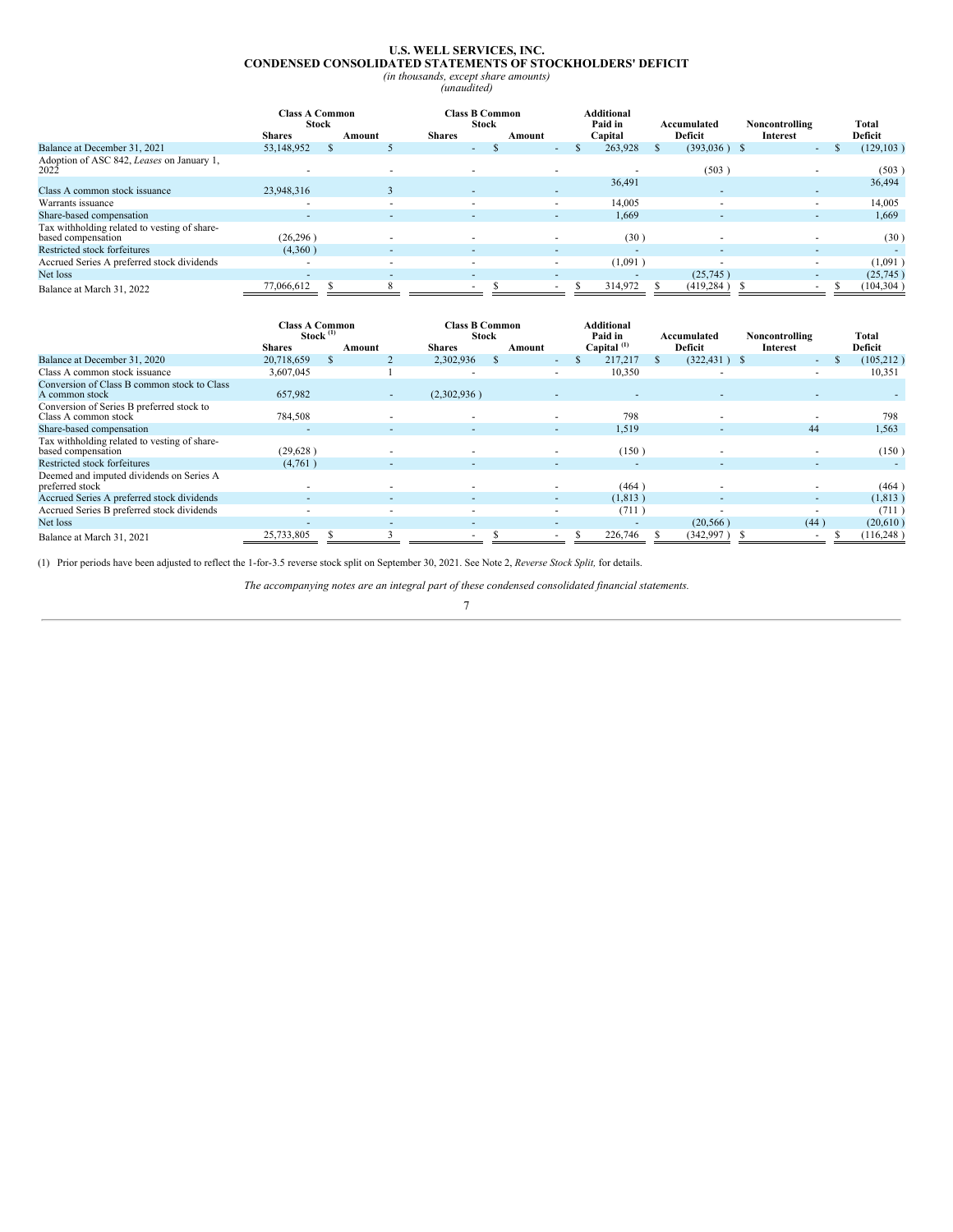**Notes to Unaudited Condensed Consolidated Financial Statements** *(in thousands, except shares and per share amounts, or where otherwise noted)*

### <span id="page-7-0"></span>**NOTE 1 – DESCRIPTION OF BUSINESS**

U.S. Well Services, Inc. (the "Company," "we," "us" or "our"), is a Houston, Texas-based technology-focused oilfield service company focused on electric powered pressure pumping services for oil and natural gas exploration and production companies in the United States. The process of pressure pumping involves pumping a pressurized stream of fluid—typically a mixture of water, chemicals, and proppant—into a well casing or tubing to cause the underground mineral formation to fracture or crack. Fractures release trapped hydrocarbon particles and provide a conductive channel for the oil or natural gas to flow freely to the wellbore for collection. The propping agent or proppant becomes lodged in the cracks created by the stimulation process, "propping" them open to facilitate the flow of hydrocarbons from the reservoir to the well.

The Company's fleets consist mostly of all-electric, mobile pressure pumping equipment and other auxiliary heavy equipment to perform stimulation services. The Company's Clean Fleet® electric fleets replace the traditional engines, transmissions, and radiators used in conventional diesel fleets with electric motors powered by electricity. The Company utilizes high-pressure hydraulic fracturing pumps mounted on trailers and refers to the group of pump trailers and other equipment necessary to perform a typical job as a "fleet" and the personnel assigned to each fleet as a "crew". In May 2021, the Company announced its commitment to becoming an all-electric pressure pumping services provider and since then it has sold most of its legacy, diesel-powered pressure pumping equipment. We have retained some of our legacy, diesel-powered pressure pumping equipment for use during our transition to support our electric fleets and bridge the time gap between our customers' current service needs and the deployment of our newbuild Nyx Clean Fleets®. Upon delivery, our Nyx Clean Fleets® are intended to replace any conventional fleet in operation.

## **NOTE 2 – SIGNIFICANT ACCOUNTING POLICIES**

#### *Basis of Presentation*

The accompanying unaudited condensed consolidated financial statements have been prepared in accordance with generally accepted accounting principles in the United States of America ("GAAP") for interim financial information and pursuant to the instructions to Form 10-Q and Regulation S-X issued by the Securities and Exchange Commission ("SEC"). Accordingly, these financial statements do not include all information or notes required by GAAP for annual financial statements and should be read in conjunction with the annual financial statements included in the Annual Report on Form 10-K for the year ended December 31, 2021 (the "Annual Report"), filed with the SEC on March 30, 2022.

The accompanying unaudited condensed consolidated financial statements and accompanying notes present the consolidated financial position, results of operations, cash flows, and stockholders' deficit of the Company as of March 31, 2022 and December 31, 2021, and for the three months ended March 31, 2022 and 2021. The interim data includes all adjustments, consisting only of normal recurring adjustments, which are, in the opinion of management, necessary for a fair presentation of the results for the interim periods. The results of operations for the three months ended March 31, 2022 are not necessarily indicative of the results of operations expected for the entire fiscal year ended December 31, 2022.

Our operations are organized into a single business segment, which consists of pressure pumping services, and we have one reportable geographical business segment, the United States.

#### *Reverse Stock Split*

At the annual meeting of the Company's stockholders held on May 14, 2021, the Company's stockholders approved a proposal to amend the Company's certificate of incorporation to effect a reverse stock split at a ratio to be determined by the Company's Board of Directors within a specified range. On September 30, 2021, the Company effected a 1-for-3.5 reverse split of its Class A common stock. All owners of record as of September 30, 2021 received one issued and outstanding share of the Company's Class A common stock in exchange for three and one half outstanding shares of the Company's Class A common stock. No fractional shares of Class A common stock were issued as a result of the reverse stock split. Any fractional shares in connection with the reverse stock split were rounded up to the nearest whole share and no stockholders received cash in lieu of fractional shares. The reverse stock split had no impact on the number of shares of Class A common stock that the Company is authorized to issue pursuant to its certificate of incorporation or on the par value per share of the Class A common stock. Proportional adjustments were made to the number of shares of Class A common stock issuable upon exercise or conversion of the Company's equity awards, convertible preferred stock and warrants, as well as the applicable exercise price. All share and per share information included in this Quarterly Report on Form 10-Q has been retroactively adjusted to reflect the impact of the reverse stock split.

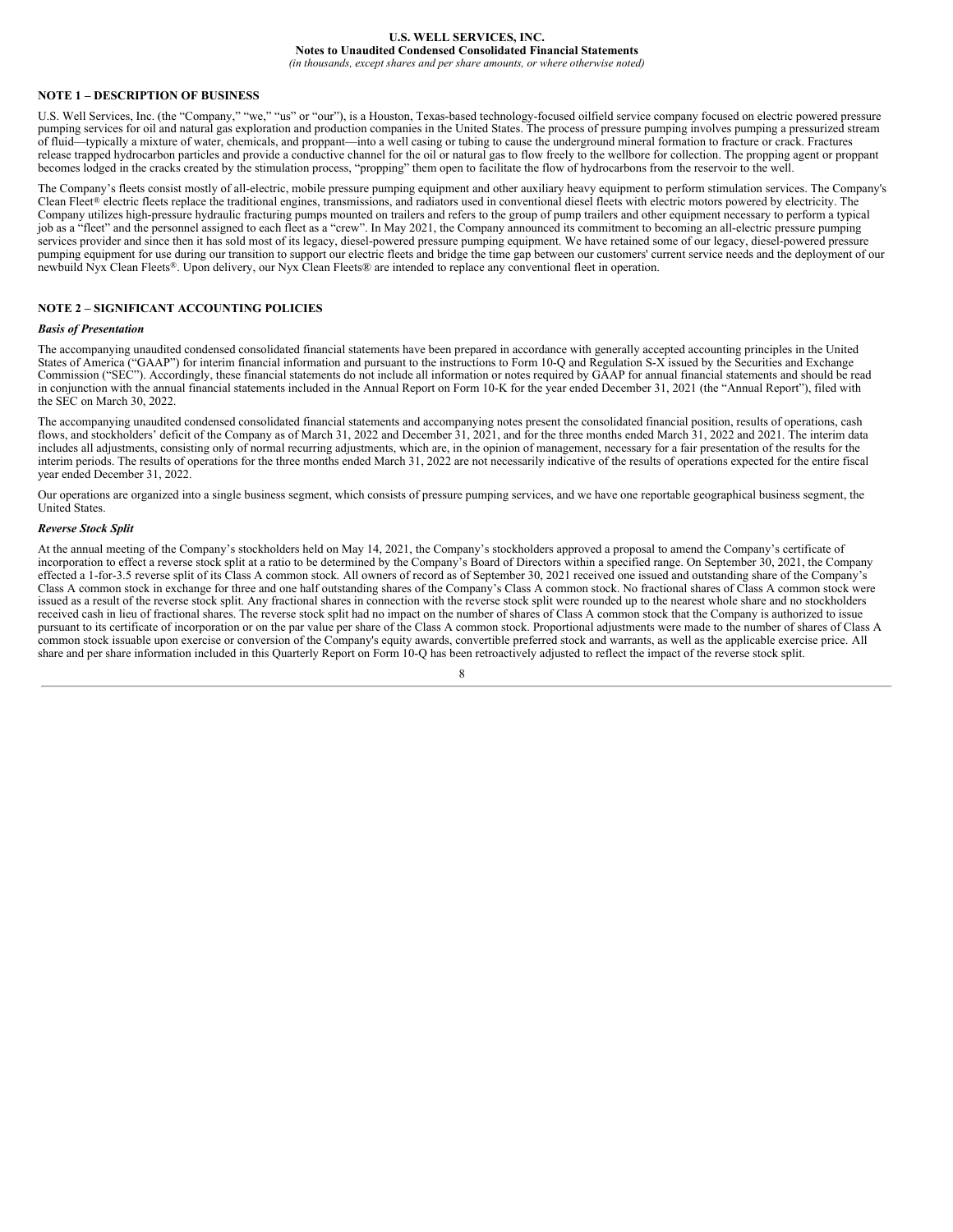#### **U.S. WELL SERVICES, INC. Notes to Unaudited Condensed Consolidated Financial Statements** *(in thousands, except shares and per share amounts, or where otherwise noted)*

## *Principles of Consolidation*

The condensed consolidated financial statements comprise the financial statements of the Company and its wholly owned subsidiaries. Subsidiaries are fully consolidated from the date of acquisition, being the date on which the Company obtains control, and continue to be consolidated until the date when such control ceases. The financial statements of the subsidiaries are prepared for the same reporting period as the Company. All significant intercompany balances and transactions are eliminated upon consolidation.

#### *Use of Estimates*

The preparation of financial statements in conformity with GAAP requires management to make estimates and assumptions that affect the amounts reported in the financial statements and accompanying notes. We regularly evaluate estimates and judgments based on historical experience and other relevant facts and circumstances. Significant estimates included in these financial statements primarily relate to allowance for doubtful accounts, allowance for inventory obsolescence, estimated useful lives and valuation of long-lived assets, impairment assessments of goodwill and other long-lived assets, valuation of right-of-use assets and lease liabilities, estimates of fair value of warrant liabilities, term loan, and convertible senior notes, and the valuation of share-based compensation and certain equity instruments. Actual results could differ from those estimates.

#### *Restricted Cash*

Cash and cash equivalents that are restricted as to withdrawal or use under the terms of certain contractual agreements, or are reserved for a specific purpose, and not readily available for immediate or general use are recorded in restricted cash on our condensed consolidated balance sheets. As of March 31, 2022, restricted cash primarily consisted of \$0.7 million transferred into a trust account to support our workers' compensation obligations. As of December 31, 2021, restricted cash consisted of \$0.7 million transferred into a trust account to support our workers' compensation obligations and \$2.0 million for the prepayment of the Senior Secured Term Loan.

The following table provides a reconciliation of cash and cash equivalents and restricted cash reported on the condensed consolidated statements of cash flows:

|                                               | March 31. |  |        |  |  |  |  |
|-----------------------------------------------|-----------|--|--------|--|--|--|--|
|                                               | 2022      |  | 2021   |  |  |  |  |
| Cash and cash equivalents                     | 40.407    |  | 17.726 |  |  |  |  |
| Restricted cash                               | 736       |  | 519    |  |  |  |  |
| Cash and cash equivalents and restricted cash | 41.143    |  | 18.245 |  |  |  |  |

#### *Accounts Receivable*

Accounts receivable are recorded at their outstanding balances adjusted for an allowance for doubtful accounts. Revenue earned and recognized in advance of invoice issuance creates assets referred to as "unbilled receivables". Unbilled receivables are presented on a combined basis with accounts receivable. Allowance for doubtful accounts is determined by analyzing the payment history and credit worthiness of each customer. Receivable balances are charged off when they are considered uncollectible by management. Recoveries of receivables previously charged off are recorded as income when received.

During the first quarter of 2021, the Company wrote-off accounts receivables of \$12.0 million, which was previously reserved in full as of December 31, 2020. As of March 31, 2022, the Company did not record an allowance for doubtful accounts.

## *Inventory*

Inventory consists of proppant, chemicals, and other consumable materials and supplies used in our pressure pumping operations. Inventories are stated at the lower of cost or net realizable value. Cost is determined principally on a first-in-first-out cost basis. All inventories are purchased for use by the Company in the delivery of its services with no inventory being sold separately to outside parties. Inventory quantities on hand are reviewed regularly and write-downs for obsolete inventory are recorded based on our forecast of the inventory item demand in the near future. As of March 31, 2022 and December 31, 2021, the Company had established inventory reserves of \$1.5 million and \$1.3 million, respectively, for obsolete and slow-moving inventory.

#### *Property and Equipment*

Property and equipment are carried at cost, with depreciation provided on a straight-line basis over their estimated useful lives. Expenditures for renewals and betterments that extend the lives of the assets are capitalized. Amounts spent for maintenance and repairs, which do not improve or extend the life of the related asset, are charged to expense as incurred.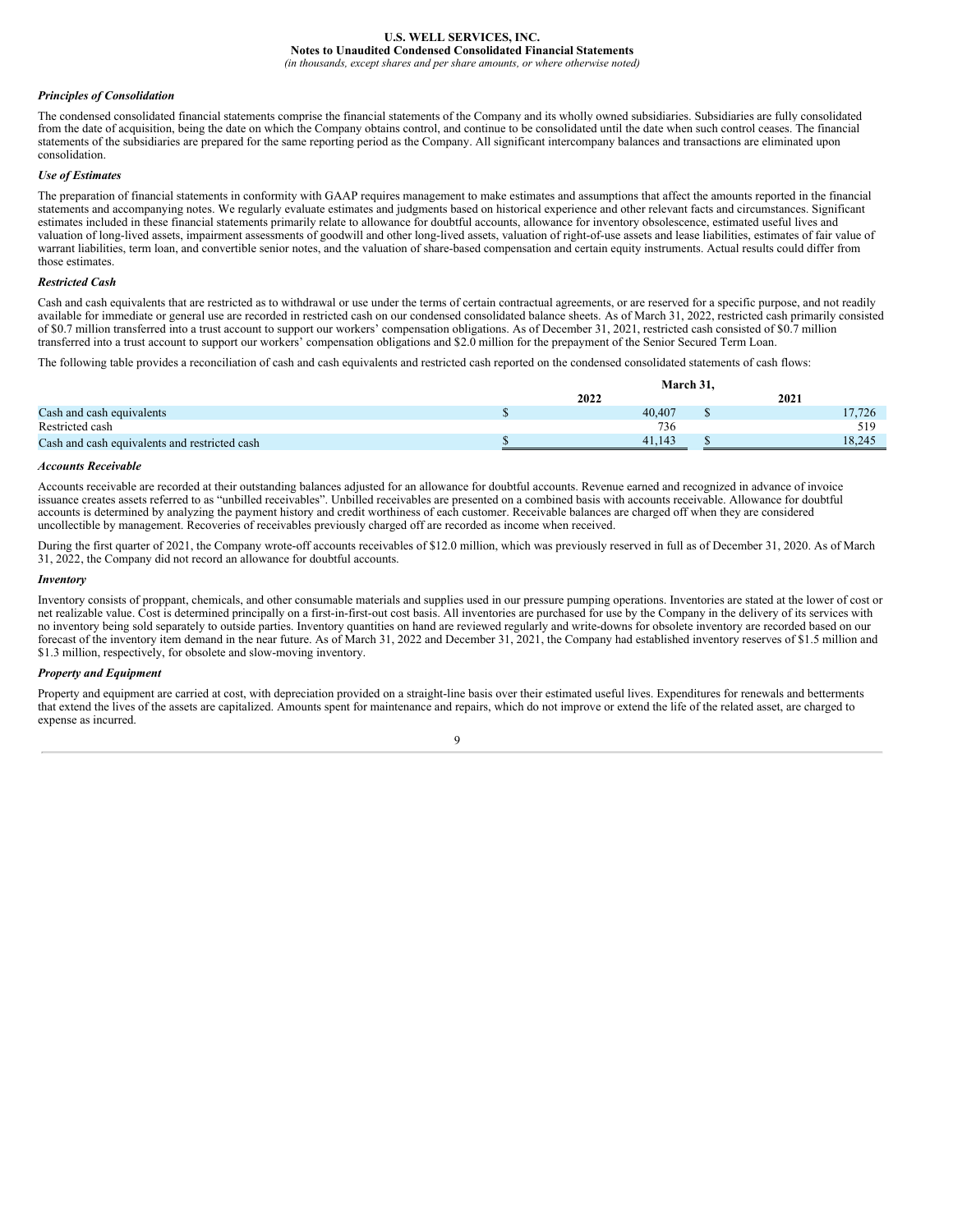**Notes to Unaudited Condensed Consolidated Financial Statements** *(in thousands, except shares and per share amounts, or where otherwise noted)*

The Company separately identifies and accounts for certain critical components of its pressure pumping units including the engine, transmission, and pump, which requires us to separately estimate the useful lives of these components. For our other service equipment, we do not separately identify and track depreciation of specific original components. When we replace components of these assets, we typically estimate the net book values of the components that are retired, which are based primarily upon their replacement costs, their ages and their original estimated useful lives.

#### *Leases*

At inception, the Company determines whether an arrangement is a lease and the appropriate lease classification as operating or finance. When a lease is identified, a rightof-use asset and the corresponding lease liability are recorded on the lease commencement date based on the present value of the remaining lease payments over the lease term on the condensed consolidated balance sheet. In the event a lease does not provide an implicit rate, the Company uses its incremental borrowing rate based on information available at the commencement date in determining the present value of the remaining lease payments. Leases may include options to extend or terminate the lease. The Company generally does not include renewal or termination options in its assessment of the leases unless extension or termination for certain assets is deemed to be reasonably certain. The Company has elected the practical expedient to not recognize lease assets and liabilities for leases with a term of 12 months or less. Operating lease expenses are recognized on a straight-line basis over the lease term. The Company also has some lease agreements with lease and non-lease components, which are accounted for as a single lease component.

Right-of-use assets are assessed periodically for impairment if events or circumstances occur that indicate the carrying amount of the asset may not be recoverable. The Company monitors events and modifications of existing lease agreements that would require reassessment of the lease. When a reassessment results in the remeasurement of a lease liability, a corresponding adjustment is made to the carrying amount of the corresponding right-of-use asset.

#### *Warrants*

The Company evaluates all its financial instruments, including issued stock purchase warrants, to determine if such instruments are derivatives or contain features that qualify as embedded derivatives, pursuant to Accounting Standards Codification ("ASC") 480, *Distinguishing Liabilities from Equity* and ASC 815-15, *Derivatives and Hedging—Embedded Derivatives*. The classification of derivative instruments, including whether such instruments should be recorded as liabilities or equity is evaluated pursuant to ASC 815-40, *Derivatives and Hedging—Contracts in Entity's Own Equity*.

The Company's issued and outstanding Public Warrants, Private Placement Warrants and Series A Warrants are recognized as liabilities. Accordingly, we recognize these warrant instruments as liabilities at fair value upon issuance and adjust the instruments to fair value at the end of each reporting period. Any change in fair value is recognized in our condensed consolidated statements of operations. The Public Warrants are valued using their quoted market price since they are publicly traded and thus had an observable market price. The Private Placement Warrants are valued using a Monte Carlo simulation model. The Series A Warrants are valued using the Black-Scholes option pricing model.

The Company's issued and outstanding Term C Loan Warrants, RDO Investor Warrants and Placement Agent Warrants are recognized as equity.

See "Note 9 – Warrants" for additional disclosure of the Company's outstanding warrants.

#### *Fair Value of Financial Instruments*

Fair value is defined under ASC 820, Fair Value Measurement, as the price that would be received to sell an asset or paid to transfer a liability in an orderly transaction between market participants at the measurement date. ASC 820 also establishes a three-level hierarchy, which requires an entity to maximize the use of observable inputs and minimize the use of unobservable inputs when measuring fair value. The three levels are defined as follows:

- •Level 1–inputs are quoted prices (unadjusted) in active markets for identical assets or liabilities.
- •Level 2–inputs other than quoted prices included within Level 1 that are observable for the asset or liability, either directly or indirectly.
- •Level 3–inputs are unobservable for the asset or liability.

The following is a summary of the carrying amounts and estimated fair values of our financial instruments:

*Senior Secured Term Loan*. The fair value of the Senior Secured Term Loan is \$96.5 million and \$106.6 million as of March 31, 2022 and December 31, 2021, respectively, based on the market price quoted from external sources. If the Senior Secured Term Loan was measured at fair value in the financial statements, it would be classified as Level 2 in the fair value hierarchy.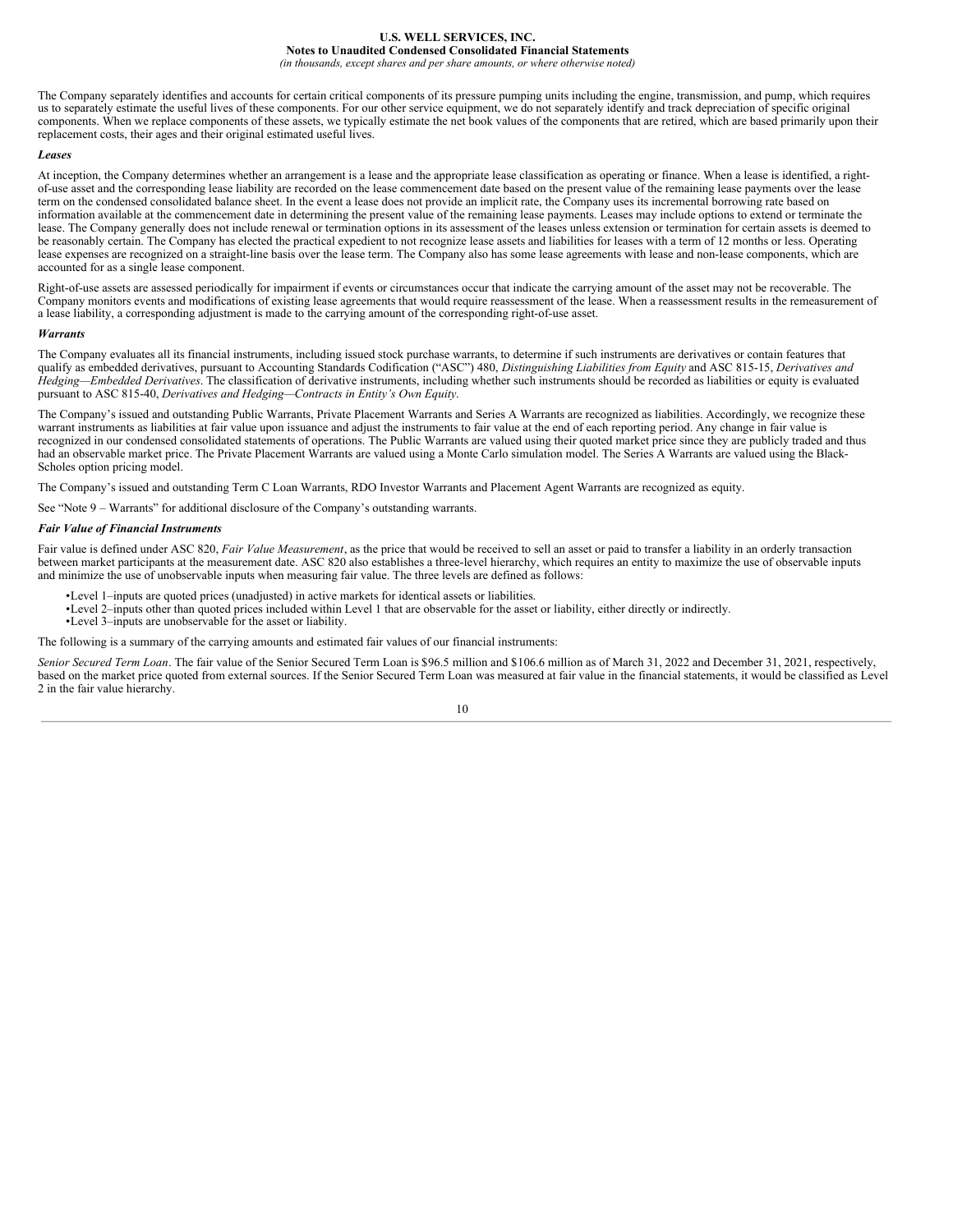**Notes to Unaudited Condensed Consolidated Financial Statements** *(in thousands, except shares and per share amounts, or where otherwise noted)*

*Term C Loan.* The fair value the Term C Loan is \$22.6 million as of March 31, 2022 based on the market price quoted from external sources. If the Term C Loan was measured at fair value in the financial statements, it would be classified as Level 2 in the fair value hierarchy.

*Equipment financing*. The carrying value of the equipment financing notes approximates fair value as its terms are consistent with and comparable to current market rates as of March 31, 2022 and December 31, 2021, respectively.

Warrants. Certain of the Company's outstanding warrants are accounted for as liabilities and measured at fair value. See "Note 9 – Warrants" for fair value measurements associated with the Company's warrants.

*Convertible Senior Notes*. The fair value of the Convertible Senior Notes is \$75.1 million and \$73.5 million as of March 31, 2022 and December 31, 2021, respectively, based on an option pricing framework using a lattice model. If the Convertible Senior Notes were measured at fair value in the financial statements, they would be classified as Level 2 in the fair value hierarchy.

## *Revenue Recognition*

The Company recognizes revenue based on the customer's ability to benefit from the services rendered in an amount that reflects the consideration expected to be received in exchange for those services.

The Company's performance obligations are satisfied over time, typically measured by the number of stages completed or the number of pumping days a fleet is available to pump for a customer in a month. All revenue is recognized when a contract with a customer exists, collectability of amounts subject to invoice is probable, the performance obligations under the contract have been satisfied over time, and the amount to which the Company has the right to invoice has been determined. A portion of the Company's contracts contain variable consideration; however, this variable consideration is typically unknown at the time of contract inception, and is not known until the job is complete, at which time the variability is resolved.

The Company has elected to use the "as invoiced" practical expedient to recognize revenue based upon the amount it has a right to invoice upon the completion of each performance obligation per the terms of the contract.

*Patent License Sales.* The sales of the right to use the Company's patented Clean Fleet® technology is a single performance obligation. The Company recognizes the income associated with the patent license sales at the point in time when the Company satisfies its performance obligation by granting the purchaser the right to use the patented Clean Fleet® technology and transfer of control has occurred. The patent license sales are recognized as other income in our condensed consolidated statement of operations.

# *Major Customer and Concentration of Credit Risk*

The concentration of our customers in the oil and natural gas industry may impact our overall exposure to credit risk, either positively or negatively, in that customers may be similarly affected by changes in economic and industry conditions. We perform ongoing credit evaluations of our customers and do not generally require collateral in support of our trade receivables.

The following table shows the percentage of revenues from our significant customers:

|            | Three Months Ended March 31, |          |
|------------|------------------------------|----------|
|            | 2022                         | 2021     |
| Customer A | $15.0\%$                     | 冰        |
| Customer B | *                            | 13.0%    |
| Customer C | 21.8%                        | $12.6\%$ |
| Customer E | ∗                            | $16.6\%$ |
| Customer F | 41.4%                        | 20.3%    |
| Customer H | $\ast$                       | 18.5%    |
| Customer K | 16.0%                        | *        |

*An asterisk indicates that revenue is less than ten percent.*

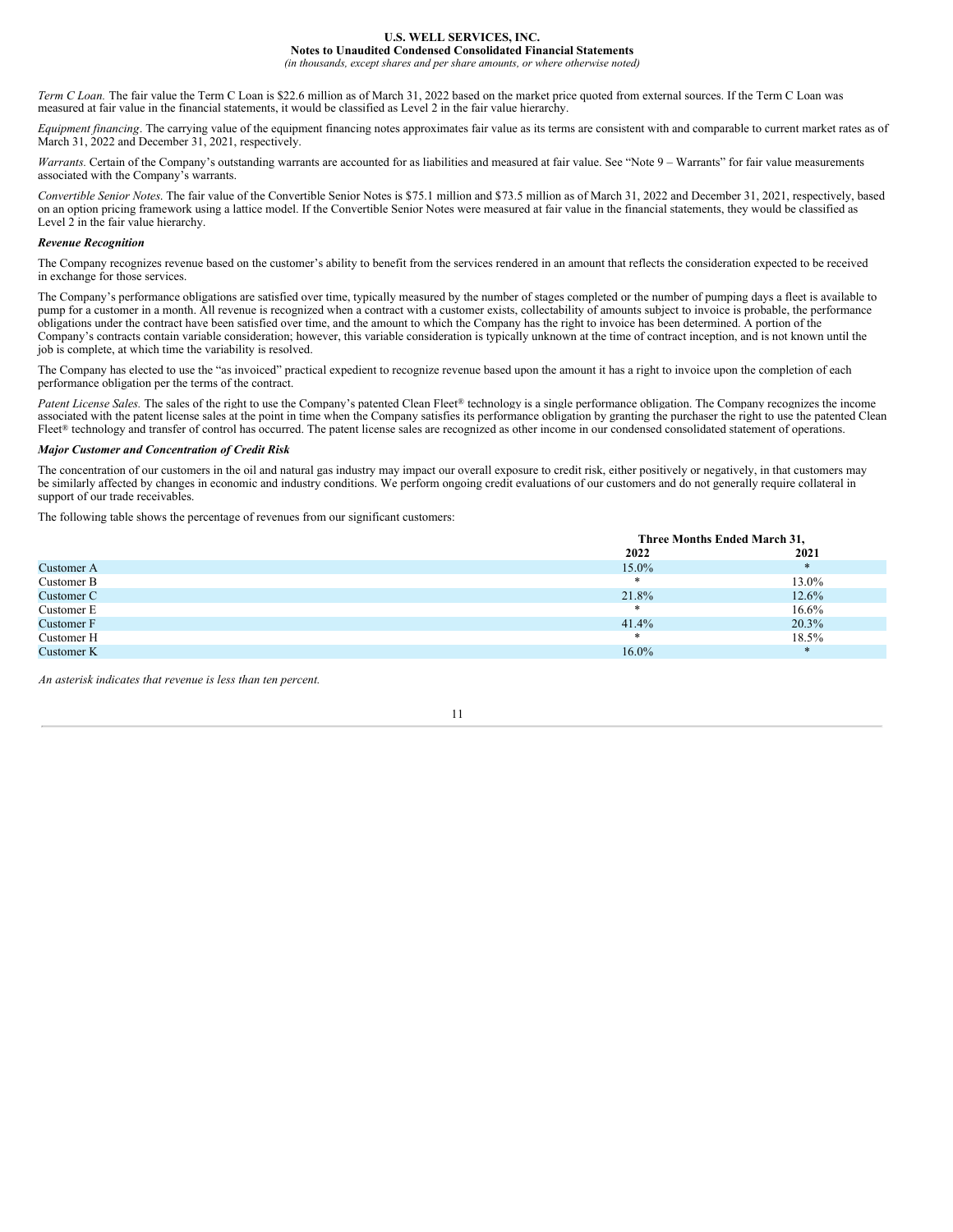#### **U.S. WELL SERVICES, INC. Notes to Unaudited Condensed Consolidated Financial Statements** *(in thousands, except shares and per share amounts, or where otherwise noted)*

The following table shows the percentage of trade receivables from our significant customers:

**March 31, 2022 December 31, 2021**  $\sim$  27.9%  $\star$  27.9%  $\star$  $\alpha$ Customer C 20.4% 20.4% Customer D 10.4% \*  $26.6\%$  24.3% 24.3%  $\blacksquare$ Customer J $\blacksquare$  $14.9\%$  25.0% 25.0%

*An asterisk indicates that trade receivable is less than ten percent.*

#### *Income Taxes*

The provision or benefit from income taxes for interim periods is determined using an estimate of our annual effective tax rate, adjusted for discrete items, if any, that are taken into account in the relevant period. Each quarter, the Company updates the estimate of the annual effective tax rate, and if the estimated tax rate changes, the Company records a cumulative adjustment.

The Company's effective tax rate on continuing operations for the three months ended March 31, 2022 and 2021, was 0.00%. The difference between the effective tax rate and the U.S. federal statutory rate is primarily due to a valuation allowance on the Company's federal and state net deferred tax assets and excess tax benefits related to net operating losses. Due to tax losses and offsetting valuation allowance, the Company did not record a provision for U.S. income taxes in any period.

The Company is subject to taxation in the U.S. The tax years subsequent to 2018 remain open and subject to examination by federal and state taxing authorities in which the Company is subject to tax. The Company is not under examination in any other jurisdictions.

As of March 31, 2022, the Company has provided a valuation allowance against all federal and state deferred tax assets. Management continues to evaluate the realizability of deferred tax assets and the related valuation allowance. If management's assessment of the deferred tax assets or the corresponding valuation allowance were to change, the Company would record the related adjustment to income during the period in which management makes the determination. After consideration of all the information available, management determined that a valuation allowance was appropriate, as it is more likely than not that the Company will not utilize its net deferred tax assets.

## **NOTE 3 – ACCOUNTING STANDARDS**

Except as discussed below, there have been no recent accounting pronouncements or changes in accounting pronouncements during the three months ended March 31, 2022, as compared to the recent accounting pronouncements described in the Annual Report, that are of significance, or potential significance to the Company.

#### *Recently Adopted Accounting Pronouncements*

In February 2016, the Financial Accounting Standards Board ("FASB") issued ASU 2016-02, *Leases (Topic 842)* and subsequent amendments to the initial guidance: ASU 2017-13, ASU 2018-10, ASU 2018-11, ASU 2018-20, ASU 2019-01 and ASU 2020-02 (collectively, "ASC 842"). ASC 842 requires companies to generally recognize on the balance sheet operating and financing lease liabilities and corresponding right-of-use assets. On January 1, 2022, the Company adopted ASC 842, using the modified retrospective with applied transition method and recognized a cumulative impact to retained earnings in that period, which allowed the Company to continue to apply the legacy guidance in Topic 840, *Leases*, including its disclosure requirements, in the comparative periods presented in the year of adoption. The Company elected to apply certain practical expedients, whereby it will not reassess (i) whether any expired or existing contracts are or contain leases, (ii) the lease classification for any expired or existing leases and (iii) initial direct costs for any existing leases.

On January 1, 2022, upon adoption of the new leasing standard, the Company recognized operating right-of-use assets of \$1.6 million and operating lease liabilities of \$1.6 million. On January 1, 2022, the Company recognized finance lease right-of-use assets of \$3.6 million, reclassified from property and equipment, net and finance lease liabilities of \$3.8 million, including \$3.2 million reclassified from current and long-term capital lease obligations. The impact of adoption of the new leasing standard had no impact to the condensed consolidated statements of operations.

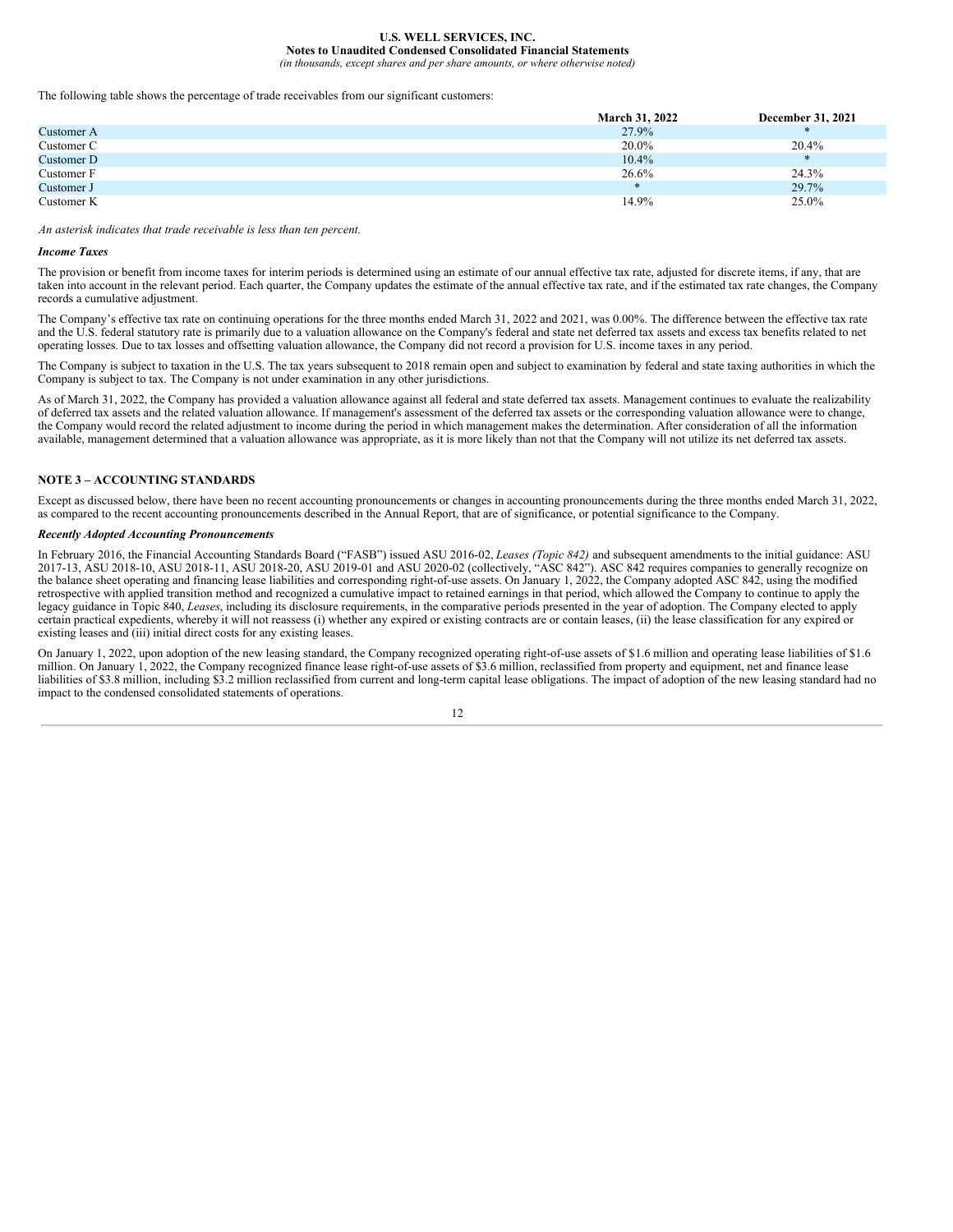**Notes to Unaudited Condensed Consolidated Financial Statements** *(in thousands, except shares and per share amounts, or where otherwise noted)*

In December 2019, the FASB issued ASU 2019-12, Income Taxes (Topic 740): Simplifying the Accounting for Income Taxes, which removes specific exceptions to the general principles in Topic 740 in GAAP. The new guidance also improves the issuer's application of income tax-related guidance and simplifies GAAP for franchise taxes that are partially based on income, transactions with a government that result in a step up in the tax basis of goodwill, separate financial statements of legal entities that are not subject to tax, and enacted changes in tax laws in interim periods. The Company adopted ASU 2019-12 on January 1, 2022, using the prospective method of transition. The adoption did not have a material impact on the Company's condensed consolidated financial statements.

In August 2020, the FASB issued ASU 2020-06, Debt-Debt with Conversion and Other Options (Subtopic 470-20) and Derivatives and Hedging-Contracts in Entity's Own Equity (Subtopic 815-40): Accounting for Convertible Instruments and Contracts in an Entity's Own Equity, which simplifies accounting for convertible instruments by removing major separation models required under current GAAP. It also amends the accounting for certain contracts in an entity's own equity that are currently accounted for as derivatives because of specific settlement provisions. In addition, the new guidance modifies how particular convertible instruments and certain contracts that may be settled in cash or shares impact the diluted EPS computation. The new guidance will be effective for smaller reporting companies for fiscal years beginning after December 15, 2023, including interim periods within those fiscal years. Early adoption is permitted. The Company adopted ASU 2020-06 on January 1, 2022, using the modified retrospective method of transition. The adoption did not have a material impact on the Company's condensed consolidated financial statements.

## **NOTE 4 – PREPAIDS AND OTHER CURRENT ASSETS**

Prepaids and other current assets consisted of the following:

|                                                 | <b>March 31, 2022</b> | December 31, 2021 |
|-------------------------------------------------|-----------------------|-------------------|
| Prepaid insurance                               | 7.382                 | 5,207             |
| Recoverable costs from insurance                | -                     | 11.109            |
| Income tax receivable                           | 757                   | 757               |
| Other current assets                            | . . 584               | 1.675             |
| Total prepaid expenses and other current assets | 9.723                 | 18.748            |

During the three months ended March 31, 2022 and 2021, the Company prepaid \$5.1 million and \$10.1 million, respectively, in insurance premiums related to renewals of various insurance policies.

The Company has insurance coverage in place covering, among other things, property damage up to certain specified amounts. During the three months ended March 31, 2022, the Company received \$12.0 million from insurance reimbursements, of which \$11.1 million was accrued for as of December 31, 2021. During the three months ended March 31, 2021, the Company received \$6.4 million from insurance reimbursements.

## **NOTE 5 – PROPERTY AND EQUIPMENT, NET**

Property and equipment consisted of the following:

|                                                               | <b>Estimated</b><br><b>Useful</b> |                |                   |
|---------------------------------------------------------------|-----------------------------------|----------------|-------------------|
|                                                               | Life (in years)                   | March 31, 2022 | December 31, 2021 |
|                                                               | 1.5 to 25                         | 188,028        | 186,826           |
| Pressure pumping equipment $(1)$<br>Light duty vehicles $(2)$ |                                   | 1,667          | 5,524             |
| Furniture and fixtures                                        |                                   | 67             | 67                |
| IT equipment                                                  |                                   | 1,033          | 1,033             |
| Auxiliary equipment                                           | 2 to 20                           | 12,578         | 12,218            |
| Leasehold improvements                                        | Term of lease                     | 276            | 276               |
|                                                               |                                   | 203,649        | 205,944           |
| Less: accumulated depreciation and amortization               |                                   | (45,998)       | (43,280)          |
| Property and equipment, net                                   |                                   | 157,651        | 162,664           |
|                                                               |                                   |                |                   |

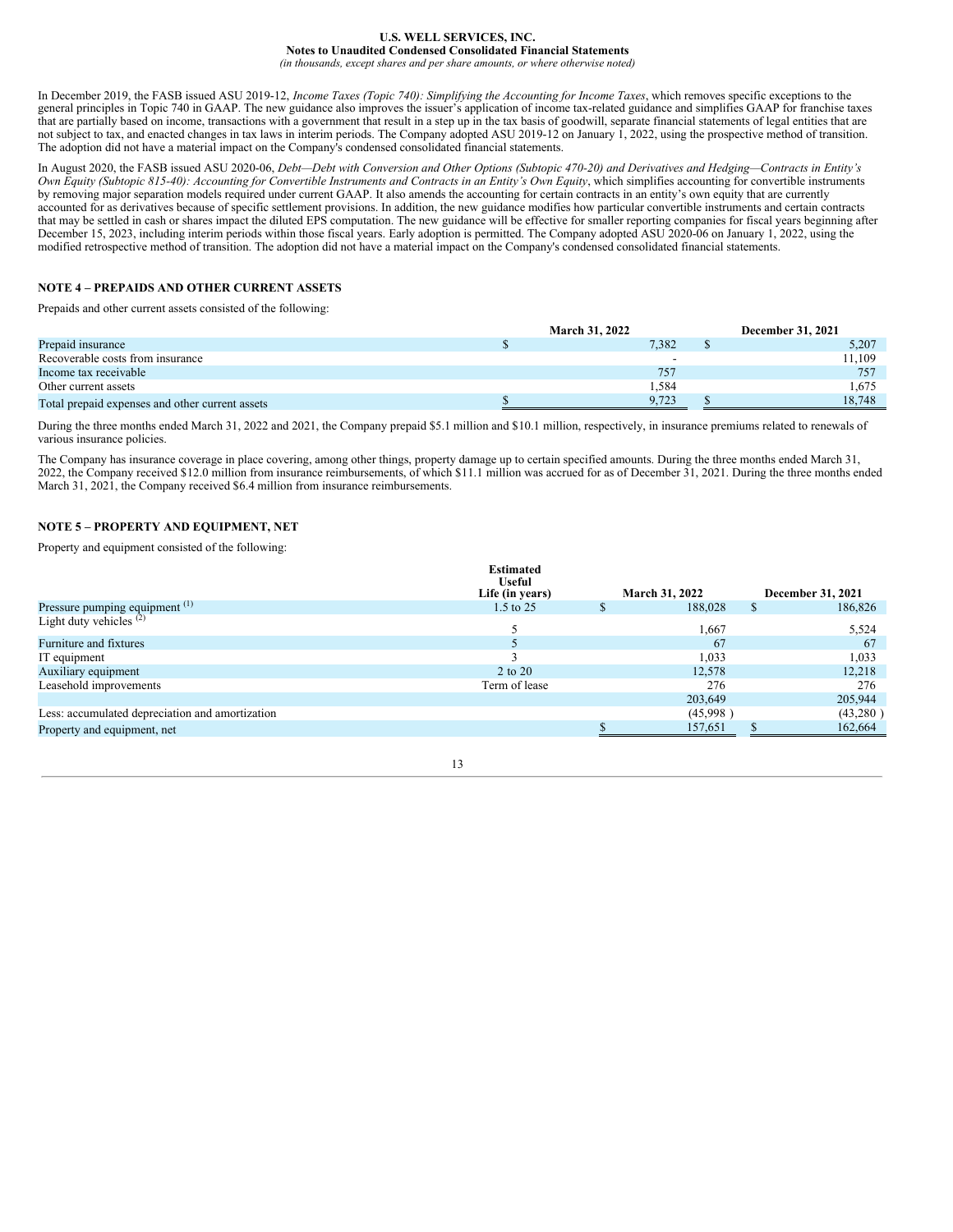**Notes to Unaudited Condensed Consolidated Financial Statements** *(in thousands, except shares and per share amounts, or where otherwise noted)*

(1)As of December 31, 2021, the Company had capitalized \$0.6 million of pressure pumping equipment, related to capital leases and the accumulated depreciation was \$0.3 million. (2)As of December 31, 2021, the Company had capitalized \$3.9 million of light duty vehicles, related to capital leases and the accumulated depreciation was \$0.5 million.

Depreciation and amortization expense related to property and equipment was \$5.2 million and \$10.9 million during the three months ended March 31, 2022 and 2021, respectively.

## *Assets Sales*

In May 2021, the Company announced its commitment to becoming an all-electric pressure pumping services provider and since then has sold most of its legacy, dieselpowered pressure pumping equipment. As of March 31, 2022, the Company did not have any assets classified as held for sale. As of December 31, 2021, the Company had classified \$2.0 million in net book value of diesel pressure pumping equipment as assets held for sale on the condensed consolidated balance sheet.

During the three months ended March 31, 2022, the Company received \$5.2 million in proceeds from the sale of property and equipment, of which \$2.1 million was for assets classified as held for sale. The Company used the proceeds received from the asset sales to pay down the principal balance of its Senior Secured Term Loan.

The Company recognized a loss of \$3.1 million and \$2.4 million from disposal of assets during the three months ended March 31, 2022 and 2021, respectively.

#### **NOTE 6 - LEASES**

As described in "Note 3 - Accounting Standards" the Company adopted ASC 842, *Leases*, on January 1, 2022. Prior periods presented have not been adjusted and continue to be reported in accordance with the legacy guidance in ASC 840, *Leases*. The Company's capital lease assets and related accumulated amortization were recorded as property and equipment and the capital lease liabilities were recorded as current and long-term capital lease obligations on the condensed consolidated balance sheet as of December 31, 2021. See "Note 5 - Property and Equipment, Net" and "Note 11 - Debt" regarding disclosure of capital leases.

The Company has operating and financing leases for office facilities, light duty vehicles and equipment. The Company does not have any material lessor arrangements.

The weighted average remaining lease term and discount rates used in the measurement of the Company's right-of-use assets and lease liabilities are as follows:

|                                        | March 31, 2022 |
|----------------------------------------|----------------|
| Weighted average remaining lease term: |                |
| Operating leases                       | 1.8 years      |
| Finance leases                         | 3.1 years      |
| Weighted average discount rate:        |                |
| Operating leases                       | 8.9%           |
| Finance leases                         | 8.4%           |

The components of lease expense consisted of the following:

|                                     | <b>Three Months Ended</b> |                       |
|-------------------------------------|---------------------------|-----------------------|
|                                     |                           | <b>March 31, 2022</b> |
| Operating lease expense             |                           | 316                   |
| Short-term lease expense            |                           | 9,268                 |
| Finance lease expense:              |                           |                       |
| Amortization of right-of-use assets |                           | 308                   |
| Interest on lease liabilities       |                           | 78                    |
| Total                               |                           | 9.970                 |

In accordance with prior guidance, ASC 840, rent expense was \$0.3 million for the three months ended March 31, 2021, of which \$0.2 million was recorded as cost of services and \$0.1 million was recorded as selling, general and administrative expenses in the condensed consolidated statements of operations.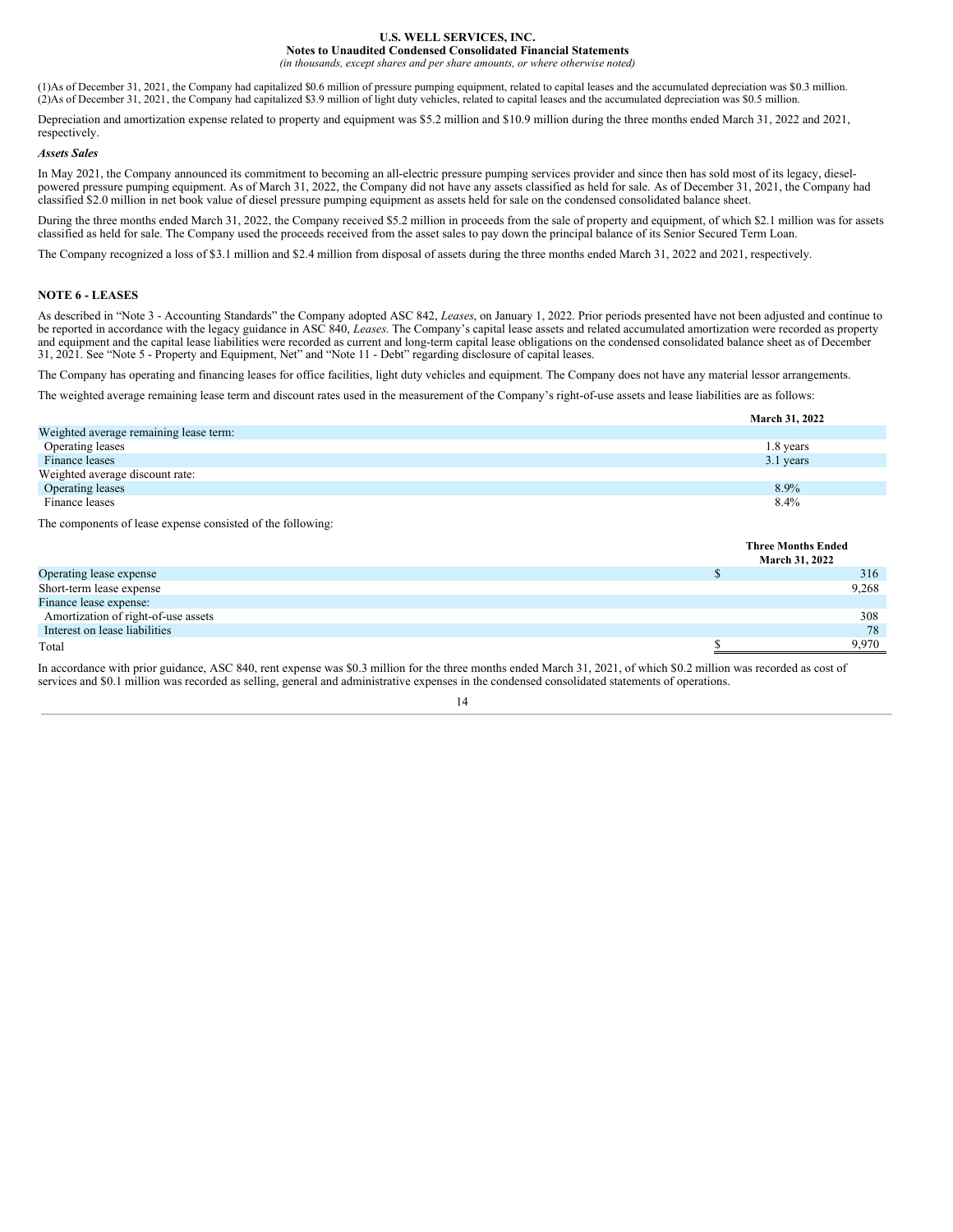## **U.S. WELL SERVICES, INC. Notes to Unaudited Condensed Consolidated Financial Statements**

*(in thousands, except shares and per share amounts, or where otherwise noted)*

Supplemental cash flow information related to leases is as follows:

|                                                                                                 | <b>Three Months Ended</b><br>March 31, 2022 |
|-------------------------------------------------------------------------------------------------|---------------------------------------------|
| Cash paid for amounts included in the measurement of lease liabilities                          |                                             |
| Operating cash flows used for operating lease                                                   | 248                                         |
| Financing cash flow used for finance leases                                                     | 233                                         |
| Right-of-use assets upon adoption of ASC 842 and obtained in exchange for new lease liabilities |                                             |
| Operating leases                                                                                | 1.678                                       |
| Finance leases                                                                                  | 3.690                                       |

As of March 31, 2022, the future maturities of lease liabilities are as follows:

| <b>Fiscal Year</b>      | <b>Operating Leases</b>  | <b>Finance Leases</b> |
|-------------------------|--------------------------|-----------------------|
| Remainder of 2022       | 959                      | 1,150                 |
| 2023                    | 325                      | 1,050                 |
| 2024                    | 258                      | 1,050                 |
| 2025                    | 67                       | 592                   |
| 2026                    | $\overline{\phantom{a}}$ |                       |
| Total lease payments    | 1,609                    | 3,843                 |
| Less: imputed interest  | (119)                    | (303)                 |
| Total lease liabilities | . 490. ،                 | 3,540                 |

As of December 31, 2021, in accordance with prior guidance, ASC 840, the minimum future payments on non-cancellable operating leases and capital leases are as follows:

|       | <b>Capital Leases</b>   |       |  |
|-------|-------------------------|-------|--|
| 1,107 |                         | 1,241 |  |
| 308   |                         | 896   |  |
| 258   |                         | 891   |  |
| -67   |                         | 447   |  |
| .740  |                         | 3.475 |  |
|       | <b>Operating Leases</b> |       |  |

The total capital lease payments include imputed interest.

In October 2021, the Company completed a sale-leaseback transaction for a short-term operating lease. The Company deferred a \$7.4 million gain from disposal of assets to accrued expenses and other current liabilities to amortize over the minimum term of the lease. As of March 31, 2022 and December 31, 2021, the remaining deferred gain on the sale-leaseback transaction was \$3.7 million and \$5.6 million, respectively.

## **NOTE 7 – ACCRUED EXPENSES AND OTHER CURRENT LIABILITIES**

Accrued expenses and other current liabilities consisted of the following:

|                                                | March 31, 2022 | December 31, 2021 |
|------------------------------------------------|----------------|-------------------|
| Accrued payroll and benefits                   | 5,702          | 5,188             |
|                                                | 2,967          | 5,041             |
| Accrued taxes                                  |                |                   |
| Accrued interest                               | 218            | 287               |
| Deferred gain on sale-leaseback                | 3,705          | 5,557             |
| Other current liabilities                      | 1,204          | 769               |
| Accrued expenses and other current liabilities | 13.796         | 16.842            |

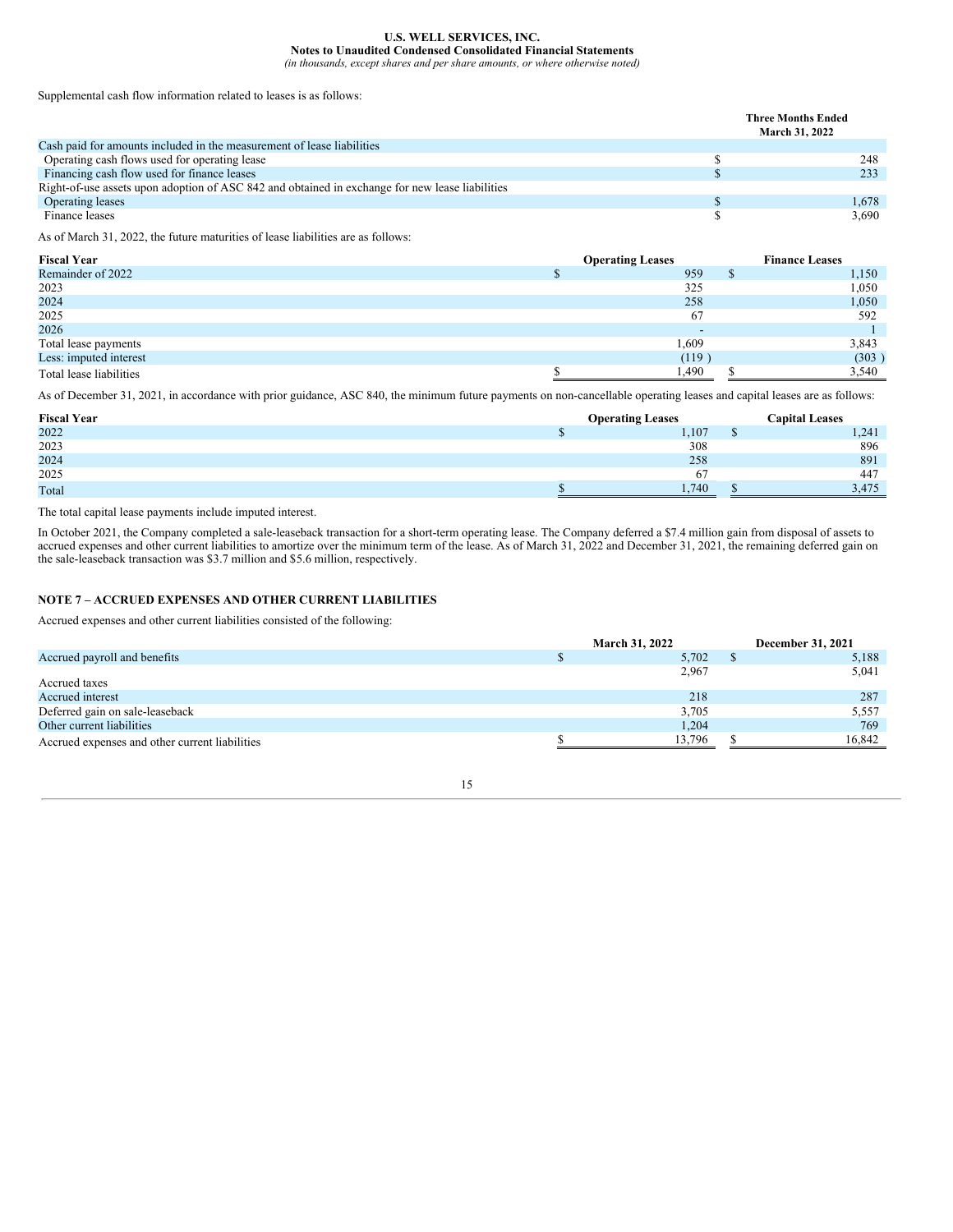#### **U.S. WELL SERVICES, INC. Notes to Unaudited Condensed Consolidated Financial Statements** *(in thousands, except shares and per share amounts, or where otherwise noted)*

## **NOTE 8 – NOTES PAYABLE**

The Company enters into various premium finance agreements with a credit finance institution to pay the premiums on insurance policies for its directors' and officers' liability, general liability, workers' compensation, umbrella, auto and pollution coverage needs. During the three months ended March 31, 2022 and 2021, the aggregate amount of the premiums financed was \$3.8 million and \$9.1 million, respectively, payable in equal monthly installments at a weighted average interest rate of 4.0% and 5.4%, respectively. These premium finance agreements are due within one year and are recorded as notes payable under current liabilities in the condensed consolidated balance sheets. As of March 31, 2022 and December 31, 2021, the Company had a remaining balance of \$4.3 million and \$2.3 million, respectively, related to notes payable.

## **NOTE 9 – WARRANTS**

Warrants issued and outstanding consisted of the following:

|                              | <b>Balance Sheet Classification</b> | <b>March 31, 2022</b> | December 31, 2021 |
|------------------------------|-------------------------------------|-----------------------|-------------------|
| <b>Public Warrants</b>       | Liability                           | 9.994.635             | 9,994,635         |
| Private Placement Warrants   | Liability                           | 9,172,782             | 9.172.782         |
| Series A Warrants            | Liability                           | 6.666.662             | 6,222,218         |
| Term C Loan Warrants         |                                     |                       |                   |
|                              | Equity                              | 14,999,999            |                   |
| <b>RDO</b> Investor Warrants | Equity                              | 14,180,375            |                   |
| Placement Agent Warrants     | Equity                              | 992,626               |                   |

## *Public Warrants and Private Placement Warrants*

The Company issued public and private warrants in connection with its initial public offering in November 2018 (the "Public Warrants" and "Private Placement Warrants"). As of March 31, 2022, the outstanding Public Warrants and Private Placement Warrants were exercisable for an aggregate of 2,738,203 shares of Class A common stock. Each Public Warrant and Private Placement Warrant entitles its holder to purchase one-seventh of a share of our Class A common stock at an exercise price of \$5.75 per warrant (\$40.25 per full share equivalent), to be exercised only for a whole number of shares of Class A common stock. The Public Warrants and Private Placement Warrants expire on November 9, 2023 or earlier upon redemption or liquidation. The Public Warrants and Private Placement Warrants are recognized as warrant liabilities in the condensed consolidated balance sheet.

#### *Series A Warrants*

The Company issued warrants to certain institutional investors in connection with the Company's private placement of Series A preferred stock on May 24, 2019 (the "Series A Warrants"). The Company issued additional warrants to the purchasers in quarterly installments beginning nine months after May 24, 2019 and ending on March 31, 2022.

During the three months ended March 31, 2022 and 2021, the Company issued 444,444 additional Series A Warrants to the purchasers of Series A preferred stock in accordance with the Series A preferred stock purchase agreement.

As of March 31, 2022, the outstanding Series A Warrants were exercisable for 1,904,761 shares of Class A common stock. The Series A Warrants entitle their holders to purchase two-sevenths of a share of Class A common stock at an exercise price of \$7.66 per warrant (\$26.81 per full share equivalent), to be exercised only for a whole number of shares of Class A common stock. The Series A Warrants expire on November 25, 2025. The Series A Warrants are recognized as warrant liabilities in the condensed consolidated balance sheet.

#### *Term C Loan Warrants*

On February 28, 2022, in connection with the entry into the Term C Loan, the Company issued 13,953,488 warrants to certain of the Term C Loan Lenders (the "February 2022 Warrants") exercisable to purchase an equivalent number of shares of Class A common stock at an exercise price of \$1.10 per share, subject to adjustment, and expiring on February 28, 2028.

On March 1, 2022, in connection with the entry into the Term C Loan, the Company issued 1,046,511 warrants to certain of the Term C Loan Lenders (the "March 2022 Warrants" and, together with the February 2022 Warrants, the "Term C Loan Warrants") exercisable to purchase an equivalent number of shares of Class A common stock at Warrants" and, together with the February 2022 Warrants an exercise price of \$1.29, subject to adjustment, and expiring on March 1, 2028.

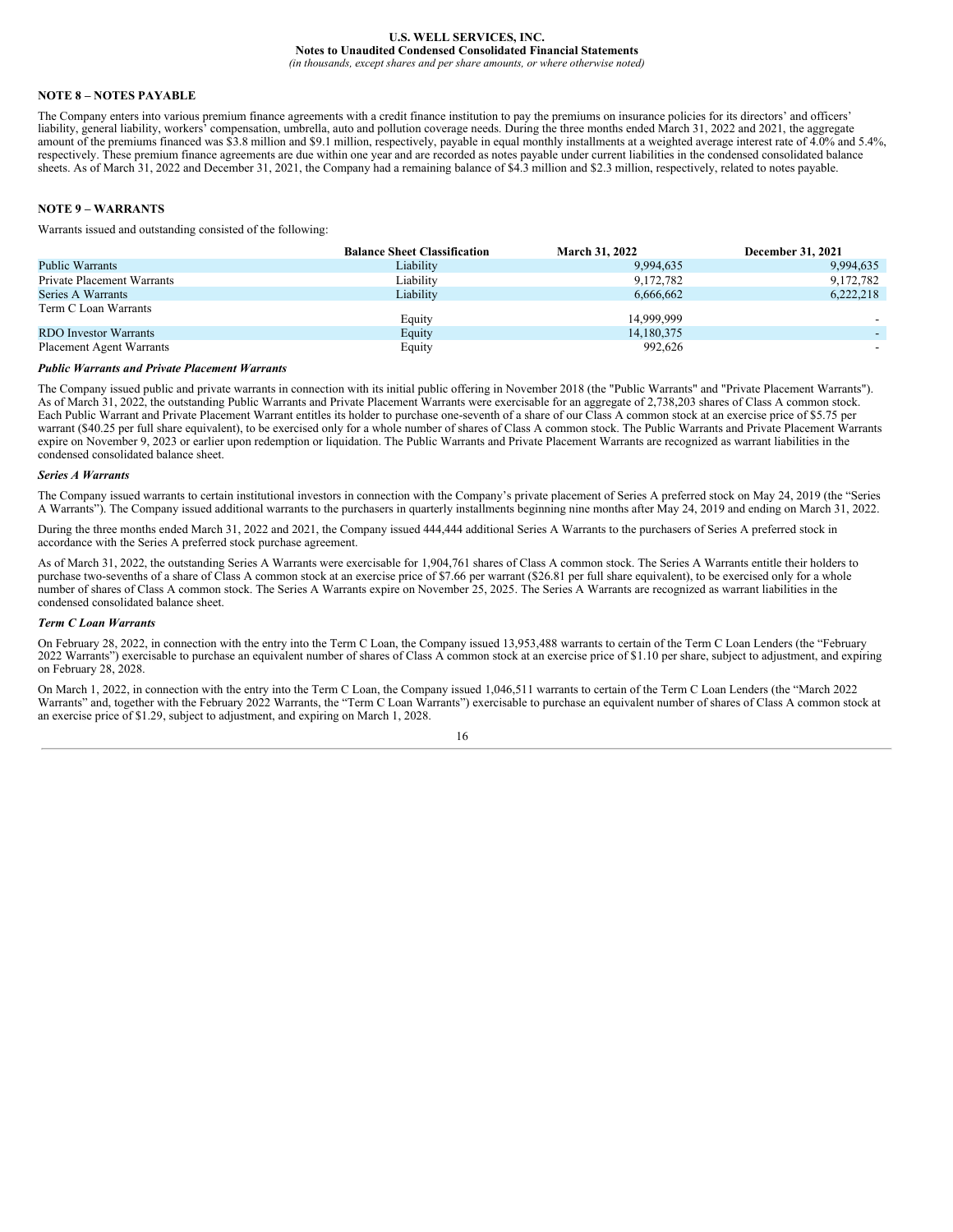#### **Notes to Unaudited Condensed Consolidated Financial Statements** *(in thousands, except shares and per share amounts, or where otherwise noted)*

The Term C Loan Warrants were offered in a private offering that is exempt from registration under the Securities Act, and may not be offered or sold in the United States absent such registration or an exemption from the registration requirements of the Securities Act.

The Term C Loan Warrants are recognized as equity in the condensed consolidated balance sheet. See "Note 11 - Debt" for additional disclosure on the accounting for the Term C Loan and Term C Loan Warrants.

#### *RDO Investor Warrants and Placement Agent Warrants*

On March 11, 2022, the Company completed a registered direct offering for 14,180,375 shares of Class A common stock and in a concurrent private placement, the Company also issued 14,180,375 warrants to the purchasers of the shares of Class A common stock in the registered direct offering (the "RDO Investor Warrants").

The RDO Investor Warrants are exercisable to purchase an equivalent number of shares of Class A common stock at an initial exercise price of \$1.763 per share. The RDO Investor Warrants are exercisable immediately, subject to certain ownership limitations and will expire three and one-half years following the date of issuance.

The Company also issued 992,626 warrants to the placement agent as partial compensation for its services in connection with the registered direct offering (the "Placement Agent Warrants") on March 11, 2022. The Placement Agent Warrants are exercisable to purchase an equivalent number of shares of Class A common stock at an initial exercise price of \$2.2038 per share. The Placement Agent Warrants are exercisable immediately, subject to certain ownership limitations and will expire three and one-half years following the date of issuance.

The RDO Investor Warrants and Placement Agent Warrants are recognized as equity in the condensed consolidated balance sheet. See "Note 14 - Stockholders' Equity" for additional disclosure on the accounting for the RDO Investor Warrants and Placement Agent Warrants.

#### *Fair Value Measurement*

The Company's Public Warrants, Private Placement Warrants and Series A Warrants are accounted for as liabilities measured at fair value upon issuance, with subsequent changes in fair value reported in the Company's condensed consolidated statements of operations each reporting period.

The following tables present the Company's fair value hierarchy for liabilities measured at fair value on a recurring basis:

|                                   | <b>Ouoted Prices in</b><br><b>Active Markets</b><br>(Level 1) |               | <b>Other Observable</b><br>Inputs<br>(Level 2) |     | Unobservable Inputs<br>(Level 3) |          | Total |
|-----------------------------------|---------------------------------------------------------------|---------------|------------------------------------------------|-----|----------------------------------|----------|-------|
| As of March 31, 2022              |                                                               |               |                                                |     |                                  |          |       |
| <b>Public Warrants</b>            | 1,100                                                         | S             | $\overline{\phantom{0}}$                       |     | $\sim$                           | S        | 1,100 |
| <b>Private Placement Warrants</b> | $\overline{\phantom{0}}$                                      |               | 1,202                                          |     | -                                |          | 1,202 |
| Series A Warrants                 |                                                               |               | 2,005                                          |     |                                  |          | 2,005 |
|                                   | 1.100                                                         |               | 3,207                                          |     |                                  |          | 4,307 |
| As of December 31, 2021           |                                                               |               |                                                |     |                                  |          |       |
| <b>Public Warrants</b>            | 752                                                           | <sup>\$</sup> | $\sim$                                         | \$. | $\sim 100$                       | <b>S</b> | 752   |
|                                   |                                                               |               | 871                                            |     |                                  |          | 871   |
| Private Placement Warrants        |                                                               |               |                                                |     |                                  |          |       |
| Series A Warrants                 |                                                               |               | 1,934                                          |     |                                  |          | 1,934 |
|                                   | 752                                                           |               | 2,805                                          |     | $\overline{\phantom{0}}$         |          | 3,557 |

*Public Warrants*. The fair value of the Public Warrants are classified as Level 1 in the fair value hierarchy and is valued using quoted market prices, as they are traded in active markets.

*Private Placement Warrants.* The fair value of the Private Placement Warrants are classified as Level 2 in the fair value hierarchy and is determined using a Monte Carlo simulation model.

*Series A Warrants*. The fair value of the Series A Warrants are classified as Level 2 in the fair value hierarchy and is determined using the Black-Scholes option pricing model.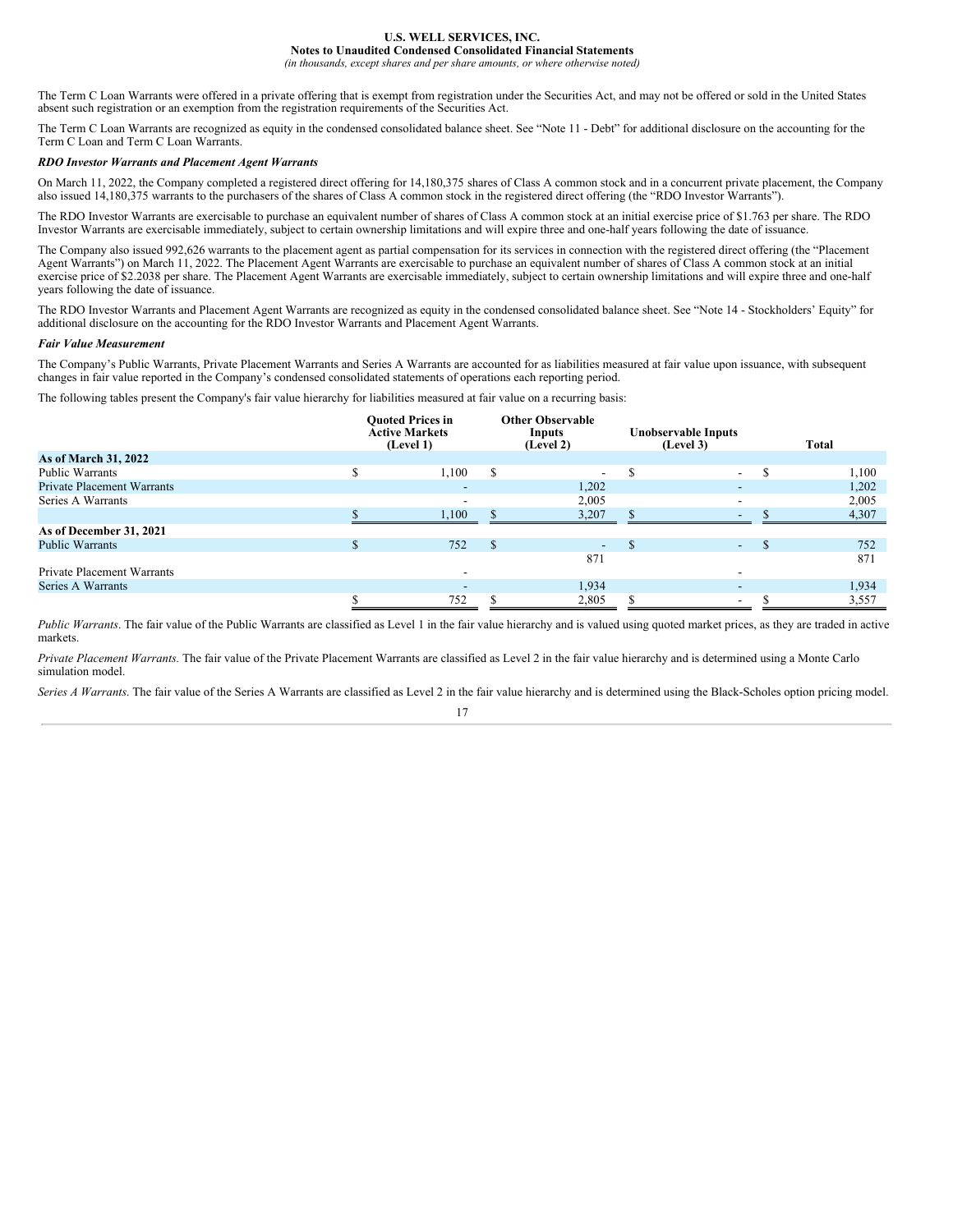**Notes to Unaudited Condensed Consolidated Financial Statements**

*(in thousands, except shares and per share amounts, or where otherwise noted)*

The following assumptions were used to calculate the fair value for the Private Placement Warrants and Series A Warrants:

| <b>Private Placement Warrants</b> | <b>Series A Warrants</b> |
|-----------------------------------|--------------------------|
|                                   |                          |
| 1.6 years                         | 3.7 years                |
| 329.0%                            | 329.0%                   |
| $2.0\%$                           | $2.4\%$                  |
| $0\%$                             | $0\%$                    |
|                                   |                          |
|                                   |                          |
| 1.9 years                         | 3.9 years                |
| 227.5%                            | 227.5%                   |
| $0.7\%$                           | $1.1\%$                  |
|                                   |                          |
| $0\%$                             | $0\%$                    |
|                                   |                          |

# **NOTE 10 – CONVERTIBLE SENIOR NOTES**

On June 24, 2021, the Company entered into a Note Purchase Agreement (as amended, the "Note Purchase Agreement") to issue 16.0% Convertible Senior Secured (Third Lien) PIK Notes (the "Convertible Senior Notes"), in a private placement to institutional investors (the "Private Placement"). Two of the institutional investors were Crestview III USWS TE, LLC and Crestview III USWS, L.P. (collectively, "Crestview Partners"), which are related parties.

During the year ended December 31, 2021, pursuant to the Note Purchase Agreement, the Company issued \$136.5 million in aggregate principal amount of Convertible Senior Notes, comprised of Cash Notes, Exchange Notes (collectively with the Cash Notes, the "Equity Linked Notes") and a License Linked Note, as described below, which mature on June 5, 2026. The Convertible Senior Notes are secured by a third priority security interest in the collateral that secures the Company's obligations under the Senior Secured Term Loan Agreement. The Convertible Senior Notes bear interest at a rate of 16.0% per annum. Accrued and unpaid interest is calculated on the last day of each quarter, commencing September 30, 2021, and will be paid in kind ("PIK") on such date by increasing the principal amount of the outstanding Convertible Senior Notes.

The carrying value of the Convertible Senior Notes is as follows:

|                                              | <b>March 31, 2022</b> | <b>December 31, 2021</b> |
|----------------------------------------------|-----------------------|--------------------------|
| Principal                                    | 114,000               | 114,000                  |
| PIK interest                                 | 14.633                | 9,686                    |
| Unamortized debt premium                     | 1,805                 | 1.841                    |
| Unamortized debt discount and issuance costs | (19,620)              | (19,758)                 |
| Net convertible senior notes                 | 110.818               | 105,769                  |

As of March 31, 2022, the Convertible Senior Notes are convertible into 29,178,268 shares of the Company's Class A common stock at the option of the holders.

*Equity Linked Notes.* In June 2021 and July 2021, in connection with the Private Placement, the Company issued and sold \$75.0 million in principal amount of Convertible Senior Notes that are convertible at any time at the holder's option, into shares of the Company's Class A common stock for cash (the "Cash Notes"). The conversion prices of the Cash Notes range from \$3.43 to \$4.38, subject to adjustment.

In June 2021, in connection with the Private Placement, the Company issued and sold \$39.0 million in principal amount of Convertible Senior Notes that are convertible at any time at the holder's option, into shares of the Company's Class A common stock in exchange for 30,390 shares of the Company's Series A preferred stock (the "Exchange Notes"). The Exchange Notes are convertible at a conversion price of \$7.00 subject to adjustment.

In accordance with ASC 480, the Company evaluated the Equity Linked Notes and determined they should be classified as liabilities due to the unconditional obligation to settle the notes for a variable number of shares of the Company's Class A common stock based on a fixed monetary amount known at inception. Certain of the Equity Linked Notes were initially measured at fair value as they were considered new instruments issued concurrently to extinguish the Series A preferred stock.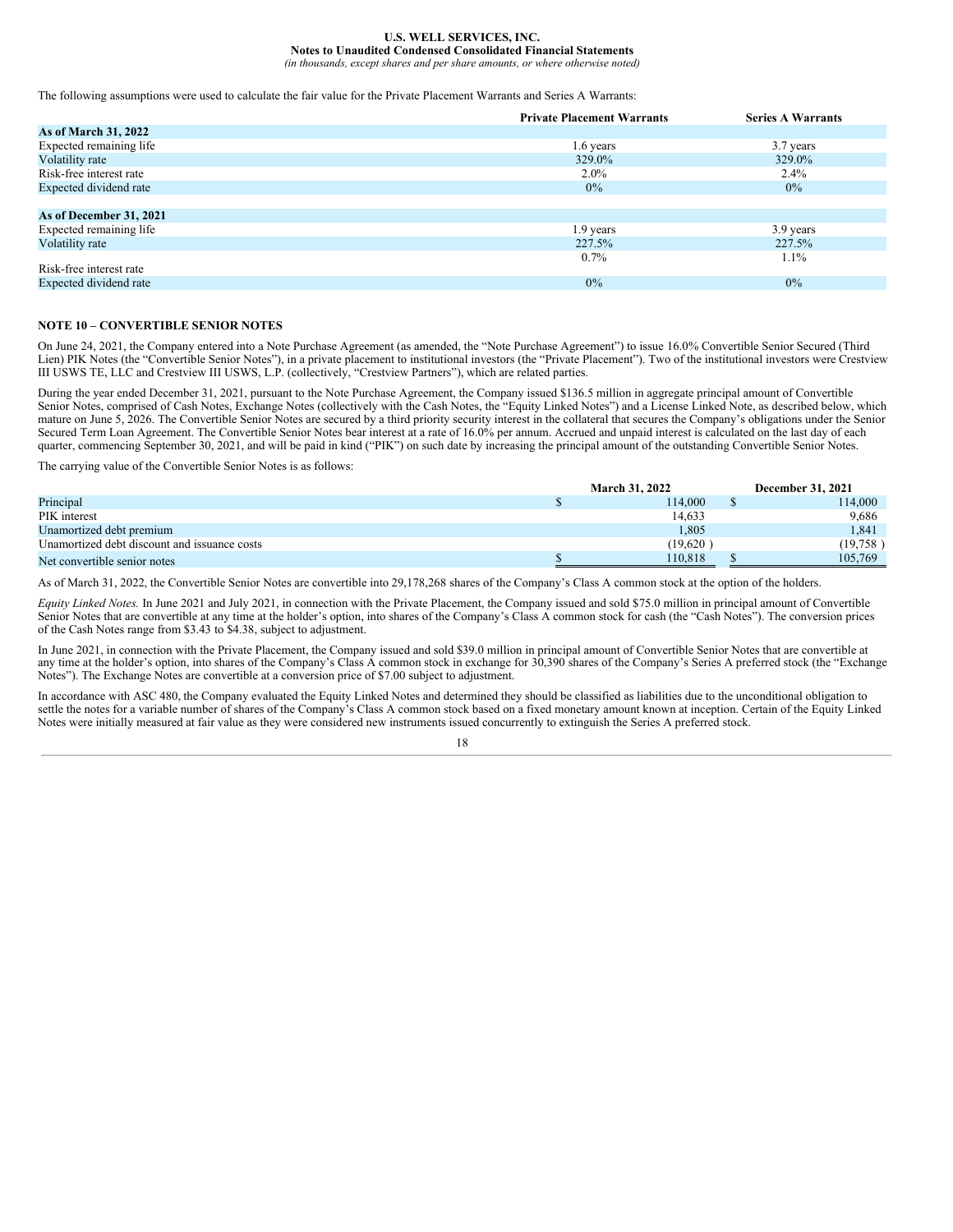**Notes to Unaudited Condensed Consolidated Financial Statements** *(in thousands, except shares and per share amounts, or where otherwise noted)*

*License Linked Note.* On June 24, 2021, in connection with the Private Placement, the Company issued and sold a Convertible Senior Note in the principal amount of \$22.5 million that was convertible into a patent license agreement (the "License Linked Note"). On June 29, 2021, the holder exercised its right to convert the License Linked Note in full. The debt issuance costs associated with the License Linked Note were fully amortized.

### **NOTE 11 – DEBT**

Long-term debt consisted of the following:

|                                                  | March 31, 2022 |     | December 31, 2021 |
|--------------------------------------------------|----------------|-----|-------------------|
| Senior Secured Term Loan                         | 102,972        | \$. | 120,745           |
| Term C Loan                                      | 21,755         |     |                   |
| <b>ABL Credit Facility</b>                       | <b>1999</b>    |     | 14,170            |
| <b>USDA Loan</b>                                 | 25,000         |     | 25,000            |
| Equipment financing                              | 7,677          |     | 8,540             |
| Capital leases                                   |                |     | 3,204             |
| Total debt principal balance                     | 157,404        |     | 171,659           |
| Senior Secured Term Loan future interest payable | 25,185         |     | 24,384            |
| Unamortized debt discount and issuance costs     | (16,720)       |     | (11,792)          |
| Current maturities                               | (8, 425)       |     | (9,504)           |
| Net long-term debt                               | 157,444        |     | 174,747           |

#### *Senior Secured Term Loan*

On May 7, 2019, the Company, U.S. Well Services, LLC ("USWS LLC"), as the borrower, and all the other subsidiaries of the Company entered into a Senior Secured Term Loan Credit Agreement (as amended, the "Senior Secured Term Loan Agreement") with CLMG Corp., as administrative and collateral agent, and the lenders party thereto. Upon entering the Senior Secured Term Loan Agreement, the Company borrowed \$250.0 million in Term A and Term B Loans (collectively the "Senior Secured Term Loan"), which matures on December 5, 2025.

On February 28, 2022, the Company, USWS LLC and all the other subsidiaries of the Company entered into the sixth term loan amendment to the Senior Secured Term Loan Agreement with CLMG Corp., as administrative agent and term loan collateral agent, and the lenders party thereto, to make certain modifications to the Senior Secured Term Loan Agreement, including, but not limited to, the interest rates, principal payments, certain covenants relating to collateral, approved growth capital expenditures, and mandatory prepayments.

The Senior Secured Term Loan interest rate was 0.0% for the period beginning April 1, 2020 through March 31, 2022. As of April 1, 2022, the outstanding principal balance of the Senior Secured Term Loan was reduced to less than \$103.0 million, resulting in an interest rate for the period beginning April 1, 2022 through December 31, 2022 of (i) 1.0% per annum in cash and (ii) 4.125% per annum paid-in-kind by increasing the outstanding principal amount of the Senior Secured Term Loan on each interest payment date. The Senior Secured Term Loan will resume incurring interest on January 1, 2023 at the applicable benchmark rate, subject to a 2.0% floor, plus the applicable margin of 8.25% per annum.

The Senior Secured Term Loan requires quarterly principal payments of \$1.25 million until March 31, 2023 and \$5.0 million from June 30, 2023 through September 30, 2025, with final payment due at maturity.

Since April 2020, the Company has accounted for the Senior Secured Term Loan as a troubled debt restructuring under ASC 470-60, *Troubled Debt Restructurings by Debtors*. The subsequent amendments, including the sixth term loan amendment, did not result in a significant modification or extinguishment resulting in no change in accounting for the Senior Secured Term Loan.

During the three months ended March 31, 2022, the Company made principal payments of \$17.8 million, which included prepayments of \$16.5 million driven primarily by asset sales. The early repayment of debt resulted in a write-off of \$1.6 million of unamortized debt discount and issuance costs and prepayment fees of \$0.1 million, all of which were presented as loss on extinguishment of debt in the condensed consolidated statements of operations.

As of March 31, 2022, the outstanding principal balance of the Senior Secured Term Loan was \$103.0 million, of which \$5.0 million was due within one year from the balance sheet date.

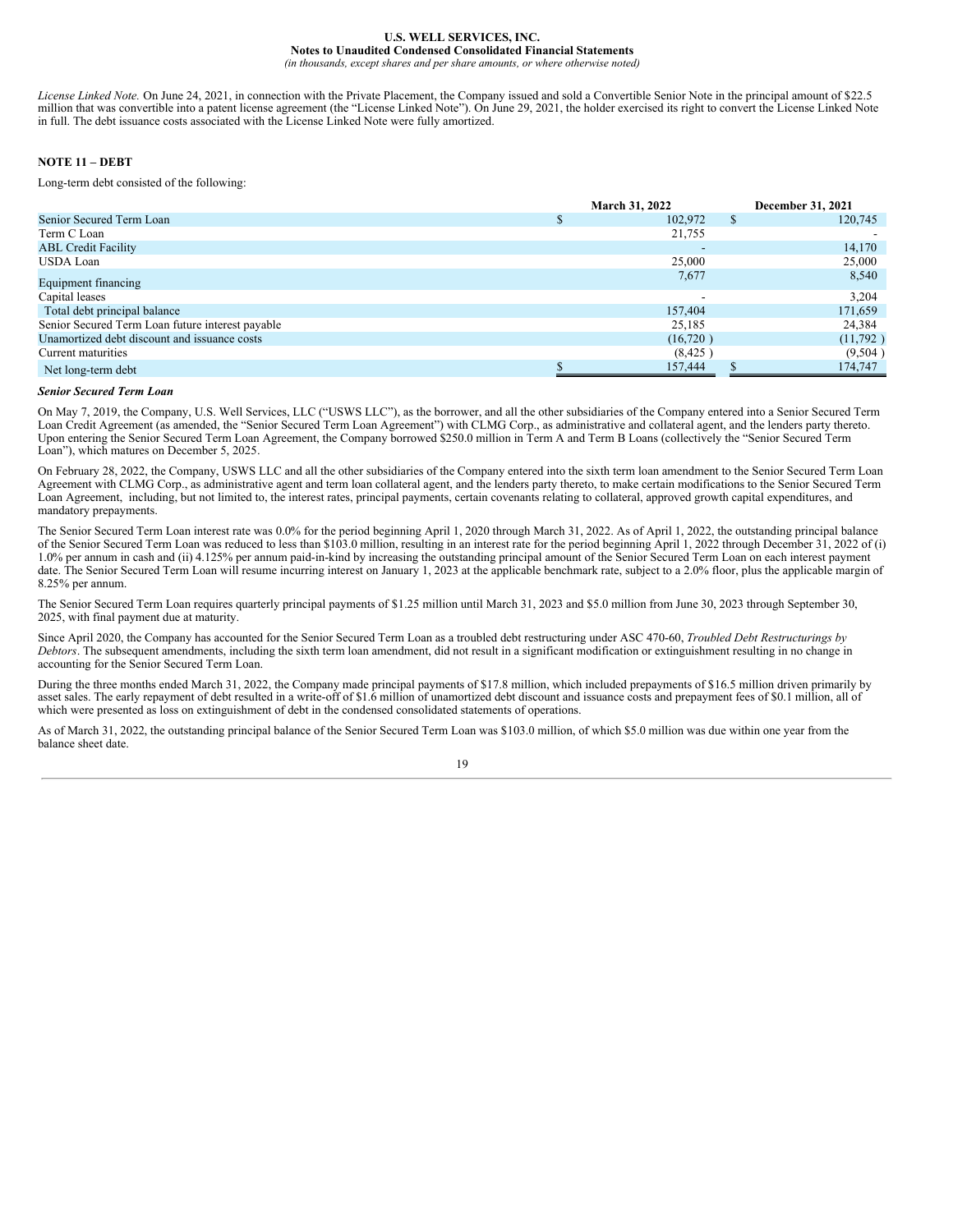**Notes to Unaudited Condensed Consolidated Financial Statements** *(in thousands, except shares and per share amounts, or where otherwise noted)*

## *Term C Loan*

The sixth term loan amendment to the Senior Secured Term Loan Agreement also provided for an additional tranche of last-out term loans (the "Term C Loan") of up to \$35.0 million principal amount, with a maturity date of December 5, 2025. During the three months ended March 31, 2022, the Company borrowed \$21.5 million in Term C Loans.

The Term C Loan was funded by a syndicate of institutions and individuals (collectively, the "Term C Loan Lenders"), including related parties, Crestview Partners and its affiliates and David Matlin, and was extended on a last-out basis in the payment waterfall relative to the existing Senior Secured Term Loan, and was otherwise made on the general terms and conditions consistent with the Senior Secured Term Loan.

The Term C Loan shall bear interest at a benchmark rate, subject to a 2.0% floor, plus 12.0% per annum, accrued on a daily basis, to be paid-in-kind by increasing the principal amount of the outstanding Term C Loan on each interest payment date. The default rate for the Term C Loan shall be 2.0% over and above the non-default rate, subject to the same terms and conditions for the Senior Secured Term Loan.

After repayment of the Senior Secured Term Loan in full, the Company will pay to the Term C Loan Lenders the following premium upon any repayment, prepayment or acceleration of the Term C Loan:

- •30% of the repaid, prepaid, or accelerated amount, if such repayment, prepayment or acceleration occurs on or prior to May 31, 2022;
- •65% of the repaid, prepaid, or accelerated amount, if such repayment, prepayment or acceleration occurs between June 1, 2022 and August 31, 2022; and
- •100% of the repaid, prepaid, or accelerated amount, if such repayment, prepayment or acceleration occurs on or after to September 1, 2022.

In connection with the entry into the Term C Loan, the Company issued an aggregate total of 14,999,999 Term C Loan Warrants to the Term C Loan Lenders, including related parties, Crestview Partners and David Matlin. Using the accounting guidance in ASC 470, *Debt* and ASC 815, *Derivatives and Hedging*, the Term C Loan Warrants were recognized as equity in the condensed consolidated balance sheet. Accordingly, the proceeds received were allocated as \$14.7 million and \$6.8 million to the Term C Loan and Term C Loan Warrants, respectively, based on the relative fair value at issuance.

The fair value of the Term C Loan was \$22.6 million, calculated using a discounted cash flow model. The difference between the Term C Loan principal balance at issuance and the value allocated to it was \$6.8 million, which was accounted for as a debt discount. Additionally, the Company incurred \$0.7 million of transaction costs related to the Term C Loan, which were recorded as debt issuance costs. The debt discount and issuance costs are presented as a direct deduction from the carrying amount of the Term C Loan and are being amortized under the effective interest method over the term of the Term C Loan.

The fair value of the Term C Loan Warrants was \$10.5 million, calculated using the Black-Scholes option pricing model. The following assumptions were used to calculate the fair value for the Term C Loan Warrants, at issuance:

|                         | <b>February 2022 Warrants</b> | <b>March 2022 Warrants</b> |  |  |
|-------------------------|-------------------------------|----------------------------|--|--|
| Exercise price          | .10                           | 1.29                       |  |  |
| Contractual term        | 6.0 years                     | 6.0 years                  |  |  |
| Volatility rate         | 55.0%                         | 55.0%                      |  |  |
| Risk-free interest rate | $1.8\%$                       | $.6\%$                     |  |  |
| Expected dividend rate  | 0%                            | $0\%$                      |  |  |

See "Note 9 - Warrants" for additional disclosure regarding the Term C Loan Warrants.

As of March 31, 2022, the outstanding principal balance of the Term C Loan was \$21.8 million, including \$0.3 million of PIK interest, classified as long-term debt on the condensed consolidated balance sheet.

#### *ABL Credit Facility*

On May 7, 2019, the Company, USWS LLC, and all the other subsidiaries of the Company entered into an ABL Credit Agreement (as amended, the "ABL Credit Facility") with the lenders party thereto and Bank of America, N.A., as the administrative agent, swing line lender and letter of credit issuer. As of March 31, 2022, the aggregate revolving commitment under the ABL Credit Facility is \$50.0 million and the facility matures on April 1, 2025.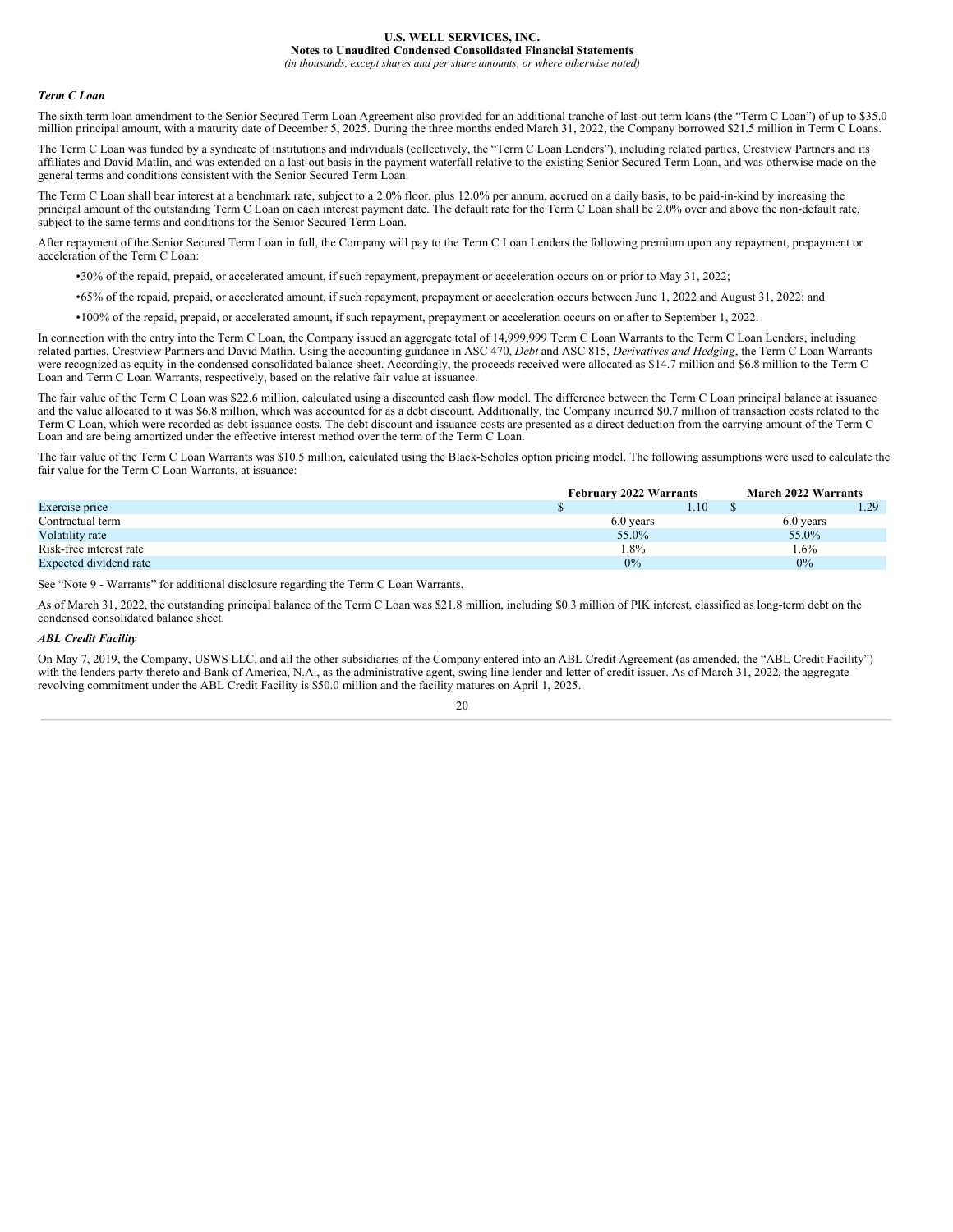#### **Notes to Unaudited Condensed Consolidated Financial Statements** *(in thousands, except shares and per share amounts, or where otherwise noted)*

The ABL Credit Facility is subject to a borrowing base which is calculated based on a formula referencing the Company's eligible accounts receivables. On March 31, 2022, the borrowing base was \$8.5 million and there was no outstanding revolver loan balance.

### *Payments of Debt Obligations due by Period*

As of March 31, 2022, the schedule of the repayment requirements of long-term debt is as follows:

| <b>Fiscal Year</b> | <b>Principal Amount</b><br>of Long-term Debt |         |
|--------------------|----------------------------------------------|---------|
| Remainder of 2022  |                                              | 6,299   |
| 2023               |                                              | 20,070  |
| 2024               |                                              | 24,550  |
| 2025               |                                              | 87,907  |
| 2026               |                                              | 3,367   |
| Thereafter         |                                              | 15,211  |
| Total              |                                              | 157,404 |

### **NOTE 12 – COMMITMENTS AND CONTINGENCIES**

#### *Litigation*

Liabilities for loss contingencies arising from claims, assessments, litigation, fines, and penalties, and other sources are recorded when it is probable that a liability has been incurred and the amount can be reasonably estimated. Legal costs incurred in connection with loss contingencies are expensed as incurred.

#### *Purchase Commitments*

During 2021, the Company entered into an Equipment Purchase and Sale Agreement to purchase equipment. The purchase commitments under this agreement are reflected in the table below. The Company intends to fund the commitments due in the next twelve months under the Equipment Purchase and Sale Agreement through additional financing transactions and cash on hand.

Additionally, during the first quarter of 2022, the Company placed orders for other equipment which will be delivered throughout 2022, related to the buildout of its new Nyx Clean Fleets®. Under the terms of the purchase orders, the Company is subject to a penalty fee for any equipment cancelled prior to delivery. As of March 31, 2022, total cost of equipment not yet received by the Company under the purchase orders was \$15.7 million. While the Company intends to take receipt of the remaining deliveries its minimum contractual commitment included in the table below was \$2.4 million, which represents the penalty fee in the event the Company cancels the equipment deliveries after March 31, 2022.

As of March 31, 2022, future minimum purchase commitments for equipment are as follows:

| <b>Fiscal Year</b> |                  |
|--------------------|------------------|
| Remainder of 2022  | $4.1 -$<br>33,41 |
| 2023               | 16.400           |
| Total              | 49,817           |

## *Self-insurance*

The Company established a self-insured plan for employees' healthcare benefits except for losses in excess of varying threshold amounts. The Company charges to expense all actual claims made during each reporting period, as well as an estimate of claims incurred, but not yet reported. Estimated claims incurred, but not reported as of March 31, 2022 and December 31, 2021 was \$0.2 million and \$0.3 million, respectively, and was reported as accrued expenses in the condensed consolidated balance sheets. The Company believes that the liabilities recorded are appropriate based on the known facts and circumstances and does not expect further losses materially in excess of the amounts already accrued for existing claims.

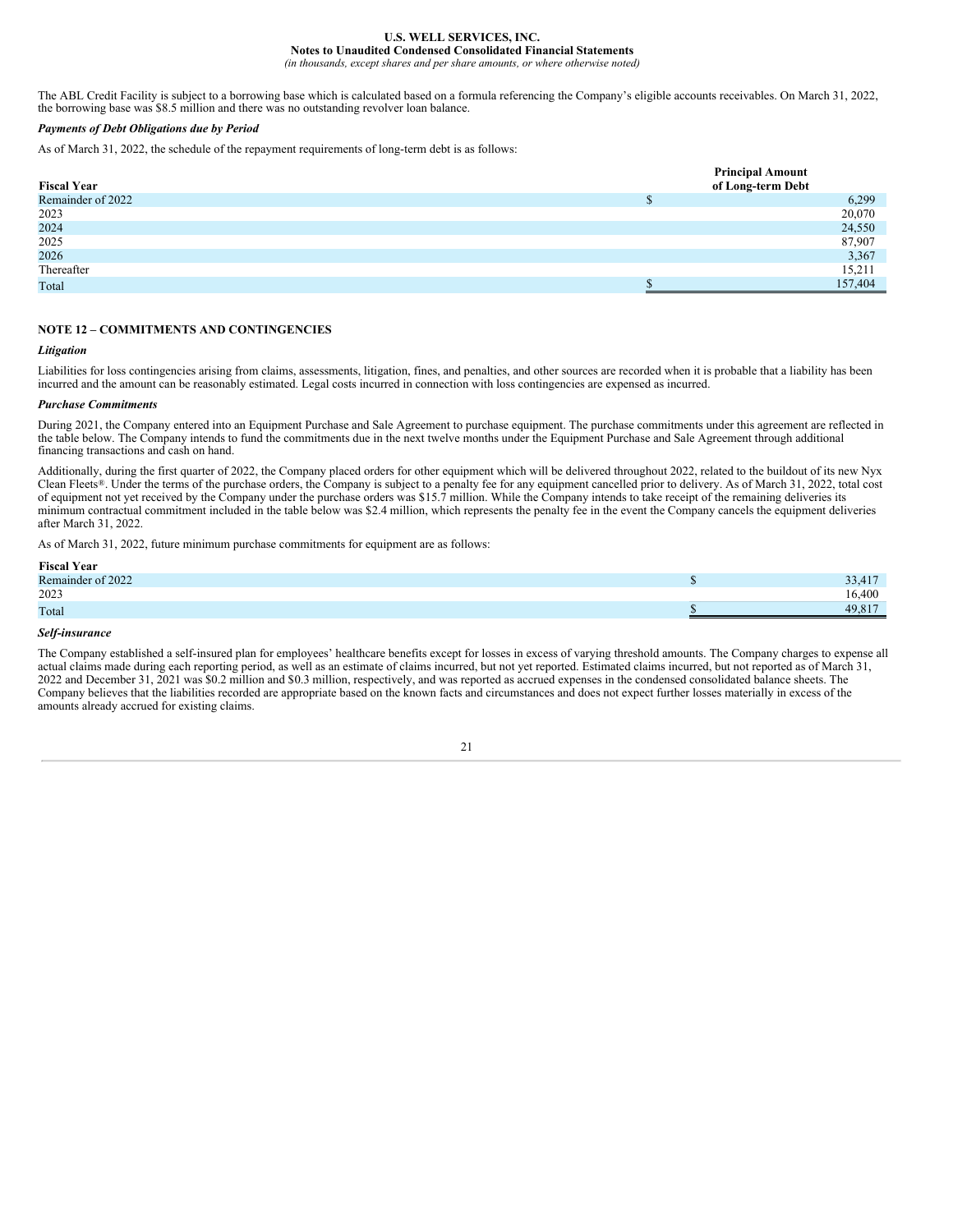#### **U.S. WELL SERVICES, INC. Notes to Unaudited Condensed Consolidated Financial Statements** *(in thousands, except shares and per share amounts, or where otherwise noted)*

#### **NOTE 13 – MEZZANINE EQUITY**

#### *Series A Redeemable Convertible Preferred Stock*

The following table summarizes the Company's Series A Redeemable Convertible Preferred Stock, par value \$0.0001 per share ("Series A preferred stock") activities for the three months ended March 31, 2022:

|                                            | <b>Shares</b> | Amount |
|--------------------------------------------|---------------|--------|
| Balance at December 31, 2021               | 19.610        | 23,866 |
| Accrued Series A preferred stock dividends |               | .091   |
| Balance at March 31, 2022                  | 19.610        | 24.957 |

As of March 31, 2022, the Series A preferred stock outstanding were convertible into 1,215,029 shares of Class A common stock, and dividends accrued and outstanding with respect to the Series A preferred stock were \$8.8 million and reflected in the carrying value of Series A preferred stock.

#### *Series B Redeemable Convertible Preferred Stock*

On April 1, 2020, the Company issued Series B Redeemable Convertible Preferred Stock, par value of \$0.0001 per share ("Series B preferred stock") to certain institutional investors.

During the first quarter of 2021, 762 shares of Series B preferred stock and related accrued dividends were converted into 784,508 shares of Class A common stock pursuant to the certificate of designations authorizing and establishing the rights, preferences, and privileges of the Series B preferred stock. Accordingly, the Company recorded a reduction of \$0.8 million in the carrying value of the Series B preferred stock during the three months ended March 31, 2021.

As of March 31, 2022 and December 31, 2021, there were no shares of Series B preferred stock outstanding.

## **NOTE 14 – STOCKHOLDERS' EQUITY**

## *Preferred Stock*

The Company is authorized to issue 10,000,000 shares of preferred stock with a par value of \$0.0001 per share with such designation, rights and preferences as may be determined from time to time by the Company's Board of Directors. See "Note 13 – Mezzanine Equity" for disclosure regarding preferred stock issued and outstanding.

#### *Class A Common Stock*

The Company is authorized to issue 400,000,000 shares of Class A common stock with a par value of \$0.0001 per share. As of March 31, 2022 and December 31, 2021, there were 77,066,612 and 53,148,952 shares of Class A common stock issued and outstanding, respectively. As of March 31, 2022, 285,715 outstanding shares of Class A common stock were subject to cancellation on November 9, 2024, unless the closing price per share of the Class A common stock has equaled or exceeded \$42.00 for any 20 trading days within any 30-trading day period, and 174,194 outstanding shares of Class A common stock were subject to the same cancellation provision, but at a closing price per share of \$47.25.

*ATM Agreement.* On June 26, 2020, the Company entered into an Equity Distribution Agreement (the "ATM Agreement") with Piper Sandler & Co. relating to the Company's shares of Class A common stock. In accordance with the terms of the ATM Agreement, the Company may offer and sell shares of our Class A common stock over a period of time pursuant to an "at-the-market" offering program. Under the ATM Agreement, the Company will pay Piper Sandler an aggregate commission of up to 3% of the gross sales price per share of Class A common stock sold under the ATM Agreement. On March 19, 2021, the Company increased the number of shares of Class A common stock that it may offer in accordance with the terms of the ATM Agreement to a total of \$50.0 million.

The following table presents information with respect to shares of Class A common stock sold under the ATM Agreement during the periods indicated:

|                                     |  | <b>Three Months Ended</b><br>March 31. |            |
|-------------------------------------|--|----------------------------------------|------------|
|                                     |  | 2022                                   | 2021       |
| Shares of Class A common stock sold |  | 9.767.941                              | 12,624,657 |
| Total net proceeds                  |  | 21.282                                 | 10.669     |
| Commission paid                     |  | 658                                    | 330        |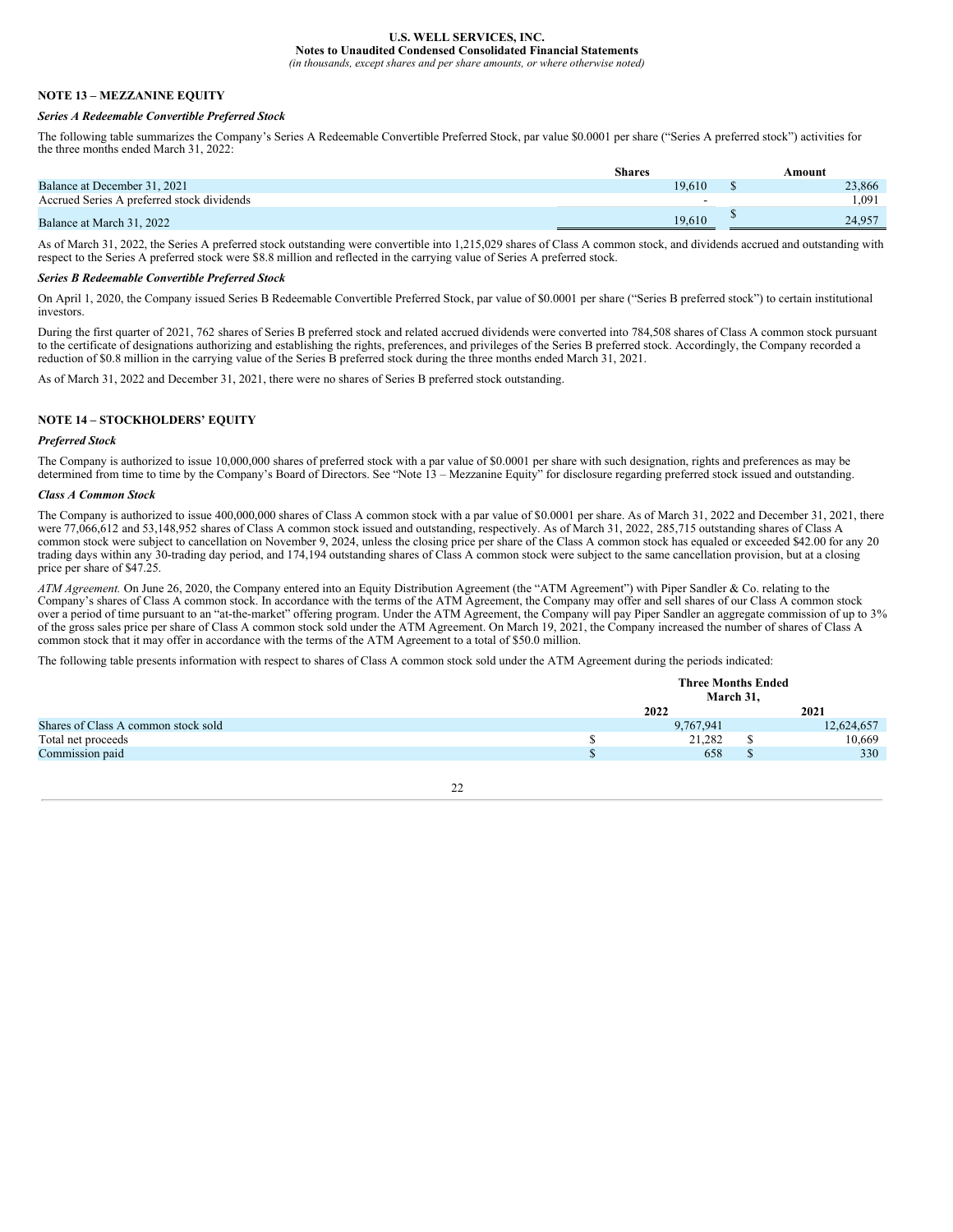#### **Notes to Unaudited Condensed Consolidated Financial Statements** *(in thousands, except shares and per share amounts, or where otherwise noted)*

Since inception on June 26, 2020 through March 31, 2022, the Company has sold a total of 15,086,100 shares of Class A common stock under the ATM Agreement for total net proceeds of \$36.4 million and paid \$1.1 million in commissions.

On April 26, 2022, the Company entered into a new Equity Distribution Agreement (the "2022 ATM Agreement") with Piper Sandler & Co. relating to the Company's shares of Class A common stock to replace the former ATM Agreement, which had expired on April 26, 2022. See "Note 18 - Subsequent Events" for additional disclosure regarding the 2022 ATM Agreement.

*Registered Direct Of ering.* On March 11, 2022, the Company completed a registered direct offering of 14,180,375 shares of Class A common stock and issuance of 14,180,375 RDO Investor Warrants for gross proceeds of \$25.0 million, before deducting placement agent fees and other offering expenses. The Company issued 992,626 Placement Agent Warrants as partial compensation for the placement agent's services in connection with the registered direct offering on March 11, 2022. The Company intends to use the net proceeds for working capital purposes, including the funding of certain capital expenditures.

The proceeds received were allocated as \$17.1 million and \$7.9 million to the Class A common stock and RDO Investor Warrants, respectively, based on the relative fair value at issuance. The fair value of the Class A common stock issued in the registered direct offering was \$16.3 million, calculated based on the closing price of the Class A common stock on the date of issuance. The fair value of the RDO Investor Warrants and Placement Agent Warrants was \$7.5 million and \$0.5 million respectively, calculated using the Black-Scholes option pricing model. The following assumptions were used to calculate the fair value for the RDO Investor Warrants and Placement Agent Warrants at issuance:

**Placement Agent**

|                         | <b>RDO Investor Warrants</b> |  |  |           | Placement Agent<br>Warrants |  |  |
|-------------------------|------------------------------|--|--|-----------|-----------------------------|--|--|
| Exercise price          |                              |  |  | 2.2038    |                             |  |  |
| Contractual term        | 3.5 years                    |  |  | 3.5 years |                             |  |  |
| Volatility rate         | 80.0%                        |  |  | $80.0\%$  |                             |  |  |
| Risk-free interest rate | 1.9%                         |  |  | 1.9%      |                             |  |  |
| Expected dividend rate  | 0%                           |  |  | $0\%$     |                             |  |  |

### *Class B Common Stock*

The Company is authorized to issue 20,000,000 shares of Class B common stock with a par value of \$0.0001 per share. The shares of Class B common stock are noneconomic; however, holders are entitled to one vote per share. Each share of Class B common stock, together with one unit of USWS Holdings, is exchangeable for one share of Class A common stock or, at the Company's election, the cash equivalent to the market value of one share of Class A common stock.

During the three months ended March 31, 2021, 2,302,936 shares of Class B common stock were converted into 657,982 shares of Class A common stock, which has been adjusted to reflect the reverse stock split. As of March 31, 2022 and December 31, 2021, there were no shares of Class B common stock issued and outstanding.

## *Warrants*

As of March 31, 2022, the Company has issued and outstanding Term C Loan Warrants, RDO Investor Warrants and Placement Agent Warrants, which are recognized as equity. See "Note 9 - Warrants" for disclosure regarding the Term C Loan Warrants, RDO Investor Warrants and Placement Agent Warrants.

#### *Noncontrolling Interest*

During the first quarter of 2021, the remaining noncontrolling interest holders of USWS Holdings exchanged all of their respective shares for the Company's Class A common stock. Accordingly, USWS Holdings became the Company's wholly owned subsidiary as of March 31, 2021.

## **NOTE 15 – EARNINGS (LOSS) PER SHARE**

Basic earnings (loss) per share is computed by dividing income (loss) available to common stockholders by the weighted average number of common shares outstanding during the period. Diluted earnings per share is computed in the same manner as basic earnings per share except that the denominator is increased to include the number of additional Class A common shares that could have been outstanding assuming the exercise of stock options and warrants, conversion of Series A and Series B preferred stock, conversion of Class B common stock, vesting of restricted shares of Class A common stock, conversion of Convertible Senior Notes and issuance of Class A common stock associated with the deferred stock units and certain performance awards.

23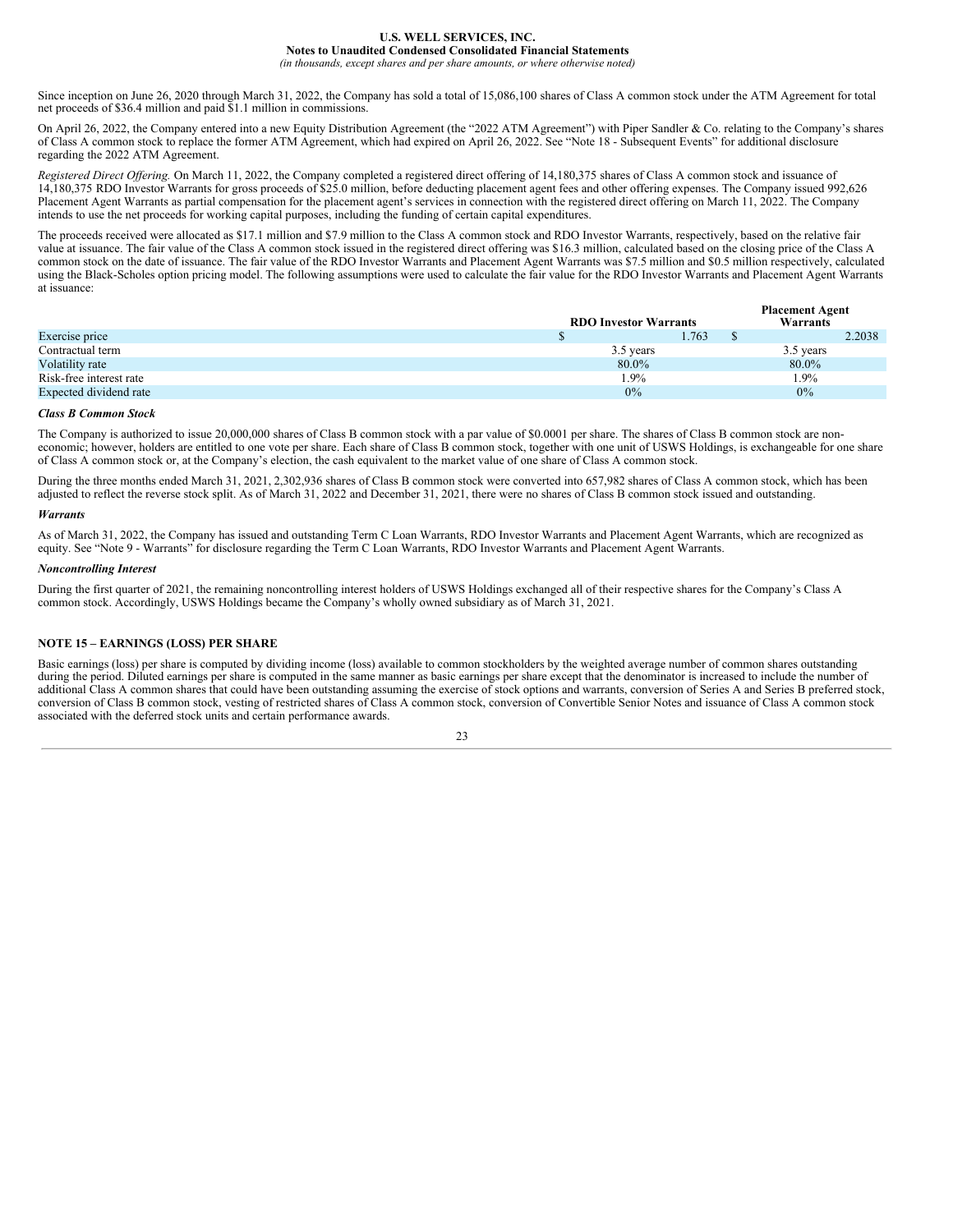# Notes to Unaudited Condensed Consolidated Financial Statements<br>(in thousands, except shares and per share amounts, or where otherwise noted)

Basic and diluted net income (loss) per share excludes the income (loss) attributable to and shares associated with the 459,909 shares of Class A common stock that are subject to cancellation on November 9, 2024 if certain market conditions have not been met. The Company has included in the calculation accrued dividends on Series A and Series B preferred stock and related deemed and imputed dividends.

The following table sets forth the calculation of basic and diluted earnings (loss) per share for the periods indicated based on the weighted average number of shares of Class A common stock outstanding:

|                                                                                     |     | <b>Three Months Ended</b><br>March 31, |     |            |  |
|-------------------------------------------------------------------------------------|-----|----------------------------------------|-----|------------|--|
|                                                                                     |     | 2022                                   |     | 2021       |  |
| Basic net income (loss) per share                                                   |     |                                        |     |            |  |
| Numerator:                                                                          |     |                                        |     |            |  |
| Net loss attributable to U.S. Well Services, Inc.                                   | \$. | (25,745)                               | - S | (20, 566)  |  |
| Net loss attributable to cancellable Class A common stock                           |     | 197                                    |     | 411        |  |
| Basic net loss attributable to U.S. Well Services, Inc. shareholders                |     | (25,548)                               |     | (20, 155)  |  |
| Dividends accrued on Series A preferred stock                                       |     | (1,091)                                |     | (1,813)    |  |
| Dividends accrued on Series B preferred stock                                       |     |                                        |     | (711)      |  |
| Deemed and imputed dividends on Series A preferred stock                            |     |                                        |     | (464)      |  |
| Deemed and imputed dividends on Series B preferred stock                            |     |                                        |     | (4,168)    |  |
| Basic net loss attributable to U.S. Well Services, Inc. Class A common shareholders |     | (26, 639)                              |     | (27,311)   |  |
| Denominator:                                                                        |     |                                        |     |            |  |
| Weighted average shares outstanding                                                 |     | 60,225,431                             |     | 23,024,793 |  |
| Cancellable Class A common stock                                                    |     | (459,909)                              |     | (459,909)  |  |
| Basic and diluted weighted average shares outstanding                               |     | 59,765,522                             |     | 22,564,884 |  |
|                                                                                     |     | (0.45)                                 |     | (1.21)     |  |
| Basic and diluted net loss per share attributable to Class A common shareholders    |     |                                        |     |            |  |

A summary of securities excluded from the computation of diluted earnings per share is presented below for the applicable periods:

|                                                                              | <b>Three Months Ended</b><br>March 31, |              |  |
|------------------------------------------------------------------------------|----------------------------------------|--------------|--|
|                                                                              | 2022                                   | 2021         |  |
| Dilutive earnings per share:                                                 |                                        |              |  |
| Anti-dilutive stock options                                                  | 250.649                                | 250,649      |  |
| Anti-dilutive warrants                                                       | 34,815,964                             | 4.249.313    |  |
| Anti-dilutive restricted stock                                               | 289.312                                | 308,357      |  |
| Anti-dilutive deferred stock units                                           | 1.073.073                              | 2,546,249    |  |
| Anti-dilutive shares from Pool B Awards                                      | 3,363,872                              | 2,892,779    |  |
| Anti-dilutive Series A preferred stock convertible into Class A common stock | 1.215.029                              | 2,665,692    |  |
| Anti-dilutive Series B preferred stock convertible into Class A common stock |                                        | 22, 275, 825 |  |
| Anti-dilutive Convertible Senior Notes convertible into Class A common stock | 29.178.268                             |              |  |
| Potentially dilutive securities excluded as anti-dilutive                    | 70,186,167                             | 35,188,864   |  |

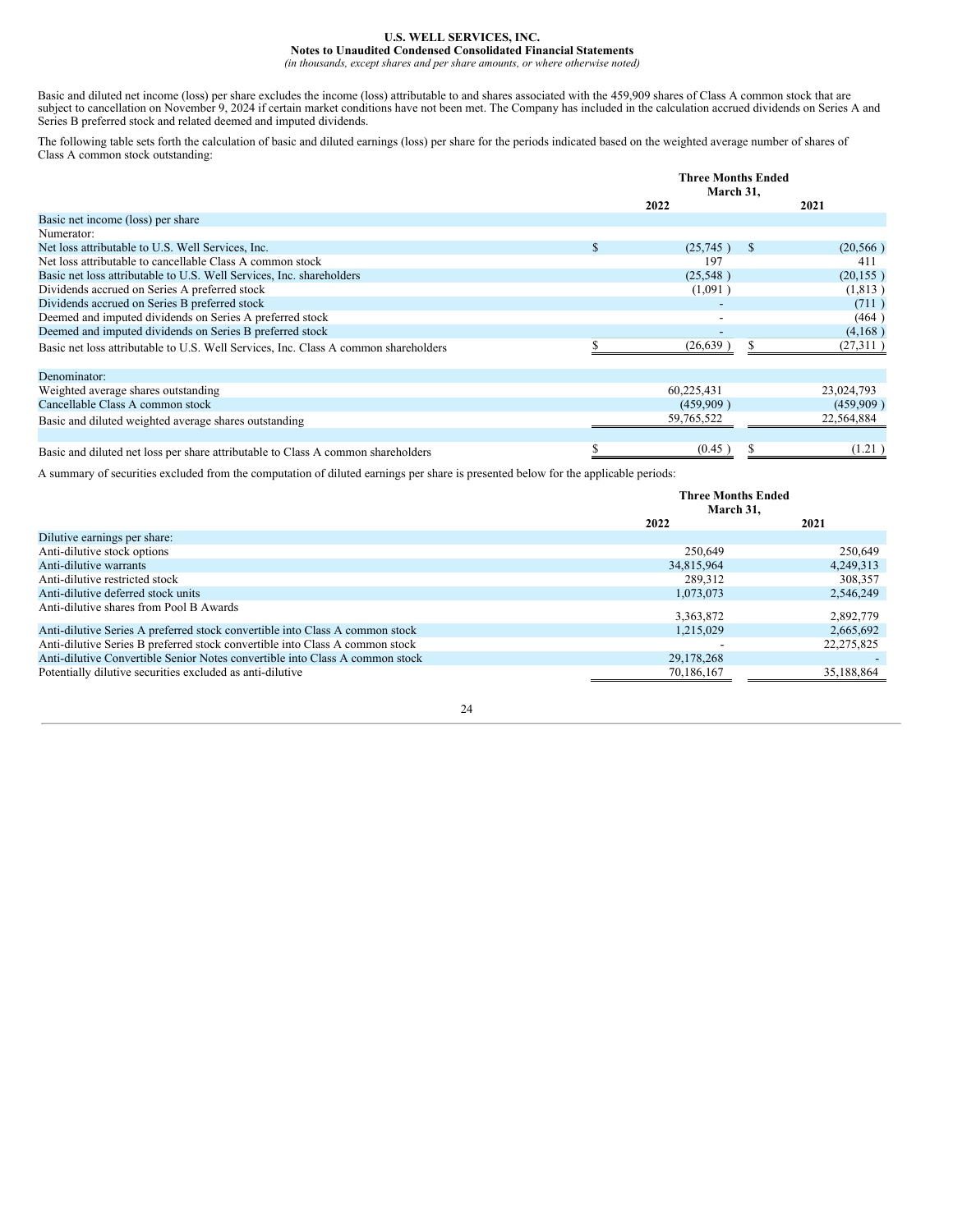#### **U.S. WELL SERVICES, INC. Notes to Unaudited Condensed Consolidated Financial Statements** *(in thousands, except shares and per share amounts, or where otherwise noted)*

# **NOTE 16 – SHARE-BASED COMPENSATION**

Share-based compensation expense consisted of the following:

|                      | <b>Three Months Ended</b> |                           |  |      |              |  |
|----------------------|---------------------------|---------------------------|--|------|--------------|--|
|                      |                           | March 31,                 |  |      |              |  |
|                      | 2022                      |                           |  | 2021 |              |  |
| Restricted stock     |                           | 736                       |  |      | 825          |  |
| Stock options        |                           | 213                       |  |      | 214          |  |
| Deferred stock units |                           | 330                       |  |      | 246          |  |
| Pool A Awards        |                           | 359                       |  |      | 86           |  |
| Pool B Awards        |                           | 390                       |  |      | 280          |  |
| Total                |                           | $2,028$ <sup>(1)</sup> \$ |  |      | (2)<br>1,651 |  |

(1)For the three months ended March 31, 2022, \$297 was presented as cost of services and \$1,731 was presented as selling, general and administrative expenses in the condensed consolidated statement of operations.

(2)For the three months ended March 31, 2021, \$198 was presented as cost of services and \$1,453 was presented as selling, general and administrative expenses in the condensed consolidated statement of operations.

#### *Restricted Stock*

Pursuant to the Amended and Restated U.S. Well Services, Inc. 2018 Stock Incentive Plan (as amended, the "LTIP"), the Company grants shares of restricted Class A common stock ("restricted stock") to certain employees and directors. Restricted stock is subject to restrictions on transfer and is generally subject to a risk of forfeiture if the award recipient is no longer an employee or director of the Company prior to the lapse of the restriction. Restricted stock granted to employees generally vests over four years in equal installments each year on the anniversary of the grant date and grants to directors generally vest in full after one year. The grant date fair value of the restricted stock is determined using the closing price of the Company's Class A common stock on the grant date.

The following table summarizes the restricted stock activity for the three months ended March 31, 2022:

|                                  | <b>Shares</b> | Weighted-<br><b>Average Grant-Date</b><br>Fair Value per<br><b>Share</b> |
|----------------------------------|---------------|--------------------------------------------------------------------------|
| Outstanding at December 31, 2021 | 388,886       | 24.55                                                                    |
| Granted                          | -             |                                                                          |
| Vested                           | (95,214)      | 31.19                                                                    |
| Forfeited                        | (4,360)       | 31.19                                                                    |
| Outstanding at March 31, 2022    | 289,312       | 22.27                                                                    |

As of March 31, 2022, the total unrecognized compensation cost related to restricted stock was \$2.9 million which is expected to be recognized over a weighted-average period of 0.96 years.

## *Stock Options*

The following table summarizes the stock option activity for the three months ended March 31, 2022:

|                                  | <b>Shares</b> | Weighted-<br>Average<br><b>Exercise Price</b><br>per Share |       | Weighted-Average<br>Remaining<br>Contractual<br>Life (in years) |
|----------------------------------|---------------|------------------------------------------------------------|-------|-----------------------------------------------------------------|
| Outstanding at December 31, 2021 | 250,649       |                                                            | 31.19 | 4.21                                                            |
| Exercised                        |               |                                                            |       |                                                                 |
| Forfeited/Expired                |               |                                                            |       |                                                                 |
| Outstanding at March 31, 2022    | 250,649       |                                                            | 31.19 | 3.96                                                            |
| Exercisable at March 31, 2022    | 187.987       |                                                            | 31.19 | 3.96                                                            |
|                                  |               |                                                            |       |                                                                 |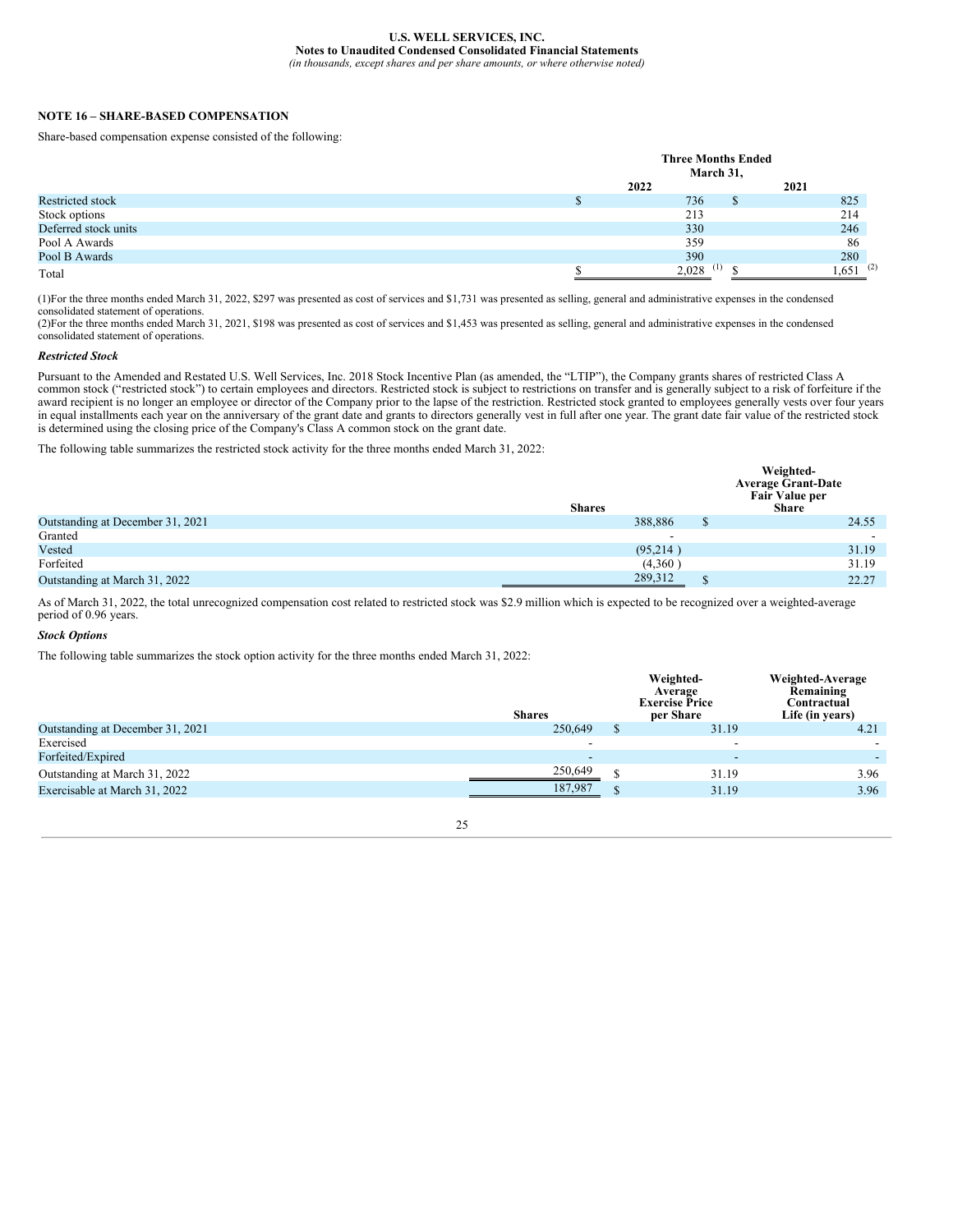**Notes to Unaudited Condensed Consolidated Financial Statements** *(in thousands, except shares and per share amounts, or where otherwise noted)*

As of March 31, 2022, the total unrecognized compensation cost related to stock options was \$0.8 million which is expected to be recognized over a weighted average period of 0.96 years.

## *Deferred Stock Units*

The Company awards deferred stock units ("DSUs") to certain key employees of the Company pursuant to the LTIP. Each DSU represents the right to receive one share of the Company's Class A common stock. DSUs generally vest over three years in equal installments each year on the anniversary of the vesting effective date, subject to the grantee's continuous service through each vesting period but settlement does not occur until the fifth anniversary of the grant date. The grant date fair value of the DSU is determined using the closing price of the Company's Class A common stock on the grant date.

The following table summarizes the DSUs activity for the three months ended March 31, 2022:

|                                  | <b>Units</b> |   | Weighted-<br><b>Average Grant Date</b><br><b>Fair Value per</b><br>Unit |
|----------------------------------|--------------|---|-------------------------------------------------------------------------|
| Outstanding at December 31, 2021 | 2,052,474    | S | 1.49                                                                    |
| Granted                          |              |   | $\overline{\phantom{0}}$                                                |
| Vested                           | (958, 850)   |   | 1.40                                                                    |
| Forfeited                        | (20, 551)    |   | 1.16                                                                    |
| Outstanding at March 31, 2022    | 1,073,073    | ¢ | 1.59                                                                    |

As of March 31, 2022, the total unrecognized compensation cost related to DSUs was \$1.4 million which is expected to be recognized over a weighted average period of 1.24 years.

#### *Pool A Performance Awards*

The Company grants Pool A Performance Awards ("Pool A Awards") to certain key employees of the Company. Each Pool A Award represents the right to receive, at the Company's election, a fixed monetary amount either in cash or a variable number of shares of the Company's Class A common stock based on its closing share price on the date of settlement. The Pool A Awards vest in full one year on the anniversary of the vesting effective date specified in the applicable award agreement but settlement does not occur until the fifth anniversary of the grant date. As of March 31, 2022, all Pool A Awards outstanding were fully vested.

The Company accounts for the Pool A Awards under liability accounting as a result of the fixed monetary amount that could be settled either in cash or a variable number of shares of the Company's Class A common stock. Since the settlement will not occur until the fifth anniversary of the grant date, the Company considers the delayed settlement as a post-vesting restriction which would impact the determination of grant-date fair value of the award.

During the third quarter of 2021, the Company granted Pool A Awards that fully vested on January 1, 2022. As of March 31, 2022, the fair value of the Pool A Awards liabilities were remeasured to \$7.1 million, which was estimated using a risk-adjusted discount rate reflecting the weighted-average cost of capital of similarly traded public companies.

As of March 31, 2022, the total unrecognized compensation cost related to Pool A Awards was \$3.6 million, which is expected to be recognized over a weighted average period of 4.09 years.

#### *Pool B Performance Awards*

The Company grants Pool B Performance Awards ("Pool B Awards") to certain key employees of the Company. Each Pool B Award represents the right to receive, at the Company's election, either a cash payment calculated in accordance with the award agreement, or a fixed number of shares of the Company's Class A common stock. The Pool B Awards vest over three years in equal installments each year on the anniversary of the vesting effective date specified in the applicable award agreement, subject to the grantee's continuous services through each vesting period but settlement does not occur until the fifth anniversary of the grant date. The grant date fair value of the Pool B Awards is determined using the closing price of the Company's Class A common stock on the grant date.

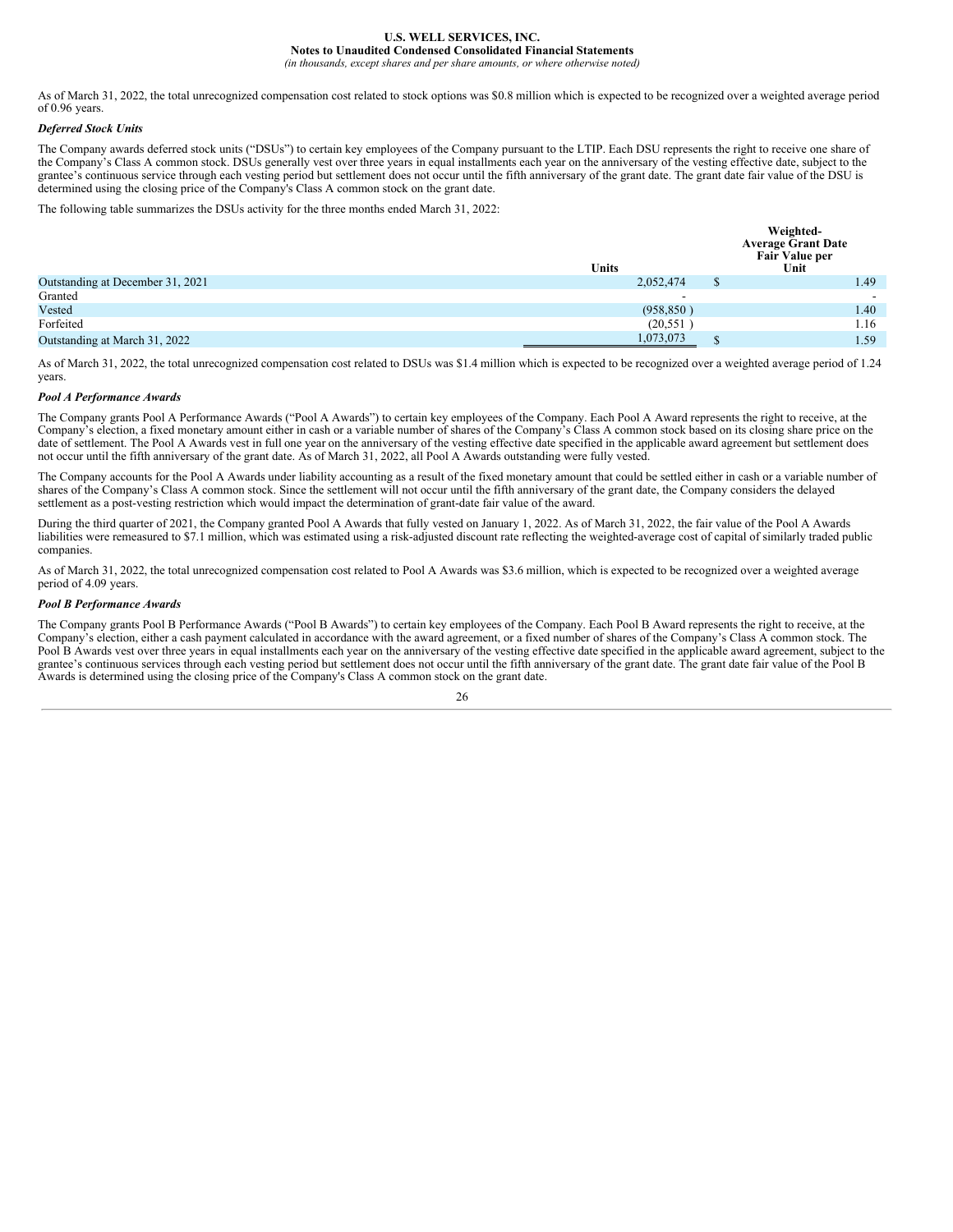#### **U.S. WELL SERVICES, INC. Notes to Unaudited Condensed Consolidated Financial Statements**

*(in thousands, except shares and per share amounts, or where otherwise noted)*

The following table summarizes the Pool B Awards activity for the three months ended March 31, 2022:

|                                  | <b>Fair Value</b>        |
|----------------------------------|--------------------------|
| Outstanding at December 31, 2021 | 3,672                    |
| Granted                          | $\overline{\phantom{0}}$ |
| Vested                           | (1, 586)                 |
| Forfeited                        | (27)                     |
| Outstanding at March 31, 2022    | 2,059                    |

As of March 31, 2022, the total unrecognized compensation cost related to Pool B Awards was \$1.7 million, which is expected to be recognized over a weighted average period of 1.27 years.

## **NOTE 17 – RELATED PARTY TRANSACTIONS**

Crestview III USWS TE, LLC and Crestview III USWS, L.P. and its affiliates (collectively, "Crestview Partners") are part of an affiliate group which have an ownership interest in the Company of greater than 10% and is entitled to designate for nomination by the Company for election two directors to serve on the Company's Board of Directors.

David Matlin is a member of the Company's Board of Directors.

### *Convertible Senior Notes*

On June 24, 2021, Crestview Partners purchased \$40.0 million of Convertible Senior Notes that are convertible into shares of the Company's Class A common stock for consideration of \$20.0 million in cash and in exchange for 15,588 shares of the Company's Series A preferred stock. As of March 31, 2022 and December 31, 2021, the Convertible Senior Notes held by Crestview Partners have a carrying value of \$37.7 million and \$35.9 million, respectively, which is included in convertible senior notes on the condensed consolidated balance sheets. See "Note 10 - Convertible Senior Notes" for additional disclosure regarding the Cash Notes and Exchange Notes.

#### *Term C Loan and Term C Loan Warrants*

On February 28, 2022, Crestview Partners contributed \$10.0 million in Term C Loans to the Company. As of March 31, 2022, the carrying value of the Term C Loan owed to Crestview Partners was \$6.7 million, which is included in long-term debt on the condensed consolidated balance sheet. In connection with the entry into the Term C Loan, Crestview received 6,976,744 February 2022 Warrants.

On March 1, 2022, David Matlin contributed \$1.0 million in Term C Loans to the Company. As of March 31, 2022, the carrying value of the Term C Loan owed to David Matlin was \$0.7 million, which is included in long-term debt on the condensed consolidated balance sheet. In connection with the entry into the Term C Loan, David Matlin received 697,674 March 2022 Warrants.

See "Note 9 - Warrants" and "Note 11 - Debt" for additional disclosure regarding the Term C Loan and Term C Loan Warrants.

# **NOTE 18 - SUBSEQUENT EVENTS**

### *2022 ATM Agreement*

On April 26, 2022, the Company entered into a new Equity Distribution Agreement (the "2022 ATM Agreement") with Piper Sandler & Co. relating to the Company's shares of Class A common stock to replace the former ATM Agreement, which expired on April 26, 2022. In accordance with the terms of the 2022 ATM Agreement, the Company may offer and sell shares of our Class A common stock over a period of time pursuant to an "at-the-market" offering program. Under the 2022 ATM Agreement, the Company will pay Piper Sandler an aggregate commission of up to 3% of the gross sales price per share of Class A common stock sold under the 2022 ATM Agreement in an amount of up to \$50.0 million. No shares may be sold under the 2022 ATM Agreement until the registration statement filed on April 26, 2022 has been declared effective by the SEC.

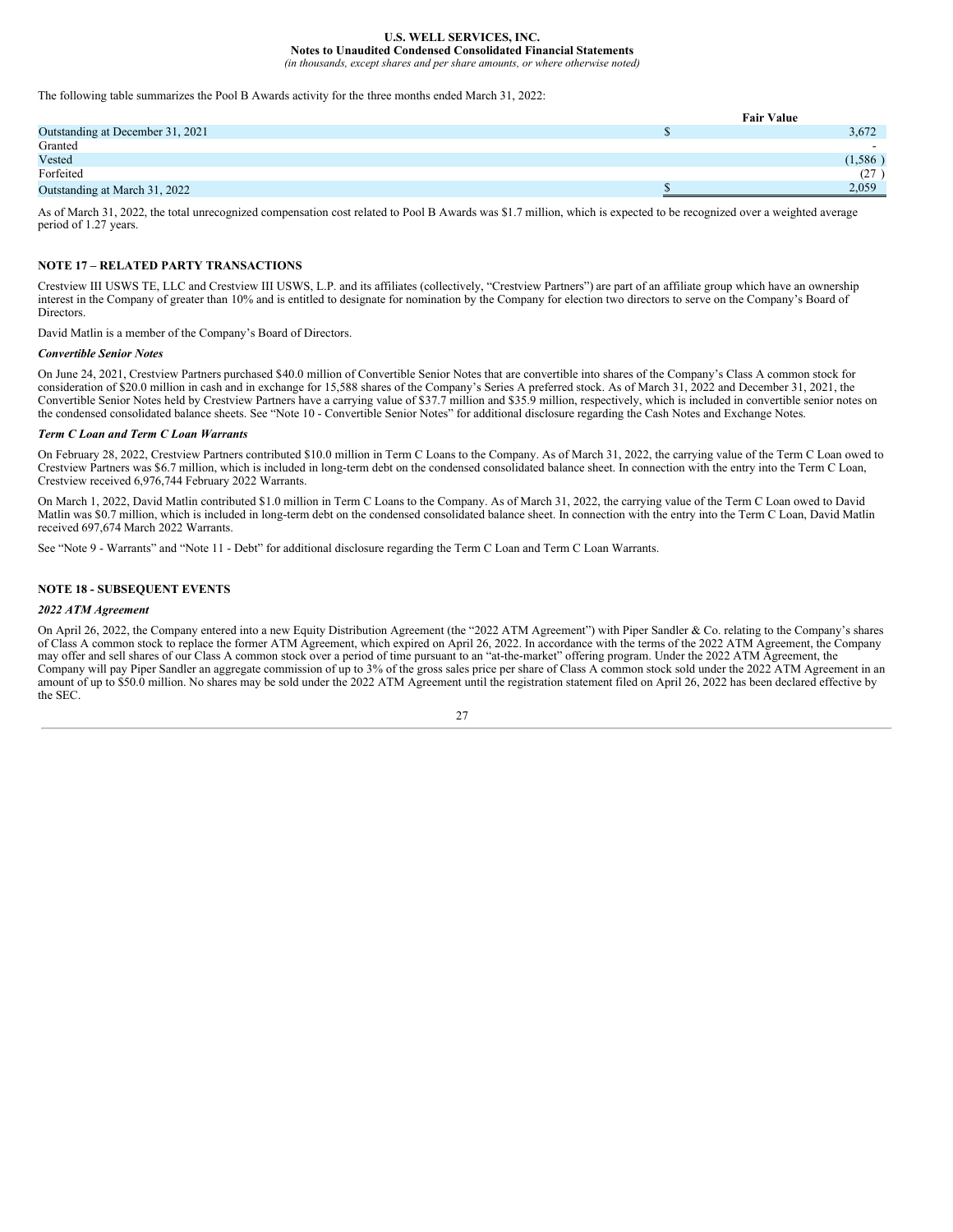**Notes to Unaudited Condensed Consolidated Financial Statements** *(in thousands, except shares and per share amounts, or where otherwise noted)*

### *Resignation of President and Chief Executive Of icer and Chief Administrative Of icer*

Joel Broussard resigned as President and Chief Executive Officer of the Company and Matthew Bernard resigned as Chief Administrative Officer of the Company, each resignation effective April 30, 2022 (the "Effective Date").

Following Mr. Broussard's resignation as President and Chief Executive Officer, he will continue to serve as a member of the Company's Board of Directors and has been appointed as the non-executive Chairman of the Board as of the Effective Date. David Treadwell, who served as the Chairman of the Board, transitioned to Lead Independent Director concurrent with Mr. Broussard becoming Chairman of the Board. In connection with Mr. Bernard's resignation, he has entered into an independent contractor agreement with the Company under which he will provide certain consulting services to the Company.

In connection with their resignation, Mr. Broussard and Mr. Bernard each entered into a Separation and Release Agreement with the Company (together, the "Separation Agreements"). Pursuant to Mr. Broussard's Separation Agreement, he will receive a cash lump sum payment in the amount of \$0.3 million, to be paid within 30 days of the Effective Date. In addition, subject to Mr. Broussard's continued services on the Board of Directors or as a consultant on such date, he will receive an additional cash lump sum payment of \$0.3 million on each of the six-month anniversary and the 18-month anniversary of the Effective Date.

In addition, in connection with Mr. Broussard's continued services as a consultant to the Company and its affiliates, on the Effective Date the Company granted 1,142,514 restricted stock units (the "RSUs"), each representing the right to receive one share of the Company's Class A common stock. The RSUs vest one-half in six months from the Effective Date and the remaining one-half in 18 months from the Effective Date, subject to Mr. Broussard's continuous service through such vesting date. On vesting, the RSUs will be settled in shares of Class A common stock or cash, pending the Company receiving stockholder approval of certain amendments to the LTIP as may be required in order to permit the transactions contemplated by the RSU award.

## *Appointment of new President and Chief Executive Of icer and Chief Financial Of icer*

Effective on the Effective Date, Kyle O'Neill was appointed as the Company's President and Chief Executive Officer and Josh Shapiro was appointed as the Company's Senior Vice President and Chief Financial Officer. Mr. O'Neill previously served as the Company's Chief Financial Officer and Mr. Shapiro previously served as the Company's Vice President, Finance.

On April 30, 2022, the Company awarded Mr. O'Neill and Mr. Shapiro an aggregate total of 1,100,000 DSUs, which have the same terms and conditions as the Company's other outstanding DSUs. In addition, on April 30, 2022, the Company awarded Mr. O'Neill and Mr. Shapiro Pool A Awards with a designated aggregate cash value equal to \$1.25 million, which increases by 16.0%, compounding quarterly. The Pool A Awards vest in full on the first anniversary of the grant date but settlement does not occur until the fifth anniversary of the grant date. The remaining terms and conditions of the Pool A Awards are the same as the Company's other outstanding Pool A Awards. See "Note 16 – Share-based Compensation" for additional disclosure regarding the terms and conditions of the Company's DSUs and Pool A Awards.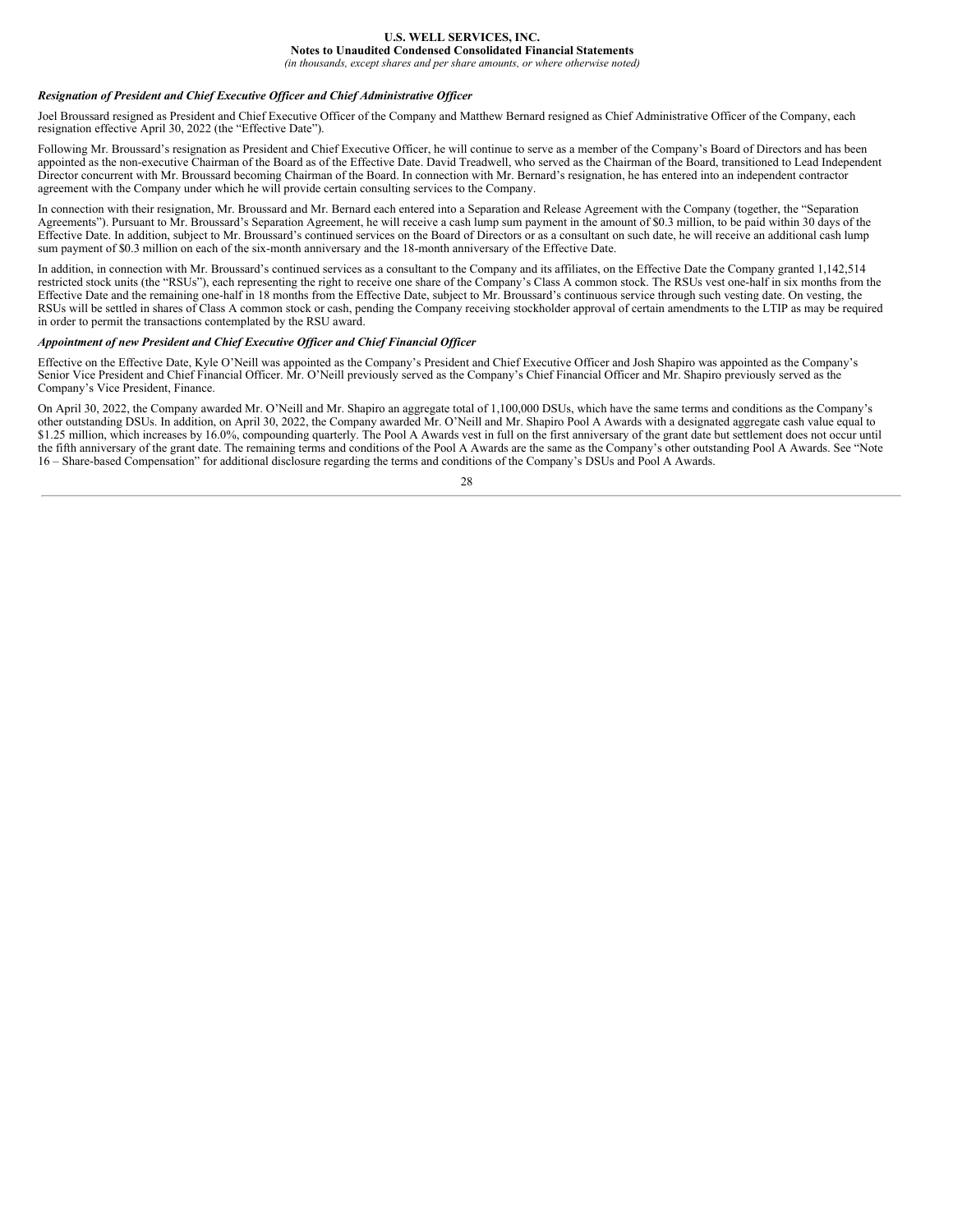## <span id="page-28-0"></span>**ITEM 2. MANAGEMENT'S DISCUSSION AND ANALYSIS OF FINANCIAL CONDITION AND RESULTS OF OPERATIONS**

You should read the following discussion and analysis of our financial condition and results of operations together with our unaudited condensed consolidated financial statements and the related notes in Item 1. "Financial Statements" contained herein and our audited consolidated financial statements as of December 31, 2021, included in our Annual Report on Form 10-K for the year ended December 31, 2021 (our "Annual Report"), as filed with the Securities and Exchange Commission (the "SEC") on March 30, 2022. The information provided below supplements, but does not form part of, our unaudited condensed consolidated financial statements.

# **DISCLOSURE REGARDING FORWARD-LOOKING STATEMENTS**

This Quarterly Report on Form 10-Q (this "Quarterly Report") contains "forward-looking statements" as defined in Section 27A of the United States Securities Act of 1933, as amended (the "Securities Act"), and Section 21E of the Securities Exchange Act of 1934, as amended (the "Exchange Act"). Forward-looking statements usually relate to future events, conditions and anticipated revenues, earnings, cash flows or other aspects of our operations or operating results. Forward-looking statements are often identified by words such as "believes," "expects," "intends," "estimates," "projects," "anticipates," "will," "plans," "may," "should," "would," "foresee," or the negative thereof. The absence of these words, however, does not mean that these statements are not forward-looking. These statements are based on our current expectations, beliefs and assumptions concerning future developments and business conditions and their potential effect on us. While management believes that these forward-looking statements are reasonable as and when made, there can be no assurance that future developments affecting us will be those that we anticipate. All of our forward-looking statements involve risks and uncertainties (some of which are significant or beyond our control) and assumptions that could cause actual results to differ materially from our historical experience and our present expectations or projections. These factors include geological, operating and economic factors and changes in prices and market conditions, including changes in expected or realized oil and gas prices and demand for oilfield services and changes in supply or demand for maintenance, repair and operating products, equipment and service; the effectiveness of management's strategies and decisions; our ability to obtain financing, raise capital and continue as a going concern; our ability to implement our internal growth and acquisition growth strategies; general economic and business conditions specific to our primary customers; our ability to collect accounts receivable; compliance with our debt agreements and equity-related securities; volatility in market prices; our ability to satisfy the continued listing requirements of Nasdaq with respect to our Class A common stock and warrants or to cure any continued listing standard deficiency with respect thereto, changes in government regulations; our ability to effectively integrate businesses we may acquire; new or modified statutory or regulatory requirements; availability of materials and labor; inability to obtain or delay in obtaining government or third-party approvals and permits, non-performance by third parties of their contractual obligations; unforeseen hazards such as natural disasters, catastrophes and severe weather conditions, including floods, hurricanes and earthquakes; public health crises, such as a pandemic, including the COVID-19 pandemic and new and potentially more contagious variants of COVID-19; acts of war or terrorist acts and the governmental or military response thereto; and cyber-attacks adversely affecting our .<br>operation. This Quarterly Report identifies other factors that could cause such differences. There can be no assurance that these are all of the factors that could cause actual results to vary materially from the forward-looking statements. Factors that could cause or contribute to such differences also include, but are not limited to, those discussed in our filings with the SEC, including under "Risk Factors" in this Quarterly Report and in our Annual Report. We caution you not to place undue reliance on any forwardlooking statements, which speak only as of the date hereof. We assume no obligation and do not intend to update these forward-looking statements. Unless the context otherwise requires, references in this Quarterly Report to the "Company", "USWS", "we", or "our" shall mean U.S. Well Services, Inc. and its subsidiaries.

### **Overview**

We provide pressure pumping services in oil and natural gas basins. Our Clean Fleet® electric fleets are among the most reliable and highest performing fleets in the industry, with the capability to meet the most demanding pressure and pump rate requirements. In May 2021, we announced the next generation of our Clean Fleet® technology with the unveiling of our newly designed Nyx Clean Fleet®. We anticipate the first Nyx Clean Fleet® to be delivered in the second quarter of 2022.

We operate in many of the active shale and unconventional oil and natural gas basins of the United States and our clients benefit from the performance and reliability of our equipment and personnel. Specifically, all our fleets operate on a 24-hour basis and have the ability to withstand high utilization rates, which results in more efficient operations. Our senior management team has extensive industry experience providing pressure pumping services to exploration and production companies across North America. Since announcing our commitment to becoming an all-electric pressure pumping services provider in May 2021, we have sold most of our legacy, diesel-powered pressure pumping equipment. We have retained some of our legacy, diesel-powered pressure pumping equipment for use during our transition to support our electric fleets and bridge the time gap between our customers' current service needs and the deployment of our newbuild Nyx Clean Fleets®. Upon delivery, our Nyx Clean Fleets® are intended to replace any conventional fleet in operation.

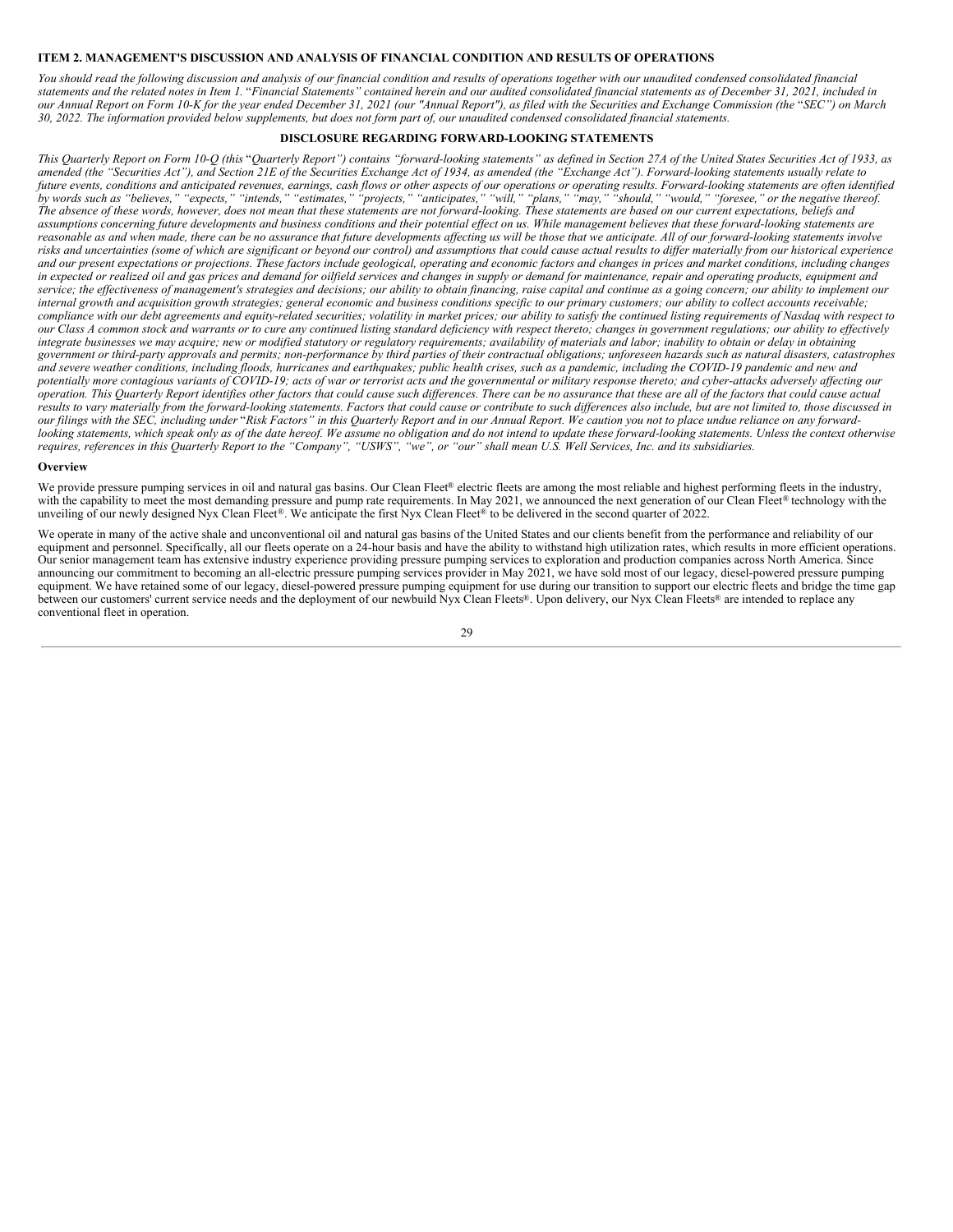## **How the Company Generates Revenue**

We generate revenue by providing pressure pumping services to our customers. We own and operate fleets of pressure pumping equipment to perform these services. We seek to enter into contractual arrangements with our customers or fleet dedications, which establish pricing terms for a fixed duration. Under the terms of these agreements, we charge our customers base monthly rates, adjusted for activity and provision of materials such as proppant and chemicals, or we charge a variable rate based on the nature of the job including pumping time, well pressure, proppant and chemical volumes and transportation.

### **Our Costs of Conducting Business**

The principal costs involved in conducting our pressure pumping services are labor, maintenance, equipment rentals, including the rental of power generation equipment, materials, and transportation costs. A large portion of our costs are variable, based on the number and requirements of pressure pumping jobs. We manage our fixed costs, other than depreciation and amortization, based on factors including industry conditions and the expected demand for our services.

Materials include the cost of proppant delivered to the basin of operations, chemicals, and other consumables used in our operations. These costs vary based on the quantity and type of proppant and chemicals utilized when providing pressure pumping services. Transportation represents the costs to transport materials and equipment from receipt points to customer locations. Labor costs include payroll and benefits related to our field crews and other employees. Most of our employees are paid on an hourly basis. Maintenance costs include preventative and other repair costs that do not require the replacement of major components of our fleets. Maintenance and repair costs are expensed as incurred.

The following table presents our cost of services for the periods indicated *(in thousands)*:

|                                    | <b>Three Months Ended</b> |           |        |  |      |        |
|------------------------------------|---------------------------|-----------|--------|--|------|--------|
|                                    |                           | March 31, |        |  |      |        |
|                                    |                           | 2022      |        |  | 2021 |        |
| Labor                              |                           |           | 13,180 |  |      | 23,686 |
| Maintenance                        |                           |           | 5,119  |  |      | 16,595 |
| Power generation equipment rentals |                           |           | 8,492  |  |      |        |
| Materials                          |                           |           | 3,459  |  |      | 7,030  |
| Transportation                     |                           |           | 1,948  |  |      | 3,039  |
| Other $^{(1)}$                     |                           |           | 8,525  |  |      | 12,281 |
| Cost of services                   |                           |           | 40,723 |  |      | 62,631 |

(1)Other consists of fuel, lubes, other equipment rentals, travel and lodging costs for our crews, site safety costs and other costs incurred in performing our operating activities.

#### **Significant Trends**

Since our announcement in May 2021 of our commitment to becoming an all-electric pressure pumping services provider, we have sold most of our legacy, diesel-powered pressure pumping equipment. The proceeds received from these sales were used to reduce the outstanding principal balance of our Term A and Term B Loan (collectively the "Senior Secured Term Loan"), which resulted in no cash interest payments for the first quarter of 2022 and an interest rate of (i) 1.0% per annum in cash and (ii) 4.125% per annum PIK interest from April 1, 2022 through December 31, 2022.

Our revenues and operating costs remained lower in the first quarter of 2022 versus the first quarter of 2021, as we continued to experience a lower average active fleet count resulting from our ongoing exit from the diesel pressure pumping market. However, we experienced an uptick in our utilization rate as a greater proportion of our fleets were working under contract as opposed to the spot market, and thus less exposed to customer "white space." We expect to see our average active fleet count continue to increase as we begin taking delivery of our newbuild Nyx Clean Fleets® beginning in the second quarter of 2022.

During the first quarter of 2022, prompt month futures contracts for WTI crude oil and Henry Hub natural gas averaged \$94.92 per Bbl and \$4.57 per MMBtu, respectively, as compared to \$77.17 per Bbl and \$4.85 per MMBtu, respectively, in the fourth quarter of 2021. We benefitted from the upward trend in commodity prices, as higher demand for pressure pumping services combined with increasing scarcity of available crews and equipment resulted in a favorable environment for deploying crews and negotiating pricing and other terms with customers. However, during the period, we continued to experience cost inflation for certain goods and services as well as non-productive time driven by supply chain issues such as our customers' inability to source sufficient materials and transportation for goods. We anticipate that these trends will persist throughout the remainder of 2022.

We expect that completions activity and demand for pressure pumping services will remain elevated throughout the year. We also anticipate that the rising price of diesel fuel will continue to improve the economic benefit of switching from conventional to electric pressure pumping, further increasing demand for next-generation, all-electric fleets such as our Clean Fleets® and Nyx Clean Fleets®.

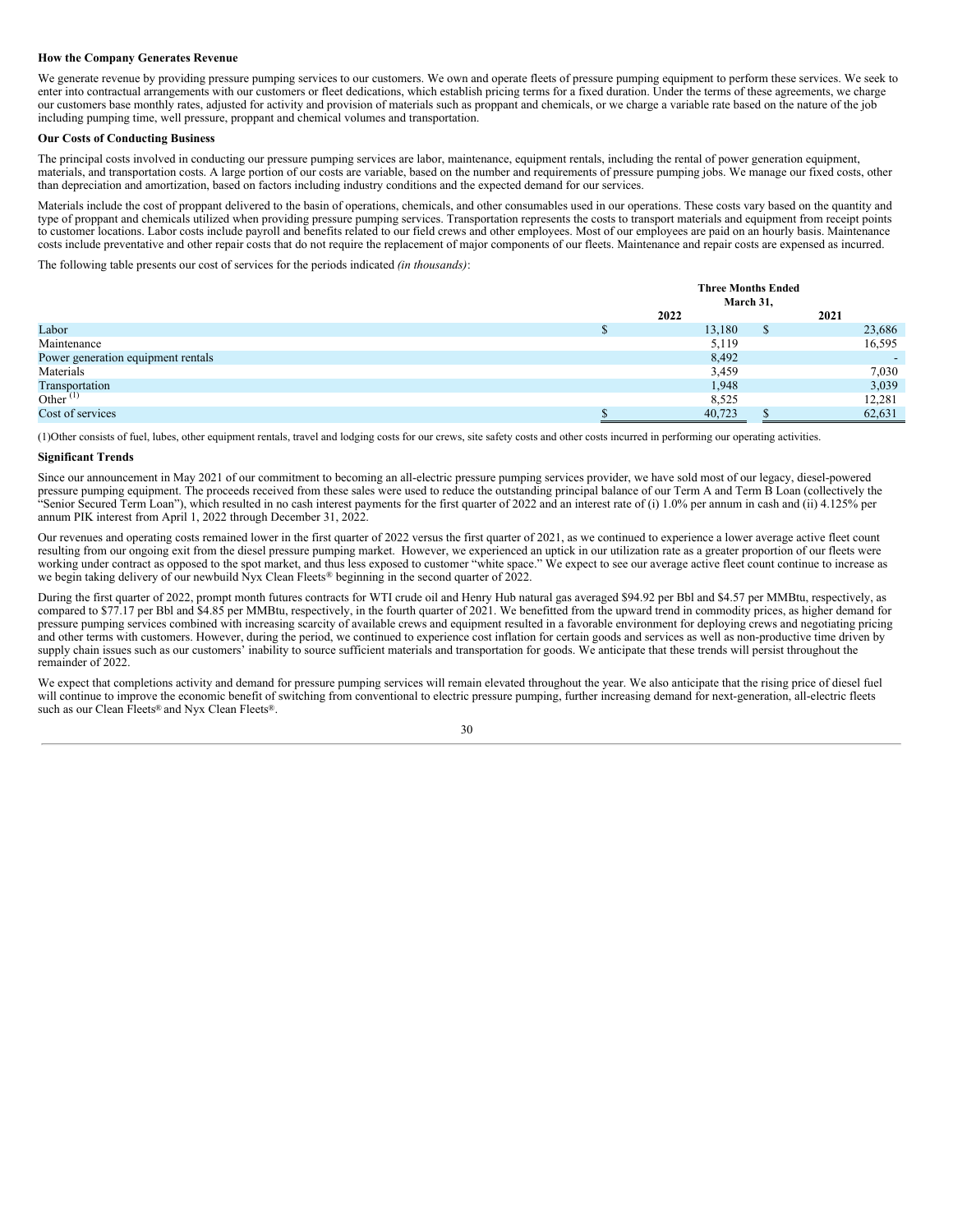## **Results of Operations**

*Three months ended March 31, 2022, compared to the three months ended March 31, 2021 (in thousands, except percentages)*

|                                                            | Three Months Ended March 31. |          |                    |    |          |                   |    |          |            |
|------------------------------------------------------------|------------------------------|----------|--------------------|----|----------|-------------------|----|----------|------------|
|                                                            |                              | 2022     | $\frac{6}{10}$ (1) |    | 2021     | $\frac{1}{2}$ (1) |    | Variance | % Variance |
| Revenue                                                    | -S                           | 41,150   | $100.0\%$          | \$ | 76.258   | $100.0\%$         | S. | (35,108) | $(46.0)\%$ |
| Costs and expenses:                                        |                              |          |                    |    |          |                   |    |          |            |
| Cost of services (excluding depreciation and amortization) |                              | 40.723   | 99.0%              |    | 62,631   | 82.1%             |    | (21,908) | $(35.0)\%$ |
| Depreciation and amortization                              |                              | 5,700    | 13.9%              |    | 11.106   | 14.6%             |    | (5,406)  | $(48.7)\%$ |
| Selling, general and administrative expenses               |                              | 8,372    | 20.3%              |    | 7,390    | $9.7\%$           |    | 982      | 13.3%      |
| Loss on disposal of assets                                 |                              | 3.056    | $7.4\%$            |    | 2,436    | $3.2\%$           |    | 620      | 25.5%      |
| Loss from operations                                       |                              | (16,701) | $(40.6)\%$         |    | (7,305)  | $(9.6)\%$         |    | (9,396)  | $*(2)$     |
| Interest expense, net                                      |                              | (7.968)  | $(19.4)\%$         |    | (6,183)  | $(8.1)\%$         |    | (1,785)  | 28.9%      |
| Change in fair value of warrant liabilities                |                              | (746)    | $(1.8)\%$          |    | (7,151)  | $(9.4)\%$         |    | 6,405    | $*(2)$     |
| Loss on extinguishment of debt                             |                              | (1,651)  | $(4.0)\%$          |    | ۰        | $0.0\%$           |    | (1,651)  | 100.0%     |
| Other income                                               |                              | 1,321    | 3.2%               |    | 29       | $0.0\%$           |    | 1,292    | $*(2)$     |
| Income tax expense (benefit)                               |                              | ۰        | $0.0\%$            |    | ۰        | $0.0\%$           |    |          | $*(2)$     |
| Net loss                                                   |                              | (25,745) | $(62.6)\%$         |    | (20,610) | $(27.0)\%$        |    | (5, 135) | $*(2)$     |

(1)As a percentage of revenues. Percentage totals or differences in the above table may not equal the sum or difference of the components due to rounding. (2)Not meaningful.

*Revenue*. The decrease in revenue was primarily attributable to a lower active fleet count in the first quarter of 2022 compared to the prior comparable period as we began to transition to an all-electric pressure pumping service provider in May 2021. For the three months ended March 31, 2022, our average active fleet count decreased to 4.7 fleets compared to 10.0 fleets in the prior comparable period.

Cost of services, excluding depreciation and amortization. The decrease in cost of services, excluding depreciation and amortization, was attributable to the decrease in variable costs as activity was reduced with a lower number of active fleets in the first quarter of 2022 compared to the prior period. This was offset by costs associated with procuring third-party power generation services as we transitioned away from owning power generation assets starting in October 2021.

*Depreciation and amortization.* The decrease in depreciation and amortization was primarily due to the sale of most of our diesel-powered pressure pumping equipment during the second half of 2021.

*Selling, general and administrative expenses*. The increase in selling, general, and administrative expenses was primarily attributable to an increase in consulting fees, information technology costs and reinstatement of salary levels after the first quarter of 2021.

*Loss on disposal of assets*. The amount of gain or loss on disposal of assets fluctuates period over period due to differences in the operating conditions of our pressure pumping equipment, such as wellbore pressure and rate of barrels pumped per minute, which impacts the timing of disposals of our pump components. Additionally, during the three months ended March 31, 2022, we recognized \$2.9 million of losses associated with the sale of property and equipment.

*Interest expense, net.* The increase was primarily attributable to the interest expense associated with the Convertible Senior Notes issued during the second quarter of 2021.

Loss on extinguishment of debt. During the three months ended March 31, 2022, we recognized a loss on extinguishment of debt for the unamortized debt discount and issuance costs and prepayment fees associated with the early repayment of our Senior Secured Term Loan.

## **Liquidity and Capital Resources**

## *Overview*

Our primary sources of liquidity and capital resources have historically been cash, cash flow generated from operating activities, proceeds from the issuance of debt or equity and borrowings under our ABL Credit Facility. As of March 31, 2022, our total liquidity was \$49.6 million, consisting of \$41.1 million of cash and restricted cash and \$8.5 million of availability under our ABL Credit Facility.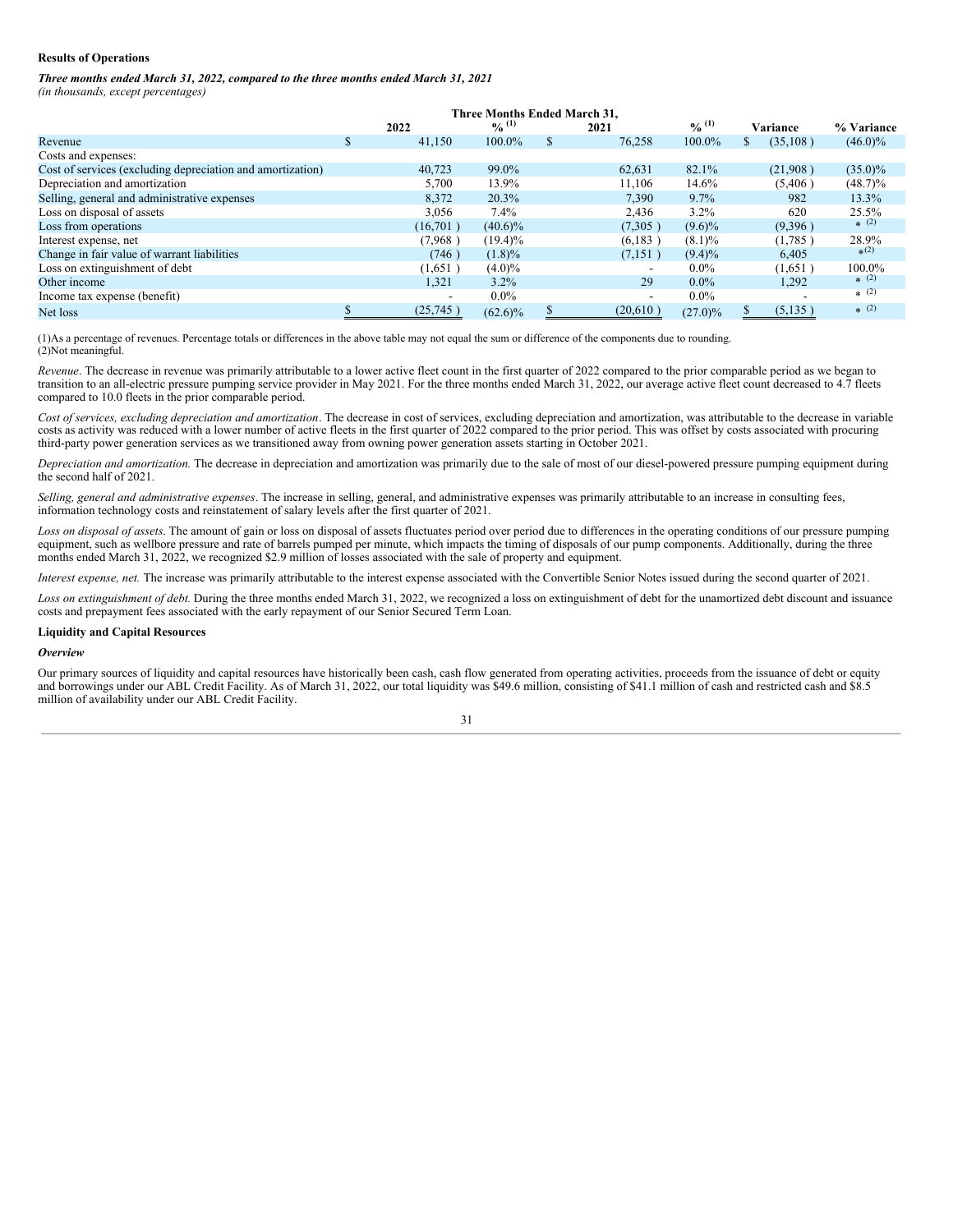Our short-term and long-term liquidity requirements consist primarily of capital expenditures, payments of contractual obligations, including debt service obligations and working capital.

We believe that our current cash position, current and expected working capital balances, favorable cash interest payment terms under our Senior Secured Term Loan Agreement, availability under our ABL Credit Facility, proceeds received from issuance of debt or equity, as well as amounts raised from the issuance of Class A common stock under our 2022 ATM Agreement, and other anticipated sources of credit will be sufficient to satisfy cash requirements associated with our existing operations, capital expenditures and contractual obligations for the next twelve months. Although there is no assurance, we plan to satisfy our long-term financial obligations through operating cash flows that we could generate as we increase our number of working fleets with our planned additions of Nyx Clean Fleets® and additional financing as our long-term financial obligations mature.

## *Sources of Cash*

During the first quarter of 2022, we raised approximately \$68.4 million of gross proceeds from the issuance of approximately \$46.9 million common equity through a registered direct offering and under our ATM Agreement and borrowings of \$21.5 million under the last-out senior secured term loan (the "Term C Loan"). We intend to use the proceeds for general working capital, including the funding of capital expenditures related to our newbuild Nyx Clean Fleets®.

*Registered Direct Of ering.* On March 11, 2022, we completed a registered direct offering of 14,180,375 shares of Class A common stock and 14,180,375 RDO Investor Warrants for gross proceeds of approximately \$25.0 million, before deducting placement agent fees and other offering expenses. We intend to use the net proceeds for working capital purposes, including the funding of certain capital expenditures.

*ATM Agreement.* During the three months ended March 31, 2022, we sold 9,767,941 shares of Class A common stock for total net proceeds of \$21.3 million and paid \$0.6 million in commissions under the ATM Agreement. Since inception on June 26, 2020 through March 31, 2022, we sold a total of 15,086,100 shares of Class A common stock under the ATM Agreement for total net proceeds of \$36.4 million and paid \$1.1 million in commissions.

*2022 ATM Agreement.* On April 26, 2022, we entered into a new Equity Distribution Agreement (the "2022 ATM Agreement") with Piper Sandler & Co. relating to our shares of Class A common stock to replace the former ATM Agreement, which expired on April 26, 2022. We may offer and sell up to a total of \$50.0 million in shares of our Class A common stock in an "at-the-market" offering program over a period of time pursuant to the 2022 ATM Agreement. No shares may be sold under the 2022 ATM Agreement until the registration statement filed on April 26, 2022 has been declared effective by the SEC.

## **Cash Flows**

*(in thousands)*

|                                 | <b>Three Months Ended</b><br>March 31, |      |          |  |
|---------------------------------|----------------------------------------|------|----------|--|
|                                 | 2022                                   | 2021 |          |  |
| Net cash provided by (used in): |                                        |      |          |  |
| Operating activities            | (7, 445)                               |      | (11,016) |  |
| Investing activities            | 6,158                                  |      | (7,825)  |  |
| Financing activities            | 33,310                                 |      | 31,824   |  |

*Operating Activities*. Net cash used in operating activities primarily represents the results of operations exclusive of non-cash expenses, including depreciation, amortization, provision for losses on accounts receivable and inventory, interest, impairment losses, (gains) losses on disposal of assets, changes in fair value of warrant liabilities, loss on extinguishment of debt and share-based compensation and the impact of changes in operating assets and liabilities. Net cash used in operating activities was \$7.4 million for the three months ended March 31, 2022 primarily due to the working capital build associated with the deployment of additional fleets during the quarter.

Net cash used in operating activities was \$11.0 million for the three months ended March 31, 2021, primarily attributable to the redeployment of pressure pumping fleets. While we experienced an increase in customer activity during the second half of the quarter, the related collection of receivables is not expected until the second quarter of 2021. Additionally, we made working capital payments of \$3.0 million using proceeds from our USDA Loan.

*Investing Activities*. Net cash provided by investing activities increased by \$14.0 million from the prior corresponding period, primarily related to insurance proceeds related to damaged property and equipment. Net cash provided by investing activities was \$6.2 million for the three months ended March 31, 2022, primarily due to \$5.2 million in proceeds from the sale of property and equipment and \$12.0 million of insurance proceeds related to damaged property and equipment. This was offset by \$11.1 million in purchases of property and equipment, consisting of \$10.3 million related to growth capital expenditures and the remainder related to maintaining and supporting our existing pressure pumping equipment.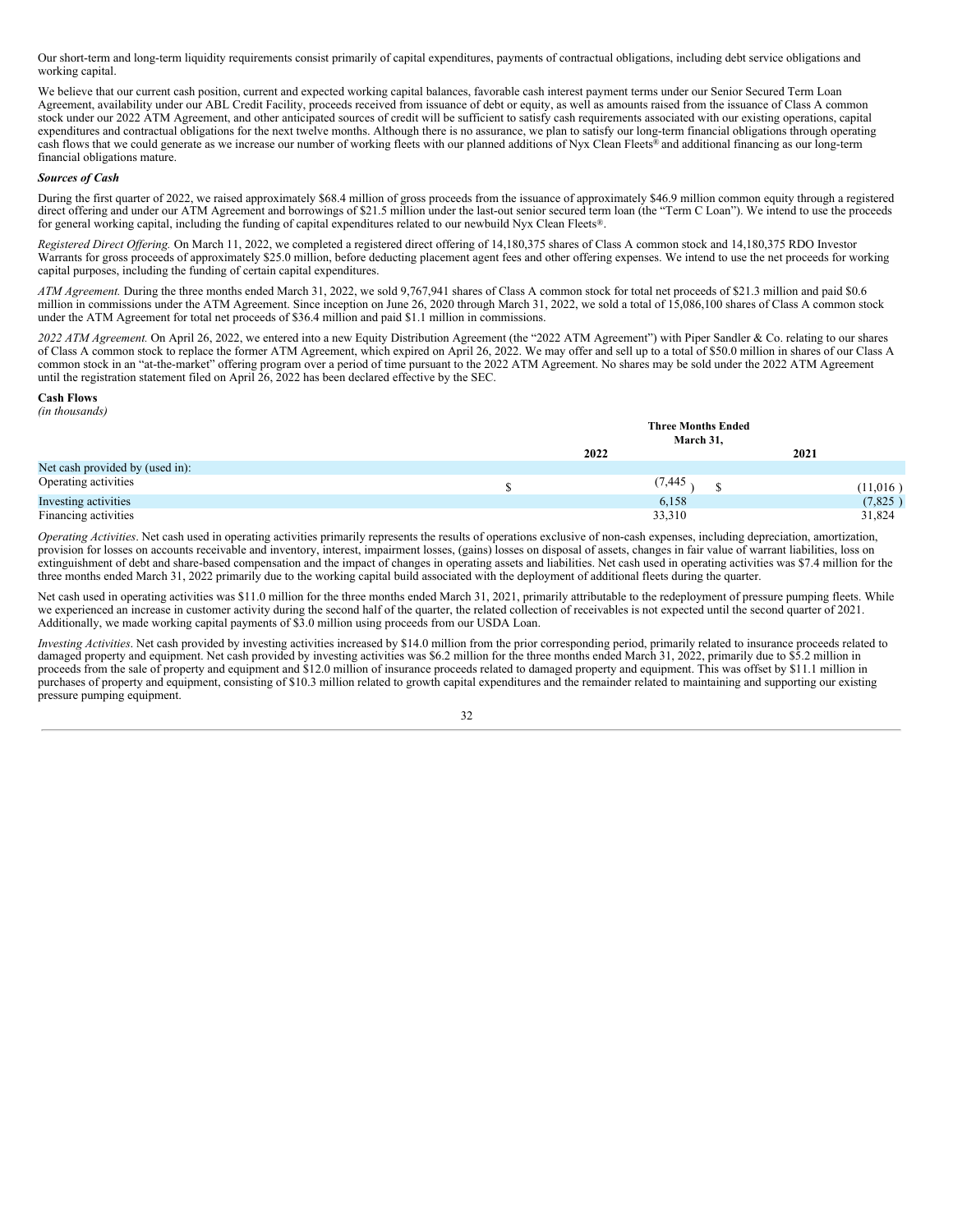Net cash used in investing activities was \$7.8 million for the three months ended March 31, 2021, primarily due to \$14.2 million in purchases of property and equipment, related to maintaining and supporting our existing pressure pumping equipment and payments made to replace damaged property and equipment. This was offset by \$6.4 million of insurance proceeds related to damaged property and equipment.

*Financing Activities*. Net cash provided by financing activities was \$33.3 million for the three months ended March 31, 2022, primarily attributable to gross proceeds of \$68.4 million from the issuance of long-term debt, common stock and warrants, offset in part by \$17.8 million of payments on our Senior Secured Term Loan, \$14.2 million of net payments on our ABL Credit Facility and debt issuance costs of \$1.1 million.

Net cash provided by financing activities was \$31.8 million for the three months ended March 31, 2021, primarily attributable to net borrowings of \$12.2 million on our ABL Credit Facility, \$8.1 million of net proceeds from notes payable and net proceeds of \$10.7 million from the issuance of common stock.

#### *Contractual Cash Obligations and Other Commitments*

Our material cash commitments from known contractual and other obligations consist primarily of debt service obligations, including interest, operating and finance leases, and purchase commitments.

*Senior Secured Term Loan*. As of March 31, 2022, the outstanding principal balance of our Term A and Term B Loan (collectively the "Senior Secured Term Loan") was \$103.0 million, of which \$5.0 million is due within one year. The Senior Secured Term Loan matures on December 5, 2025. As of March 31, 2022, we were in compliance with all of the covenants under our Senior Secured Term Loan.

The Senior Secured Term Loan interest rate is 0.0% for the first quarter of 2022 and an interest rate of (i) 1.0% per annum in cash and (ii) 4.125% per annum PIK interest from April 1, 2022 through December 31, 2022. The Senior Secured Term Loan requires quarterly principal payments of \$1.25 million until March 31, 2023 and \$5.0 million from June 30, 2023 through September 30, 2025, with final payment due at maturity.

*Term C Loan*. As of March 31, 2022, the outstanding principal balance of our Term C Loan was \$21.8 million and matures on December 5, 2025. Our Term C Loan has a PIK interest rate of 14.0% and contains provisions with up to a 100% premium payable upon any repayment, prepayment or acceleration. As of March 31, 2022, we were in compliance with all of the covenants under our Term C Loan.

*ABL Credit Facility.* All borrowings under our ABL Credit Facility are subject to the satisfaction of customary conditions, including the absence of a default and the accuracy of representations and warranties and certifications regarding sales of certain inventory, and to a borrowing base. As of March 31, 2022, we had no outstanding balance on our ABL Credit Facility. The ABL Credit Facility matures on April 1, 2025. As of March 31, 2022, we were in compliance with all of the covenants under our ABL Credit Facility.

*Capital Expenditures*. Our business requires continual investments to upgrade or enhance existing property and equipment and to ensure compliance with safety and environmental regulations. Capital expenditures primarily relate to maintenance capital expenditures, growth capital expenditures and fleet enhancement capital expenditures. Maintenance capital expenditures include expenditures needed to maintain and to support our current operations. Growth capital expenditures include expenditures to add additional fleets and generate incremental distributable cash flow. Fleet enhancement capital expenditures include expenditures on new equipment related to technology enhancements to existing fleets that increase the productivity of the fleet.

During the three months ended March 31, 2022, our capital expenditures was \$11.1 million. We currently expect that growth capital expenditures, on an accrual basis, will be approximately \$95 million to \$115 million for the remainder of 2022, primarily related to the buildout of our four new Nyx Clean Fleets® and associated equipment. Capital expenditures for growth and fleet enhancement initiatives are discretionary. We continuously evaluate our capital expenditures and the amount we ultimately spend will depend on several factors, including expected industry activity levels and company initiatives.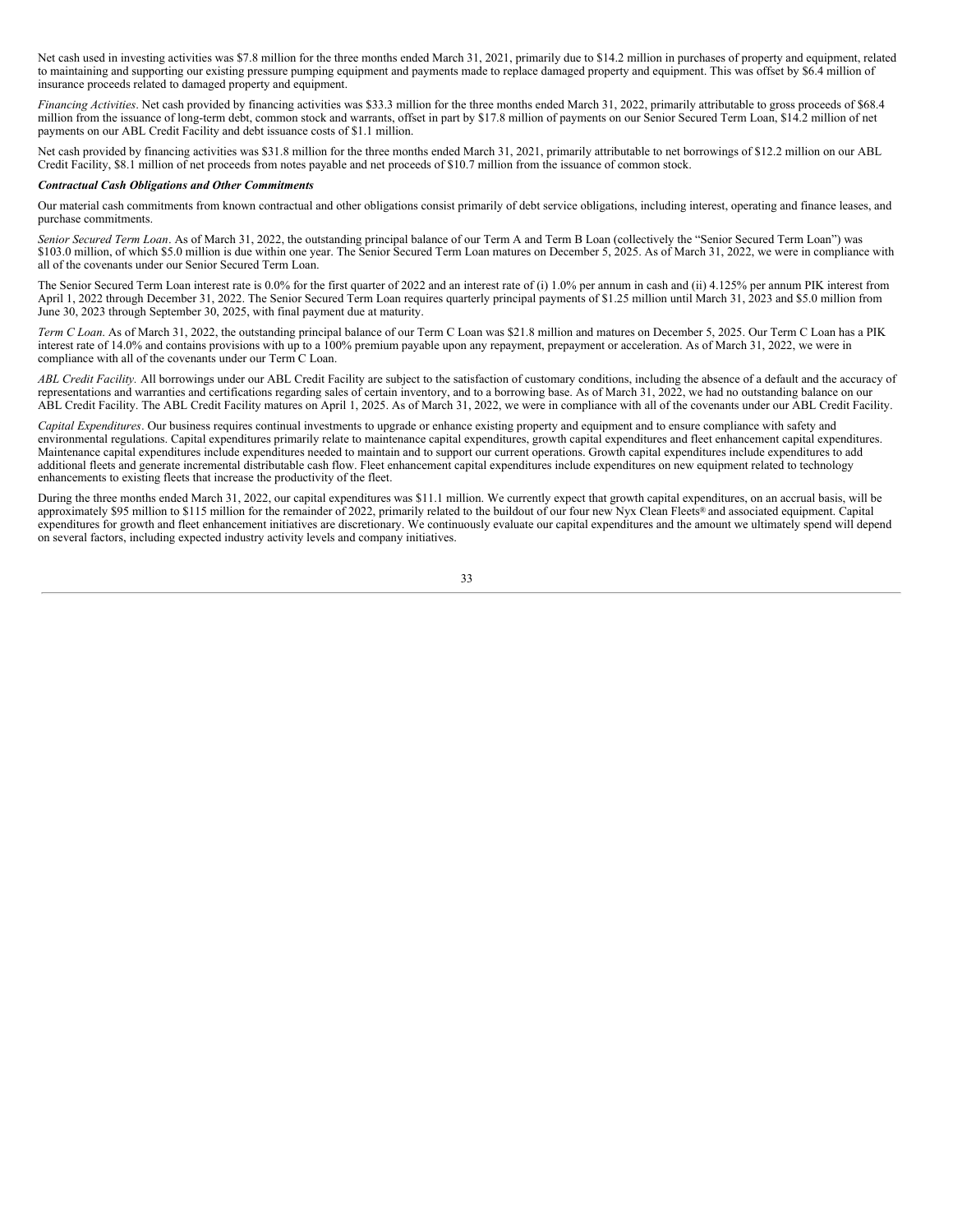## <span id="page-33-0"></span>**ITEM 3. QUANTITATIVE AND QUALITATIVE DISCLOSURES ABOUT MARKET RISK.**

As a smaller reporting company, we are not required to provide the information required by this item.

## <span id="page-33-1"></span>**ITEM 4. CONTROLS AND PROCEDURES.**

Our disclosure controls and procedures are designed to ensure that information required to be disclosed in the reports we file or submit under the Exchange Act is recorded, processed, summarized, and reported within the time periods specified in the SEC's rules and forms and that such information is accumulated and communicated to management, including the Chief Executive Officer and Chief Financial Officer, as appropriate, to allow timely decisions regarding required disclosure.

## **Evaluation of Disclosure Controls and Procedures**

Under the supervision and with the participation of our management, including the Chief Executive Officer and Chief Financial Officer, we conducted an evaluation of the effectiveness of our disclosure controls and procedures (as such term is defined in Rules 13a-15(e) and 15d-15(e) under the Exchange Act) as of the end of the quarter ended March 31, 2022. Based on this evaluation, our Chief Executive Officer and Chief Financial Officer concluded that our disclosure controls and procedures were effective as of the quarter ended March 31, 2022.

## **Changes in Internal Control over Financial Reporting**

There were no changes made in our internal control over financial reporting during the quarter ended March 31, 2022 that have materially affected, or are reasonably likely to materially affect, the Company's internal control over financial reporting.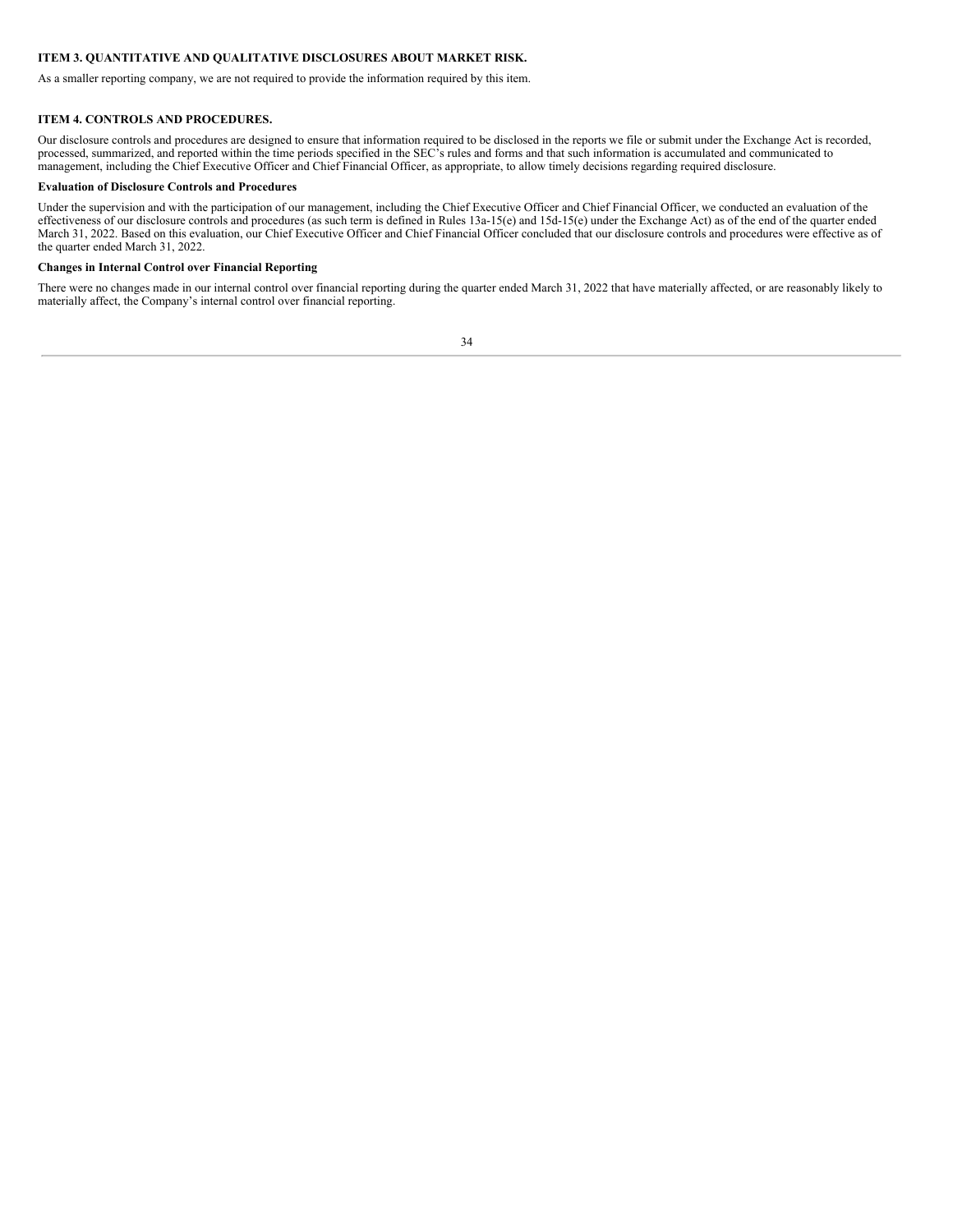## **PART II**

# <span id="page-34-1"></span><span id="page-34-0"></span>**ITEM 1. LEGAL PROCEEDINGS.**

See "Note 12 – Commitments and Contingencies" in the Notes to Condensed Consolidated Financial Statements for further information.

# <span id="page-34-2"></span>**ITEM 1A. RISK FACTORS.**

Except as set forth below, no material changes have occurred from the risk factors previously disclosed in the Company's Annual Report. See also Part I, Item 2 "Disclosure Regarding Forward-Looking Statements" of this Quarterly Report on Form 10-Q.

# <span id="page-34-3"></span>**ITEM 2. UNREGISTERED SALES OF EQUITY SECURITIES AND USE OF PROCEEDS.**

None.

# <span id="page-34-4"></span>**ITEM 3. DEFAULTS UPON SENIOR SECURITIES.**

Not applicable.

## <span id="page-34-5"></span>**ITEM 4. MINE SAFETY DISCLOSURES.**

Not applicable.

# <span id="page-34-6"></span>**ITEM 5. OTHER INFORMATION.**

None.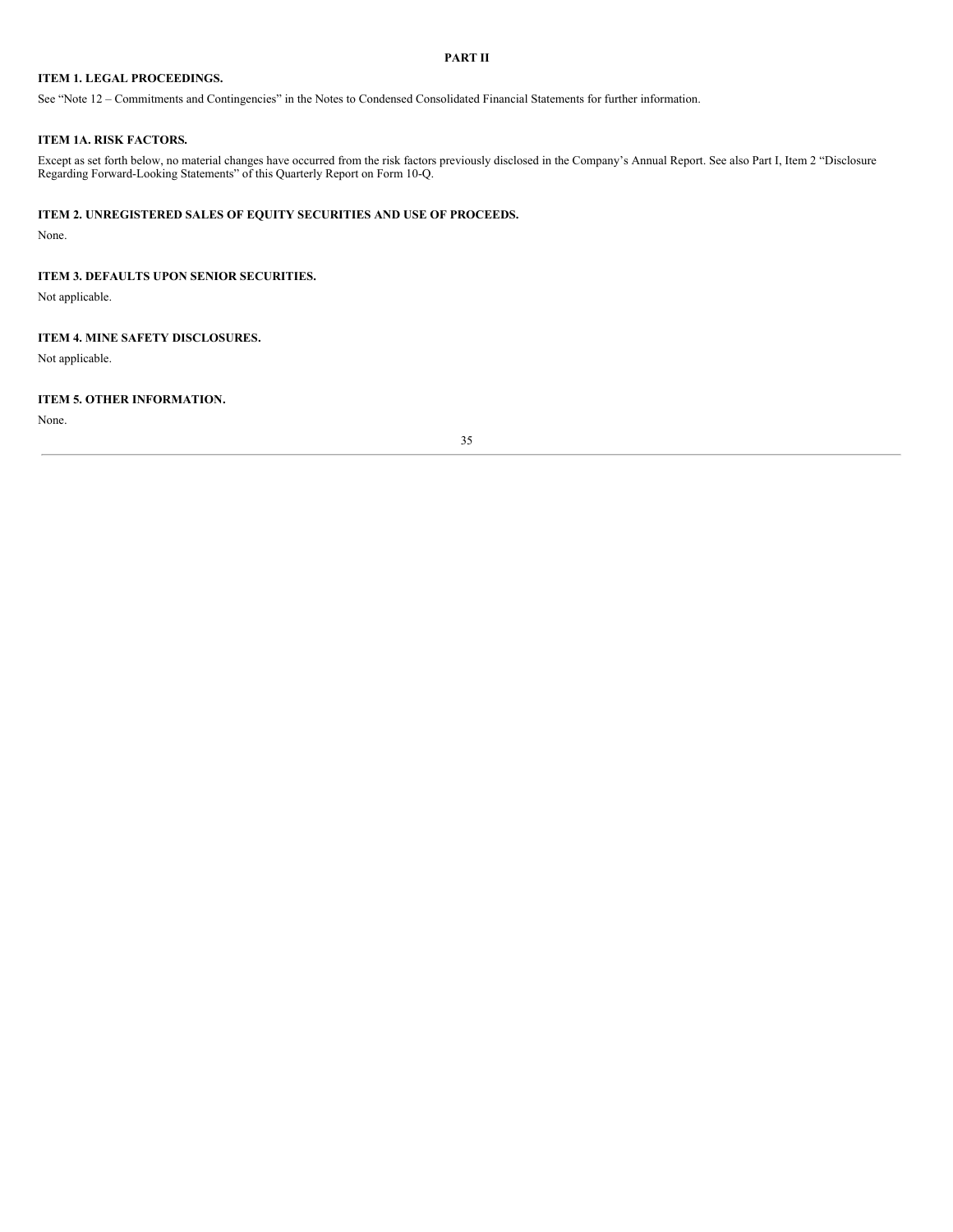# <span id="page-35-0"></span>**ITEM 6. EXHIBITS**

The exhibits required to be filed or furnished by Item 601 of Regulation S-K are listed below.

| <b>Exhibit No.</b> | <b>Description</b>                                                                                                                                                                                                                                                                                      |
|--------------------|---------------------------------------------------------------------------------------------------------------------------------------------------------------------------------------------------------------------------------------------------------------------------------------------------------|
| 3.1                | Second Amended and Restated Certificate of Incorporation of U.S. Well Services, Inc (incorporated by reference to Exhibit 3.1 of the Current Report on                                                                                                                                                  |
|                    | Form 8-K (File No. 001-38025), filed with the SEC on November 16, 2018).                                                                                                                                                                                                                                |
| 3.2                | Certificate of Amendment to the Second Amended and Restated Certificate of Incorporation of U.S. Well Services, Inc., dated as of September 30, 2021<br>(incorporated by reference to Exhibit 3.1 of the Current Report on Form 8-K (File No. 001-38025), filed with the SEC on October 1, 2021).       |
| 3.3                | Certificate of Designations, dated May 24, 2019, of U.S. Well Services, Inc. (incorporated by reference to Exhibit 3.1 of the Current Report on Form 8-K                                                                                                                                                |
|                    | (File No. 001-38025), filed with the SEC on May 24, 2019).                                                                                                                                                                                                                                              |
| 3.4                | Certificate of Designations, dated March 31, 2020, of U.S. Well Services, Inc. (incorporated by reference to Exhibit 3.1 of the Current Report on Form 8-K<br>(File No. 001-38025), filed with the SEC on April 2, 2020).                                                                               |
| 3.5                | First Amendment to Certificate of Designations of the Series B Redeemable Convertible Preferred Stock, dated September 14, 2021 (incorporated by<br>reference to Exhibit 3.1 of the Current Report on Form 8-K (File No. 001-38025), filed with the SEC on September 17, 2021).                         |
| 3.6                | Amended and Restated Bylaws (incorporated by reference to Exhibit 3.4 of the Registration Statement on Form S-1 (File No. 333-216076), filed with the<br>SEC on February 15, 2017).                                                                                                                     |
| 4.1                | Specimen Class A Common Stock Certificate (incorporated by reference to Exhibit 4.2 of the Registration Statement on Form S-1 (File No. 333-216076).<br>filed with the SEC on February 15, 2017).                                                                                                       |
| 4.2                | Amended and Restated Registration Rights Agreement, dated as of November 9, 2018, by and among U.S. Well Services, Inc., Matlin & Partners<br>Acquisition Sponsor LLC, the Blocker Stockholders, certain Non-Blocker USWS Members, Crestview, the Lenders, Piper and Joel Broussard (incorporated       |
|                    | by reference to Exhibit 4.1 of the Current Report on Form 8-K (File No. 001-38025), filed with the SEC on November 16, 2018).                                                                                                                                                                           |
| 4.3                | Warrant Agreement, dated May 24, 2019, by and between U.S. Well Services. Inc. and Continental Stock Transfer & Trust Company (incorporated by<br>reference to Exhibit 4.1 of the Current Report on Form 8-K (File No. 001-38025), filed with the SEC on May 24, 2019).                                 |
| 4.4                | Registration Rights Agreement, dated May 24, 2019, by and among U.S. Well Services, Inc. and the Purchasers party thereto (incorporated by reference to<br>Exhibit 10.2 of the Current Report on Form 8-K (File No. 001-38025), filed with the SEC on May 24, 2019).                                    |
| 4.5                | Registration Rights Agreement, dated April 1, 2020, by and among U.S. Well Services, Inc. and the Purchasers party thereto (incorporated by reference to<br>Exhibit 4.1 of the Current Report on Form 8-K (File No. 001-38025), filed with the SEC on April 2, 2020).                                   |
| 4.6                | First Amendment to Registration Rights Agreement, dated July 20, 2020, by and among U.S. Well Services, Inc. and the Purchasers party thereto.<br>(incorporated by reference to Exhibit 4.6 to the Registration Statement on Form S-3 (File No. 333-248086), filed with the SEC on August 18, 2020).    |
| 4.7                | Registration Rights Agreement, dated June 24, 2021, by and among U.S. Well Services. Inc. and the Purchasers party thereto (incorporated by reference to                                                                                                                                                |
|                    | Exhibit 4.4 of the Current Report on Form 8-K (File No. 001-38025), filed with the SEC on June 28, 2021).                                                                                                                                                                                               |
| 4.8                | First Amendment to Registration Rights Agreement, dated June 25, 2021, by and among U.S. Well Services, Inc. and the Purchasers party thereto<br>(incorporated by reference to Exhibit 4.5 to the Current Report on Form 8-K (File No. 001-38025) filed with the SEC on June 28, 2021).                 |
| 4.9                | Second Amendment to Amended and Restated Registration Rights Agreement, by and among the Company and the Holders party thereto, dated September<br>14, 2021 (incorporated by reference to Exhibit 4.1 to the Current Report on Form 8-K (File No. 001-38025) filed with the SEC on September 17, 2021). |
| 4.10               | Form of Cash Note (included as Exhibit B-1 to the Note Purchase Agreement, incorporated by reference to Exhibit 10.1 to the Current Report on Form 8-K<br>(File No. 001-38025) filed with the SEC on June 28, 2021).                                                                                    |
| 4.11               | Form of Exchange Note (included as Exhibit B-2 to the Note Purchase Agreement, incorporated by reference to Exhibit 10.1 to the Current Report on Form<br>8-K (File No. 001-38025) filed with the SEC on June 28, 2021).                                                                                |
| 4.12               | Form of License Linked Notes (included as Exhibit B-3 to the Note Purchase Agreement, incorporated by reference to Exhibit 10.1 to the Current Report<br>on Form 8-K (File No. 001-38025) filed with the SEC on June 28, 2021).                                                                         |
| 4.13               | Form of Warrant (incorporated by reference to Exhibit 4.1 to the Current Report on Form 8-K (File No. 001-38025) filed with the SEC on March 11, 2022).                                                                                                                                                 |
| 4.14               | Form of Placement Agent Warrant (incorporated by reference to Exhibit 4.2 to the Current Report on Form 8-K (File No. 001-38025) filed with the SEC on                                                                                                                                                  |
|                    | March 11, 2022).                                                                                                                                                                                                                                                                                        |
| 4.15               | Registration Rights Agreement, dated February 28, 2022, by and among U.S. Well Services. Inc. and the Purchasers party thereto (incorporated by<br>reference to Exhibit 4.1 to the Current Report on Form 8-K (File No. 001-38025) filed with the SEC on March 4, 2022).                                |
|                    |                                                                                                                                                                                                                                                                                                         |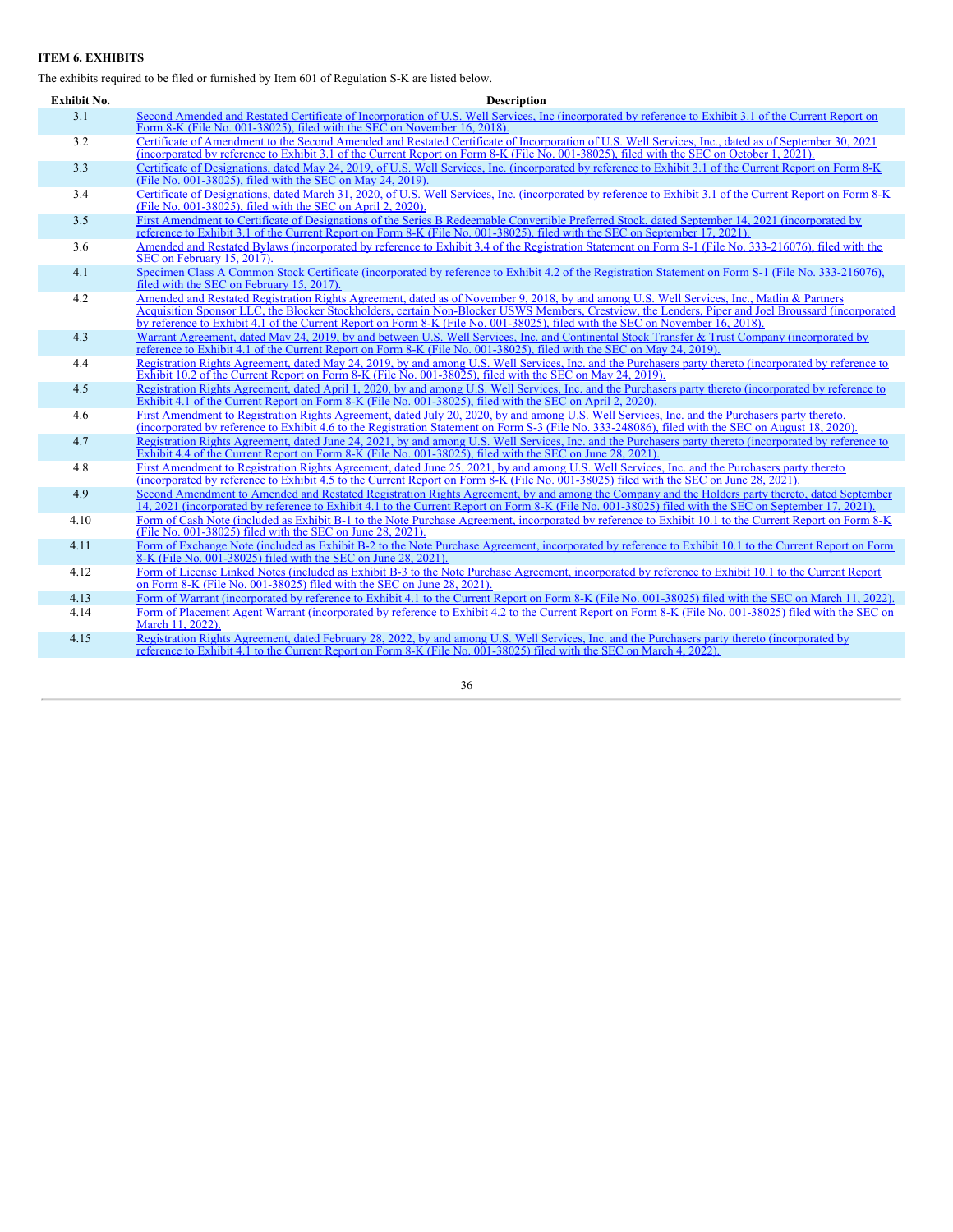| 4.16         | First Amendment to Registration Rights Agreement, dated March 1, 2022, by and among U.S. Well Services, Inc. and the Purchasers party thereto<br>(incorporated by reference to Exhibit 4.2 to the Current Report on Form 8-K (File No. 001-38025) filed with the SEC on March 4, 2022).                                                                                                                                                                                  |
|--------------|--------------------------------------------------------------------------------------------------------------------------------------------------------------------------------------------------------------------------------------------------------------------------------------------------------------------------------------------------------------------------------------------------------------------------------------------------------------------------|
| 4.17         | Warrant Agreement, dated February 28, 2022, by and among U.S. Well Services, Inc. and Continental Stock Transfer & Trust Company (incorporated by<br>reference to Exhibit 10.6 to the Current Report on Form 8-K (File No. 001-38025) filed with the SEC on March 4, 2022).                                                                                                                                                                                              |
| 4.18         | Warrant Agreement, dated March 1, 2022, by and among U.S. Well Services, Inc. and Continental Stock Transfer and Trust Company (incorporated by<br>reference to Exhibit 10.7 to the Current Report on Form 8-K (File No. 001-38025) filed with the SEC on March 4, 2022).                                                                                                                                                                                                |
| 10.1         | Form of Securities Purchase Agreement (incorporated by reference to Exhibit 10.1 to the Current Report on Form 8-K (File No. 001-38025) filed with the<br>SEC on March 11, 2022).                                                                                                                                                                                                                                                                                        |
| 10.2         | Engagement Letter between U.S. Well Services, Inc. and H.C. Wainright & Co., LLC, dated as of March 8, 2022 (incorporated by reference to Exhibit 10.2<br>to the Current Report on Form 8-K (File No. 001-38025) filed with the SEC on March 11, 2022).                                                                                                                                                                                                                  |
| 10.3         | Consent and Sixth Amendment to the Senior Secured Term Loan Credit Agreement, dated February 28, 2022, among U.S. Well Services, LLC, U.S. Well<br>Services, Inc., USWS Fleet 10, LLC, USWS Fleet 11, LLC, USWS Holdings LLC, CLMG Corp., as administrative agent and collateral agent, and the<br>lenders party thereto (incorporated by reference to Exhibit 10.1 to the Current Report on Form $\&K$ (File No. 001-38025) filed with the SEC on March 4,<br>$2022$ ). |
| 10.4         | Joinder to Senior Secured Term Loan Credit Agreement, dated as of March 1, 2022, by and among the Term Loan Parties, THRC Holdings, LP, David<br>Matlin, Peter Schoels, and CLMG Corp. (incorporated by reference to Exhibit 10.2 to the Current Report on Form 8-K (File No. 001-38025) filed with the<br>SEC on March 4, 2022).                                                                                                                                        |
| 10.5         | Agreement Among Lenders, dated February 28, 2022, by and among U.S. Well Services, LLC, U.S. Well Services, Inc., USWS Fleet 10, LLC, USWS<br>Fleet 11, LLC, USWS Holdings LLC, LNV Corporation, LPP Mortgage, Inc., Crestview III USWS, L.P. and Crestview III USWS TE, LLC (incorporated<br>by reference to Exhibit 10.3 to the Current Report on Form 8-K (File No. 001-38025) filed with the SEC on March 4, 2022).                                                  |
| 10.6         | Letter Agreement, dated February 28, 2022, by and among the Term C Loan Lenders and the Term Loan Parties (incorporated by reference to Exhibit 10.4<br>to the Current Report on Form 8-K (File No. 001-38025) filed with the SEC on March 4, 2022).                                                                                                                                                                                                                     |
| 10.7         | Amendment to Term Loan C Side Letter, dated March 3, 2022, by and among the Term Loan C Lenders and the Term Loan Parties (incorporated by<br>reference to Exhibit 10.5 to the Current Report on Form 8-K (File No. 001-38025) filed with the SEC on March 4, 2022).                                                                                                                                                                                                     |
| $31.1*$      | Certification of Chief Executive Officer pursuant to Rule 13(a)-14 and 15(d)-14 under the Securities Exchange Act of 1934.                                                                                                                                                                                                                                                                                                                                               |
| $31.2*$      | Certification of Chief Financial Officer pursuant to Rule 13(a)-14 and 15(d)-14 under the Securities Exchange Act of 1934.                                                                                                                                                                                                                                                                                                                                               |
| $32.1**$     | Certification of Chief Executive Officer pursuant to 18 U.S.C. Section 1350.                                                                                                                                                                                                                                                                                                                                                                                             |
| $32.2**$     | Certification of Chief Financial Officer pursuant to 18 U.S.C. Section 1350.                                                                                                                                                                                                                                                                                                                                                                                             |
| $101$ . INS* | Inline XBRL Instance Document – the instance document does not appear in the Interactive Data File because XBRL tags are embedded within the Inline<br>XBRL document.                                                                                                                                                                                                                                                                                                    |
| 101.SCH*     | Inline XBRL Taxonomy Extension Schema Document                                                                                                                                                                                                                                                                                                                                                                                                                           |
| 101.PRE*     | Inline XBRL Taxonomy Extension Presentation Linkbase Document                                                                                                                                                                                                                                                                                                                                                                                                            |
| $101.CAL*$   | Inline XBRL Taxonomy Extension Calculation Linkbase Document                                                                                                                                                                                                                                                                                                                                                                                                             |
| $101.DEF*$   | Inline XBRL Taxonomy Extension Definition Linkbase Document                                                                                                                                                                                                                                                                                                                                                                                                              |
| $101.LAB*$   | Inline XBRL Taxonomy Extension Label Linkbase Document                                                                                                                                                                                                                                                                                                                                                                                                                   |
| $104*$       | Cover Page Interactive Data File (embedded within the Inline XBRL document)                                                                                                                                                                                                                                                                                                                                                                                              |

\* Filed herewith.

\*\* Furnished herewith.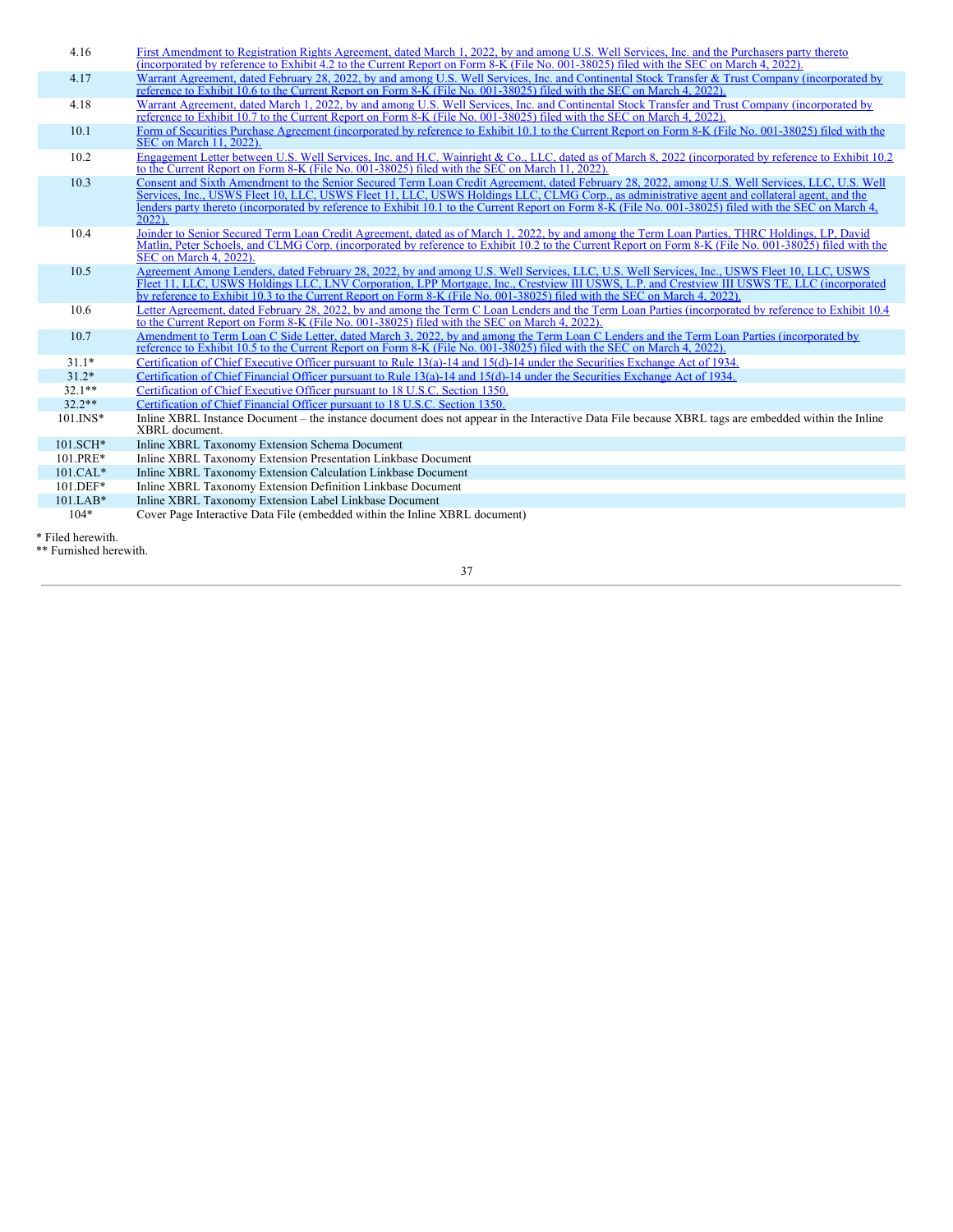## **SIGNATURES**

<span id="page-37-0"></span>Pursuant to the requirements of the Securities Exchange Act of 1934, the registrant has duly caused this report to be signed on its behalf by the undersigned thereunto duly authorized on May 16, 2022.

## **U.S. WELL SERVICES, INC.**

By:

/s/ Kyle O'Neill Name: Kyle O'Neill<br>Title: President, Ch President, Chief Executive Officer, and Director

/s/ Josh Shapiro Name: Josh Shapiro Title: Chief Financial Officer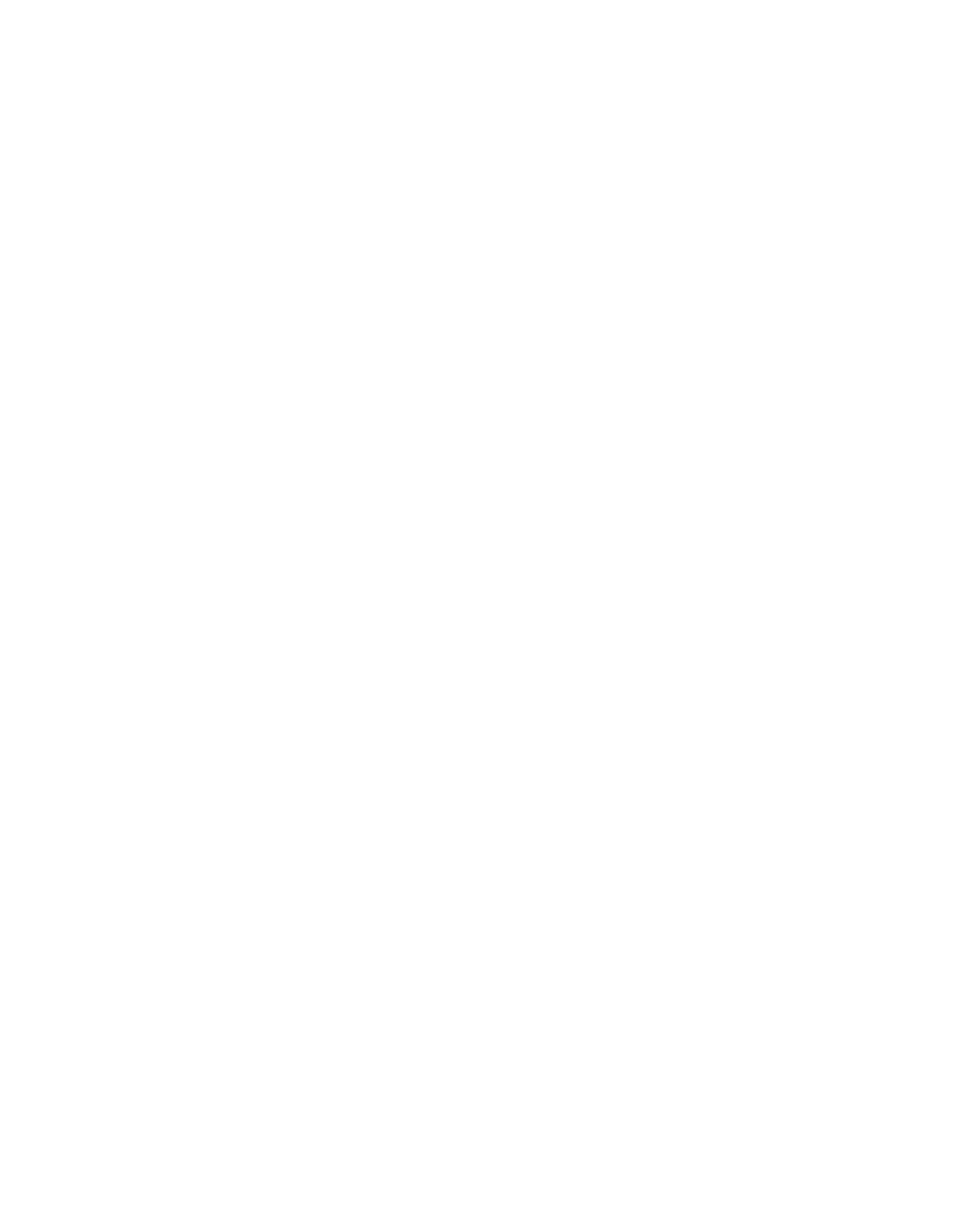## **CERTIFICATION OF CHIEF EXECUTIVE OFFICER PURSUANT TO SECTION 302 OF THE SARBANES-OXLEY ACT OF 2002**

<span id="page-39-0"></span>I, Kyle O'Neill, Chief Executive Officer, of U.S. Well Services, Inc. (the "Registrant"), certify that:

1.I have reviewed this Quarterly Report on Form 10-Q of the Registrant (this "Report");

2.Based on my knowledge, this Report does not contain any untrue statement of a material fact or omit to state a material fact necessary to make the statements made, in light of the circumstances under which such statements were made, not misleading with respect to the period covered by this Report;

3.Based on my knowledge, the financial statements, and other financial information included in this Report, fairly present in all material respects the financial condition, results of operations and cash flows of the Registrant as of, and for, the periods presented in this Report;

4.The Registrant's other certifying officer and I are responsible for establishing and maintaining disclosure controls and procedures (as defined in Exchange Act Rules 13a-15(e) and 15d-15(e)) and internal control over financial reporting (as defined in Exchange Act Rules 13a-15(f) and 15d-15(f)) for the Registrant and we have:

- (a) Designed such disclosure controls and procedures, or caused such disclosure controls and procedures to be designed under our supervision, to ensure that material information relating to the Registrant, including its consolidated subsidiaries, is made known to us by others within those entities, particularly during the period in which this Report is being prepared;
- (b) Designed such internal control over financial reporting, or caused such internal control over financial reporting to be designed under our supervision, to provide reasonable assurance regarding the reliability of financial reporting and the preparation of financial statements for external purposes in accordance with generally accepted accounting principles;
- (c) Evaluated the effectiveness of the Registrant's disclosure controls and procedures and presented in this Report our conclusions about the effectiveness of the disclosure controls and procedures, as of the end of the period covered by this Report based on such evaluation; and
- (d) Disclosed in this Report any change in the Registrant's internal control over financial reporting that occurred during the Registrant's most recent fiscal quarter (the Registrant's fourth fiscal quarter in the case of an annual report) that has materially affected, or is reasonably likely to materially affect, the Registrant's internal control over financial reporting; and

5.The Registrant's other certifying officer and I have disclosed, based on our most recent evaluation of internal control over financial reporting, to the Registrant's auditors and the audit committee of the Registrant's board of directors (or persons performing the equivalent functions):

- (a) All significant deficiencies and material weaknesses in the design or operation of internal control over financial reporting which are reasonably likely to adversely affect the Registrant's ability to record, process, summarize and report financial information; and
- (b) Any fraud, whether or not material, that involves management or other employees who have a significant role in the Registrant's internal control over financial reporting.

Date: May 16, 2022

/s/ Kyle O'Neill

**Kyle O'Neill Chief Executive Officer**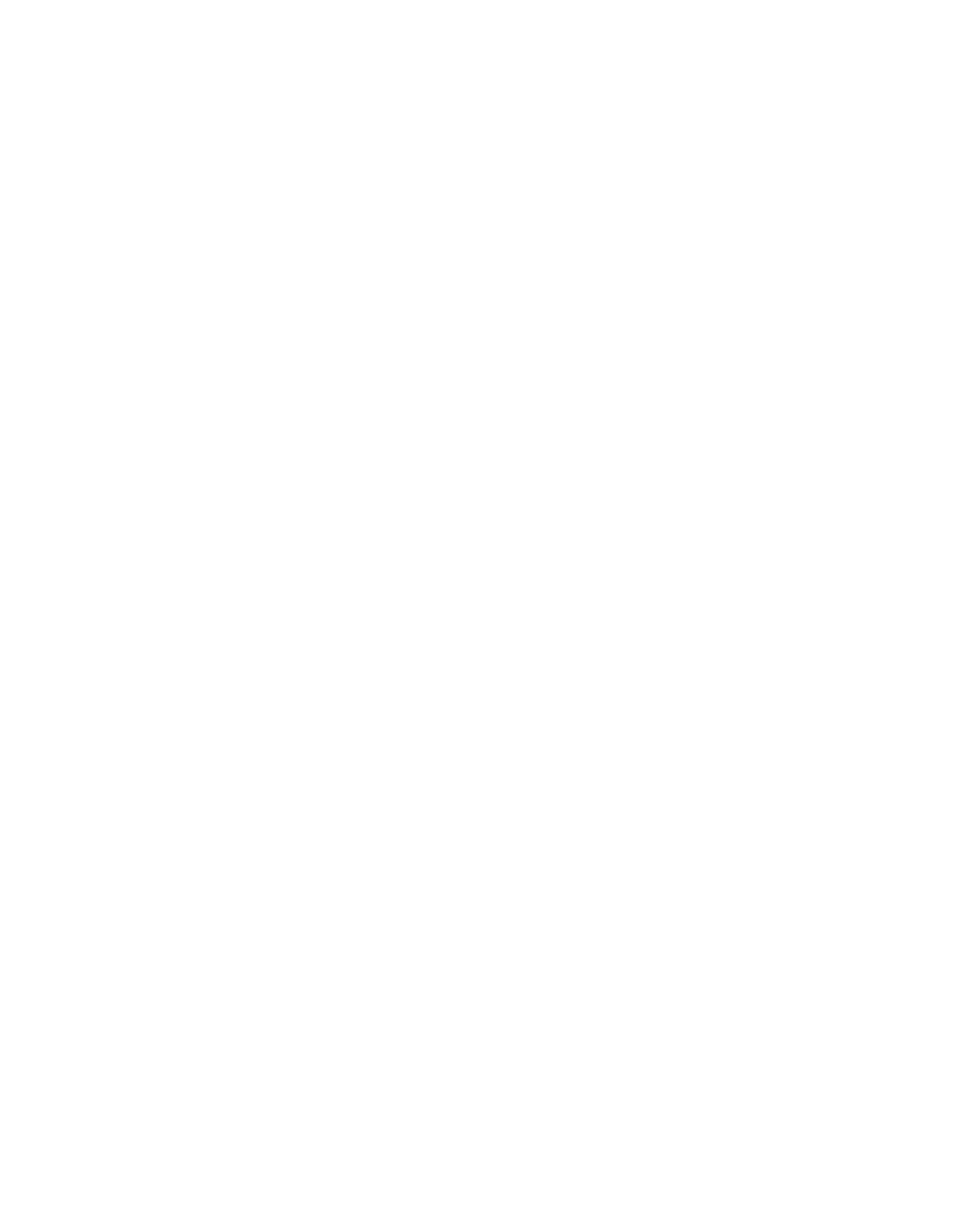## **CERTIFICATION OF CHIEF FINANCIAL OFFICER PURSUANT TO SECTION 302 OF THE SARBANES-OXLEY ACT OF 2002**

<span id="page-41-0"></span>I, Josh Shapiro, Chief Financial Officer, of U.S. Well Services, Inc. (the "Registrant"), certify that:

1.I have reviewed this Quarterly Report on Form 10-Q of the Registrant (this "Report");

2.Based on my knowledge, this Report does not contain any untrue statement of a material fact or omit to state a material fact necessary to make the statements made, in light of the circumstances under which such statements were made, not misleading with respect to the period covered by this Report;

3.Based on my knowledge, the financial statements, and other financial information included in this Report, fairly present in all material respects the financial condition, results of operations and cash flows of the Registrant as of, and for, the periods presented in this Report;

4.The Registrant's other certifying officer and I are responsible for establishing and maintaining disclosure controls and procedures (as defined in Exchange Act Rules  $13a-15(e)$  and  $15d-15(e)$ ) and internal control over financial reporting (as defined in Exchange Act Rules  $13a-15(f)$  and  $15d-15(f)$ ) for the Registrant and we have:

- (a) Designed such disclosure controls and procedures, or caused such disclosure controls and procedures to be designed under our supervision, to ensure that material information relating to the Registrant, including its consolidated subsidiaries, is made known to us by others within those entities, particularly during the period in which this Report is being prepared;
- (b) Designed such internal control over financial reporting, or caused such internal control over financial reporting to be designed under our supervision, to provide reasonable assurance regarding the reliability of financial reporting and the preparation of financial statements for external purposes in accordance with generally accepted accounting principles;
- (c) Evaluated the effectiveness of the Registrant's disclosure controls and procedures and presented in this Report our conclusions about the effectiveness of the disclosure controls and procedures, as of the end of the period covered by this Report based on such evaluation; and
- (d) Disclosed in this Report any change in the Registrant's internal control over financial reporting that occurred during the Registrant's most recent fiscal quarter (the Registrant's fourth fiscal quarter in the case of an annual report) that has materially affected, or is reasonably likely to materially affect, the Registrant's internal control over financial reporting; and

5.The Registrant's other certifying officer and I have disclosed, based on our most recent evaluation of internal control over financial reporting, to the Registrant's auditors and the audit committee of the Registrant's board of directors (or persons performing the equivalent functions):

- (a) All significant deficiencies and material weaknesses in the design or operation of internal control over financial reporting which are reasonably likely to adversely affect the Registrant's ability to record, process, summarize and report financial information; and
- (b) Any fraud, whether or not material, that involves management or other employees who have a significant role in the Registrant's internal control over financial reporting.

Date: May 16, 2022

/s/ Josh Shapiro

**Josh Shapiro Chief Financial Officer**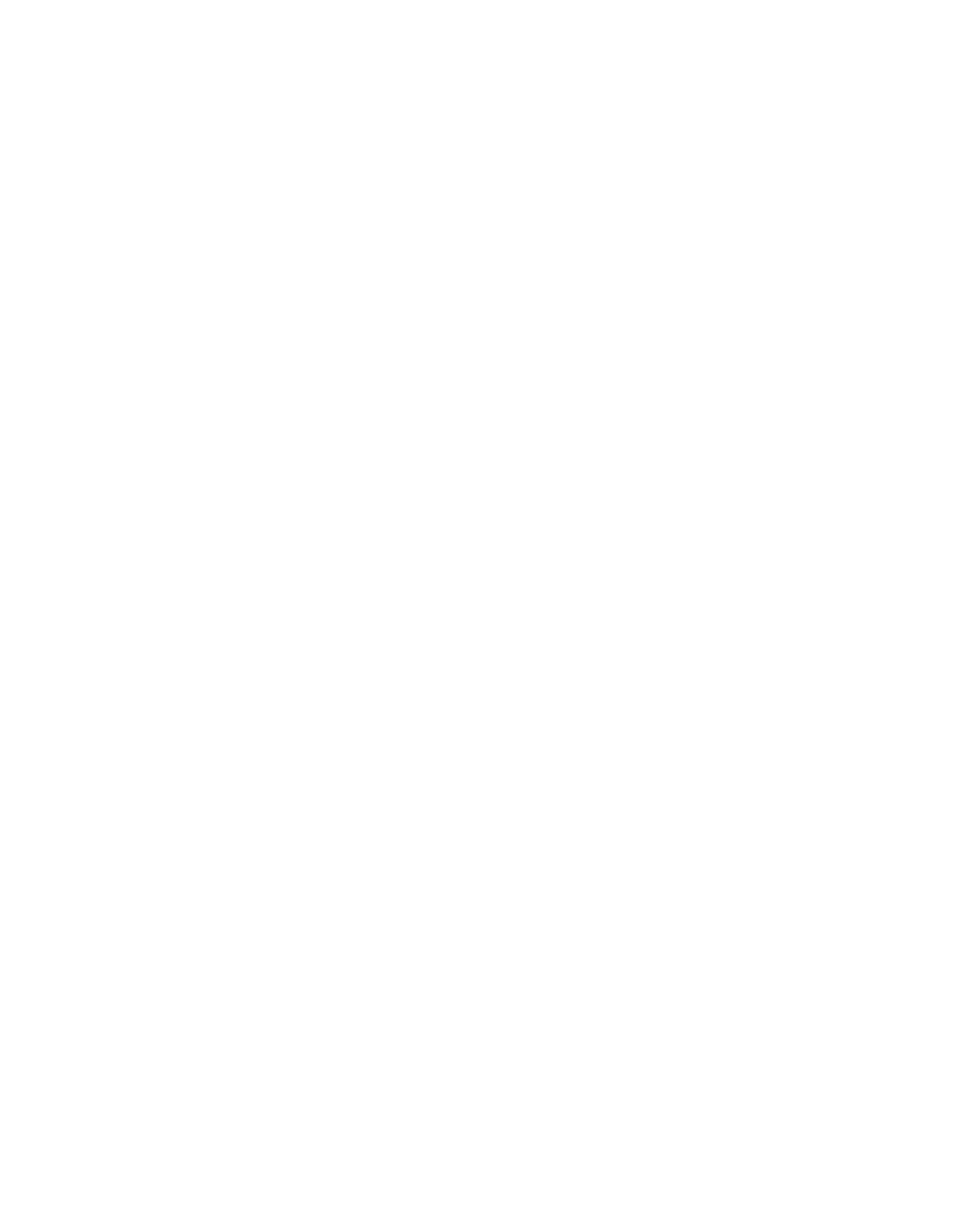## **CERTIFICATION PURSUANT TO 18 U.S.C. SECTION 1350 AS ADOPTED PURSUANT TO SECTION 906 OF THE SARBANES-OXLEY ACT OF 2002**

<span id="page-43-0"></span>In connection with the Quarterly Report of U.S. Well Services, Inc. (the "Company") on Form 10-Q for the period ending March 31, 2022, as filed with the Securities and Exchange Commission on the date hereof (the "Report"), I, Kyle O'Neill, Chief Executive Officer of the Company, certify, pursuant to 18 U.S.C. Section 1350, as adopted pursuant to Section 906 of the Sarbanes-Oxley Act of 2002, to the best of my knowledge, that:

1.The Report fully complies with the requirements of Section 13(a) or 15(d) of the Securities Exchange Act of 1934; and

2.The information contained in the Report fairly presents, in all material respects, the financial condition and results of operations of the Company.

Date: May 16, 2022

/s/ Kyle O'Neill

**Kyle O'Neill Chief Executive Officer**